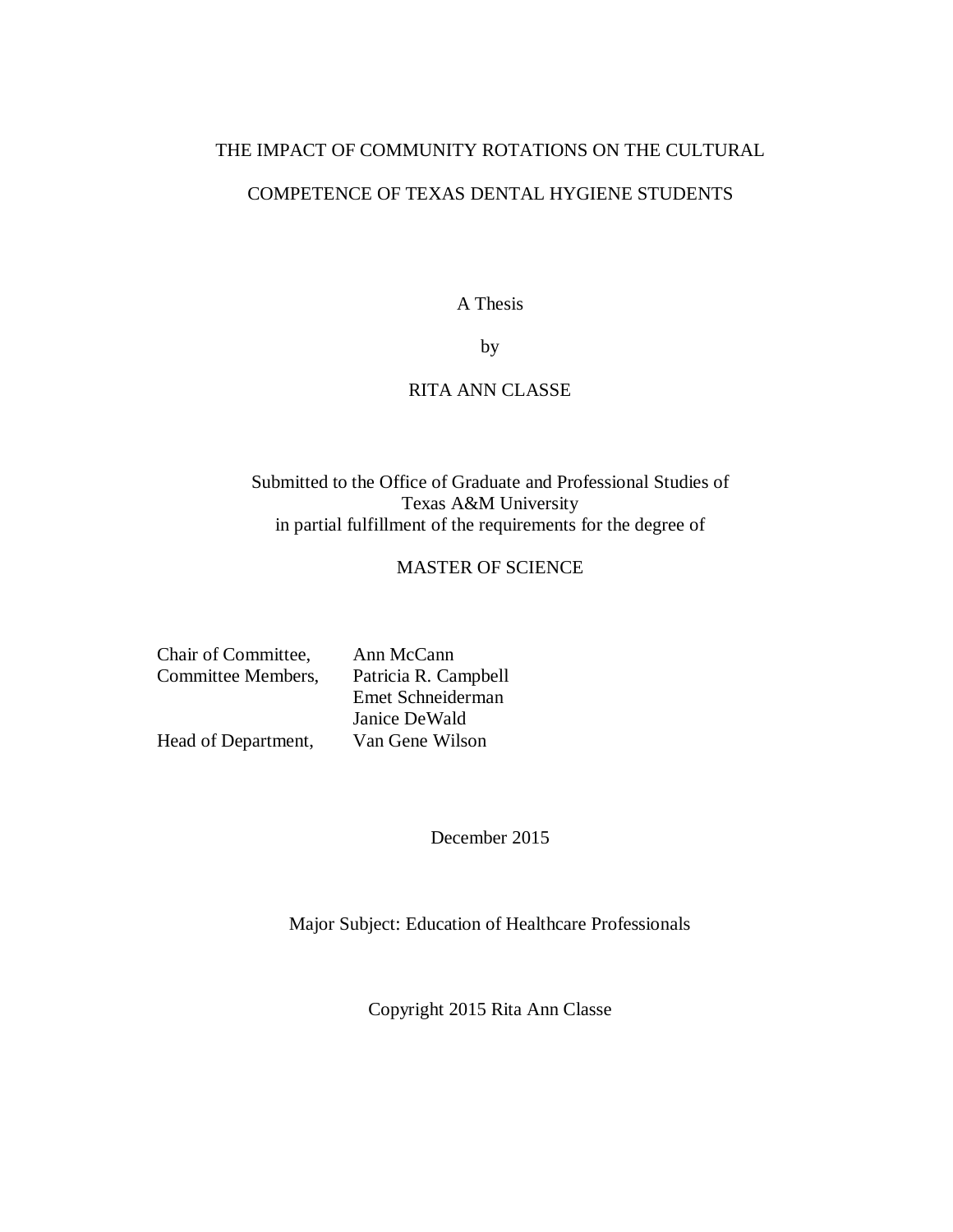#### **ABSTRACT**

A rise in oral health disparities among ethnic minority groups calls for dental professionals to be culturally competent. This study investigated the role of community rotations on the cultural competence of second-year dental hygiene students. Program directors were emailed a preliminary inventory to collect their student demographics and programmatic information regarding community rotations. An adapted paper version of the validated Clinical Cultural Competency Questionnaire (CCCQ) that self-assesses cultural competence was given to students at twelve Texas dental hygiene programs with a response rate of 100% (239/239). Data analysis was performed using the Kendall tau correlation for associations and the Kruskal-Wallis and Mann-Whitney U tests for differences among and between groups. Students scored in the  $60-65<sup>th</sup>$  percentile in knowledge, skill, and comfort and in the  $86<sup>th</sup>$  percentile for attitude. This study found that the amount of time spent in community rotations  $(p=0.009)$ , number of community rotations (p=0.028), ethnic diversity of patients in program clinics (p=0.042), and cultural competence training hours (p=0.044) were associated with increased cultural competence scores in Texas dental hygiene students. Those participating in over 50 hours of community rotations (p=0.006) scored significantly higher than students with less than 50 hours. Generally, those with four rotations (p=0.002) scored higher than students with other numbers of rotations. Those with public clinic (p=0.049) and school  $(p=0.044)$  rotations scored significantly higher than those without these rotation experiences. Those with experience in nursing homes ( $p=0.009$ ) and hospitals ( $p=0.026$ )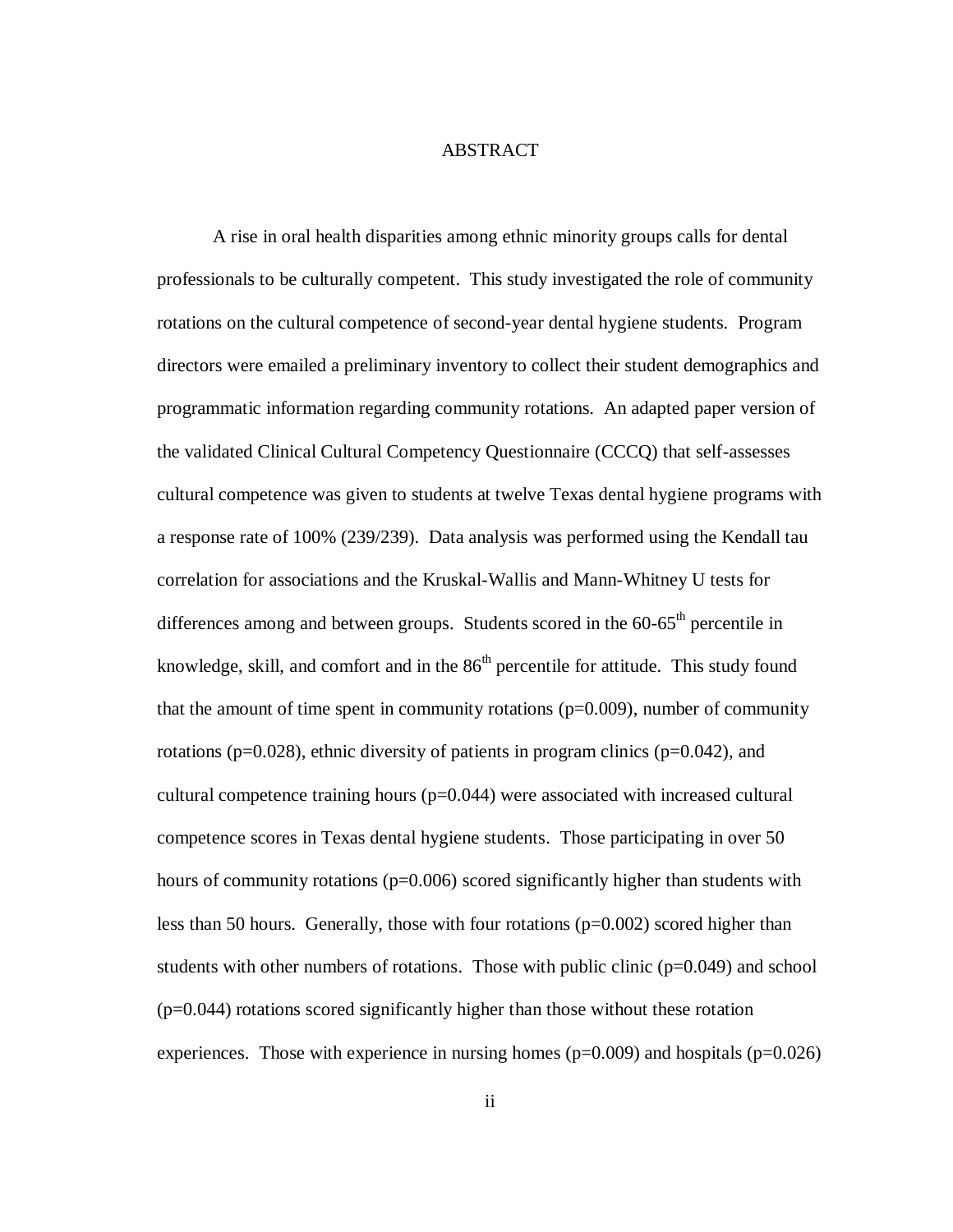scored lower than those without experience in these rotations. Students seeing the most ethnically diverse patients in program clinics scored higher  $(p=0.014)$  than students who saw a less diverse pool of patients. Those with 6-10 training hours scored higher (p=0.013) than those with fewer than 6 hours or more than 10 hours of training. All ethnic minorities, excluding Asians, scored higher than Whites (p=0.008, p=0.020). Based on these results, it is recommended that dental hygiene programs invest significant time in cultural competence training and carefully choose a robust program of community rotations. Furthermore, efforts to improve the diversity of the faculty, student body and clinic patient pool may enhance the cultural competence of graduates.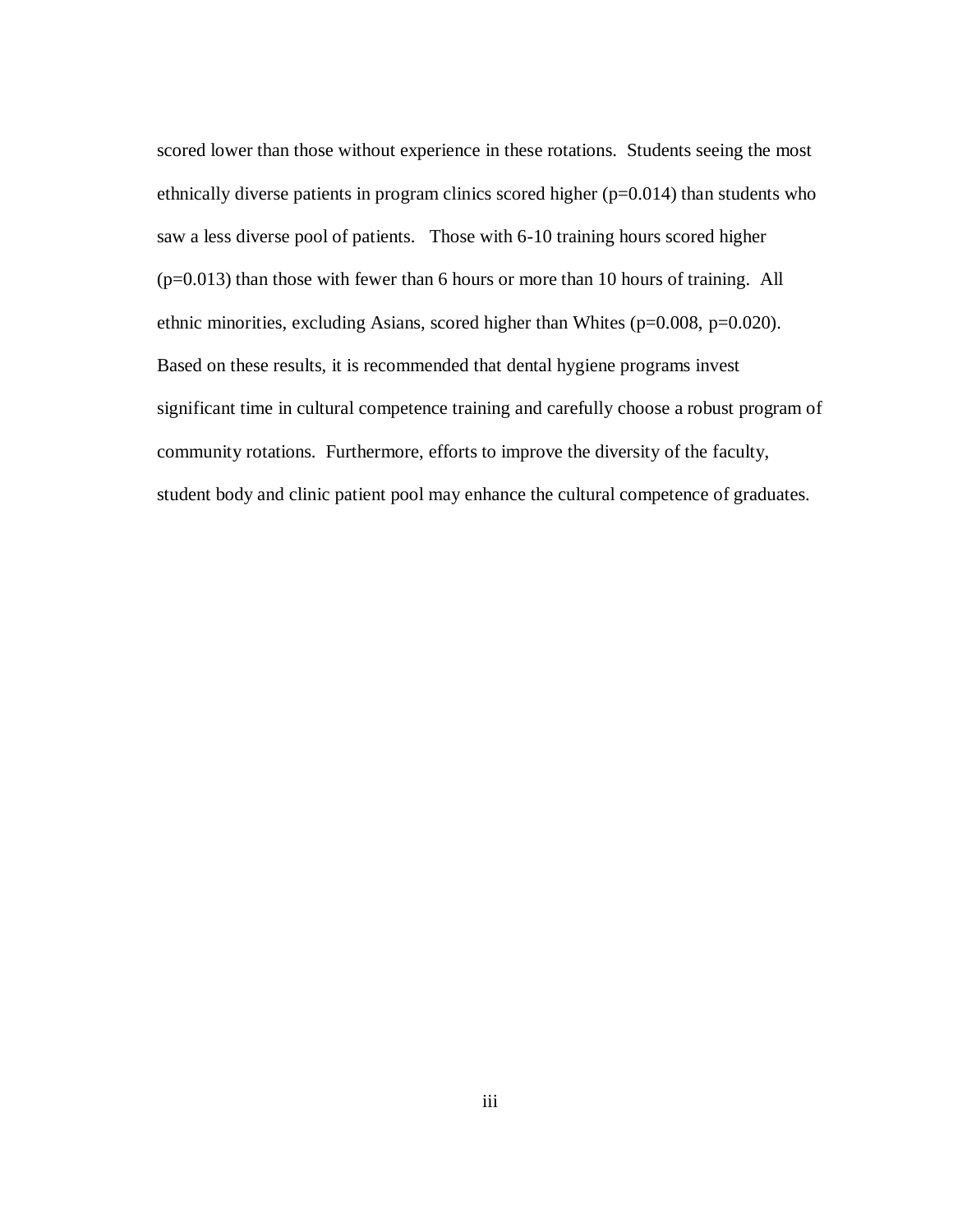#### ACKNOWLEDGEMENTS

I would like to thank my committee chair, Dr. Ann McCann, and my committee members, Dr. Emet Schneiderman, Ms. Pat Campbell, and Dr. Janice DeWald, for their guidance and support throughout the course of this research.

Thank you to all the dental hygiene mentors I have encountered along this journey. Thank you to my uncle, Dr. Carl Mentesana, for introducing me to dentistry and your constant mentoring. Dr. David Arreguin, thank you for accepting me into your program and allowing me the opportunity to excel in a field that I love. Thank you to the dental hygiene faculty at Del Mar College for being great examples of what it means to be a teacher; you are the ones that inspired me to pursue this educational route. The dental hygiene faculty of Texas A&M University Baylor College of Dentistry, thank you for taking me under your wings and showing me how to care for the students. I am lucky to call you colleagues and friends! Thank you to my boss, Dr. William F. Walton, and co-workers in private practice for their patience and flexibility while I worked on this master's degree.

Finally, thank you to my family and friends for their constant support, patience, and unconditional love!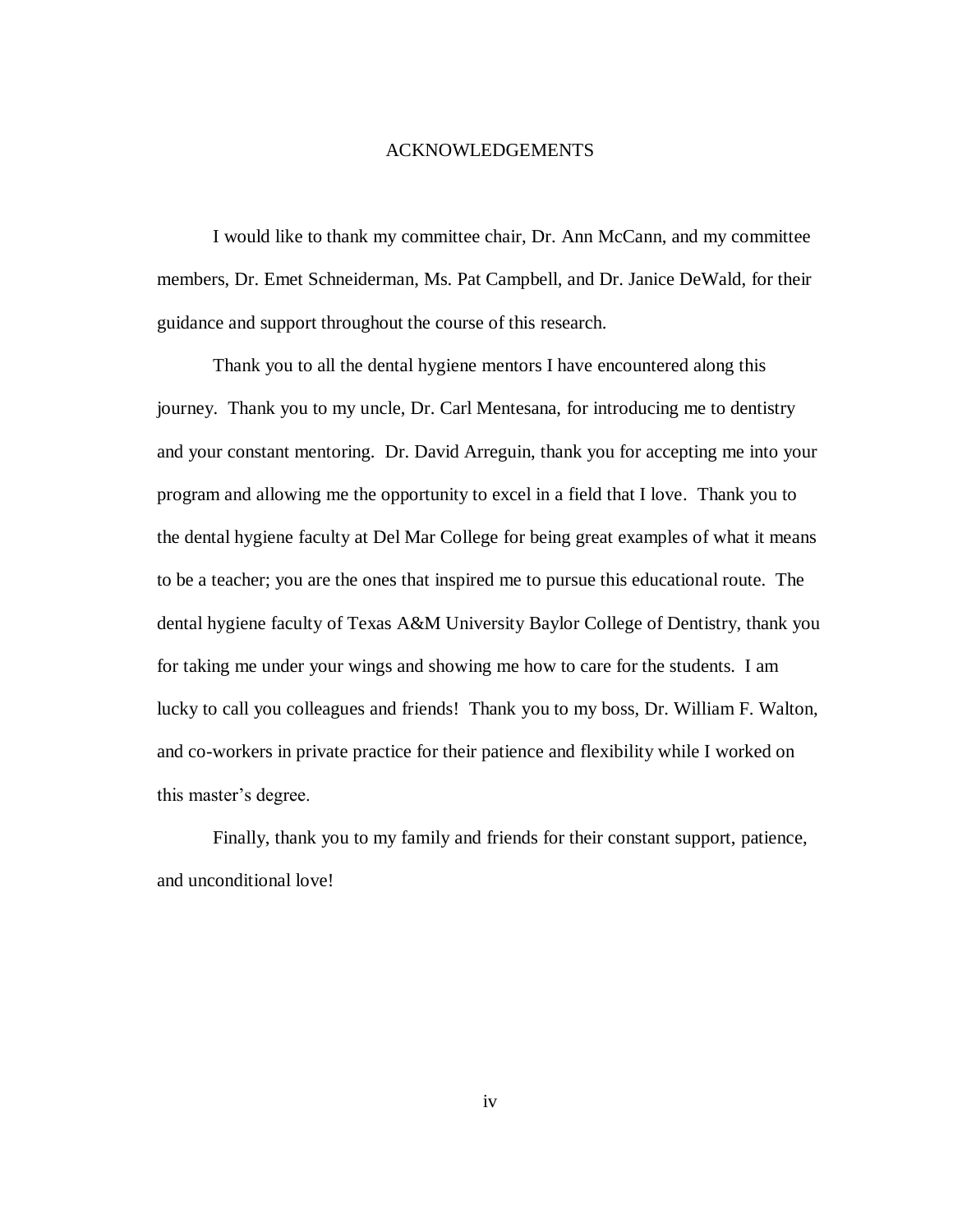# NOMENCLATURE

| <b>CCCO</b>  | <b>Clinical Cultural Competency Questionnaire</b>          |
|--------------|------------------------------------------------------------|
| <b>CCCQM</b> | <b>Clinical Cultural Competency Questionnaire Modified</b> |
| <b>CODA</b>  | <b>Commission on Dental Accreditation</b>                  |
| <b>TDHPI</b> | <b>Texas Dental Hygiene Program Inventory</b>              |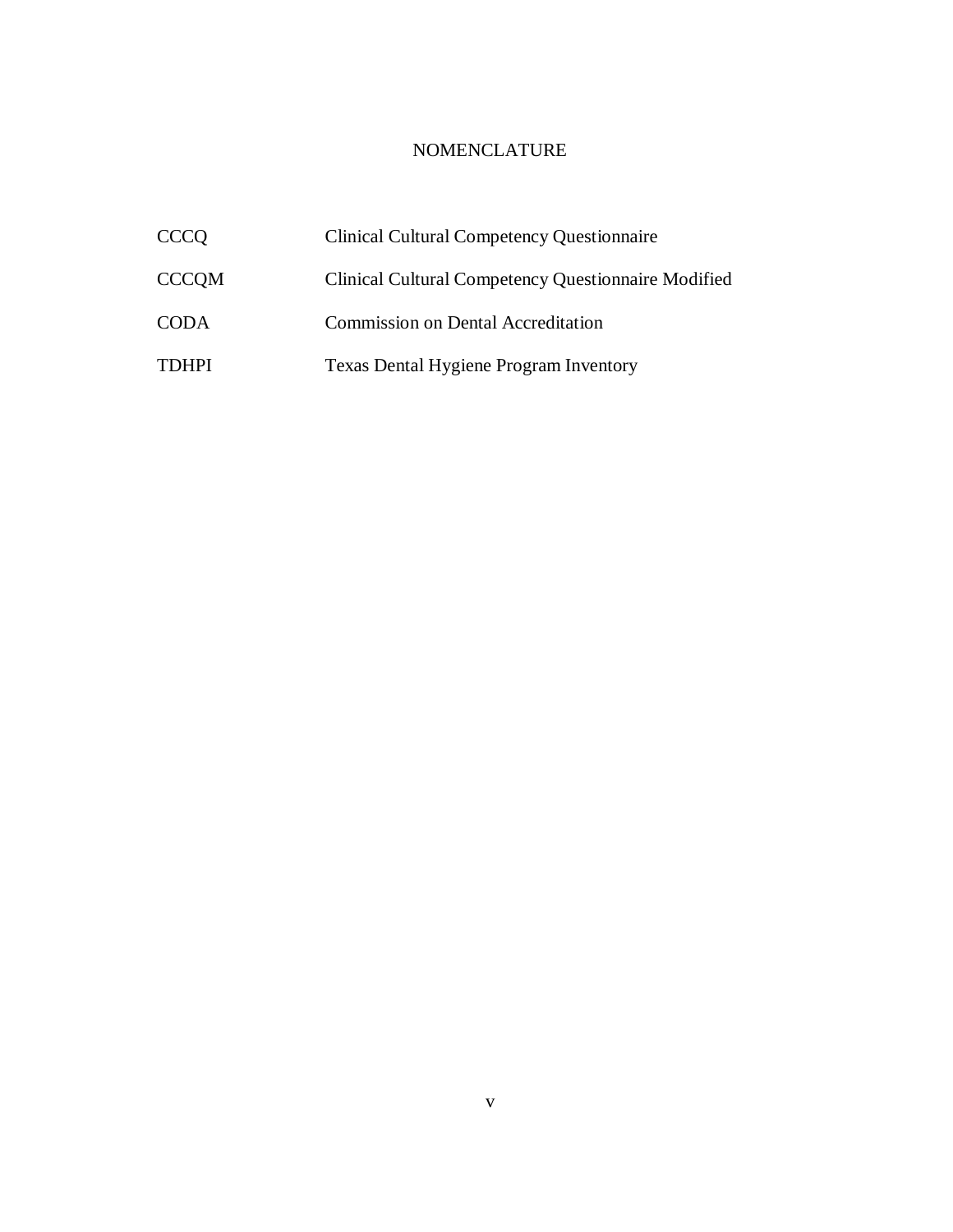# TABLE OF CONTENTS

|                                                                | Page |
|----------------------------------------------------------------|------|
|                                                                |      |
|                                                                |      |
|                                                                |      |
|                                                                |      |
|                                                                |      |
|                                                                |      |
|                                                                |      |
|                                                                |      |
|                                                                |      |
|                                                                |      |
|                                                                |      |
|                                                                |      |
|                                                                |      |
|                                                                |      |
|                                                                |      |
|                                                                |      |
|                                                                |      |
|                                                                |      |
| Cultural Competence of Texas Dental Hygiene Students  12       |      |
|                                                                |      |
| Hours Spent in Community Rotations and Cultural Competence  13 |      |
| Number of Community Rotations and Cultural Competence 13       |      |
| Types of Community Rotations and Cultural Competence 14        |      |
|                                                                |      |
|                                                                |      |
|                                                                |      |
|                                                                |      |
|                                                                |      |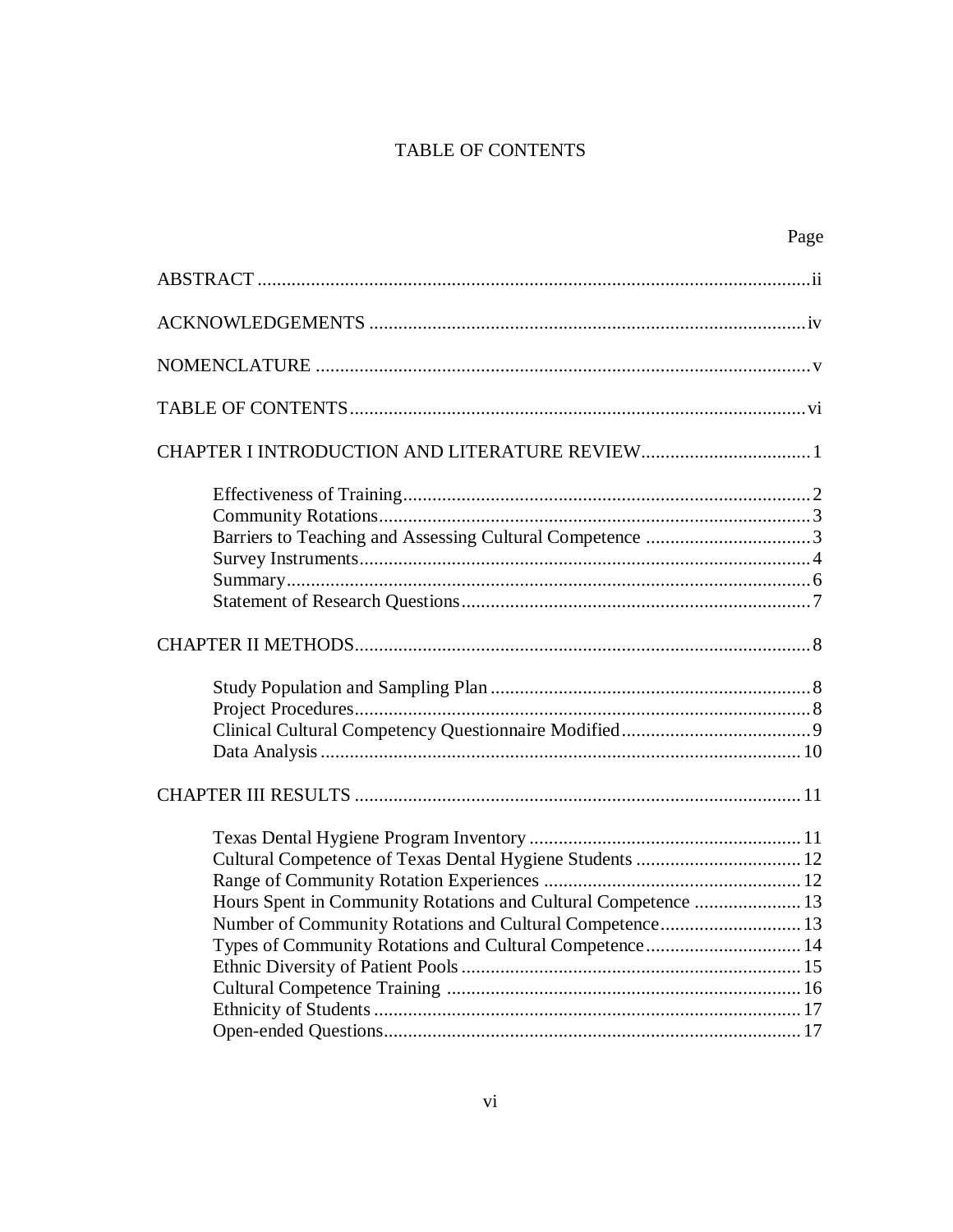| Cultural Competence of Texas Dental Hygiene Students  19 |  |
|----------------------------------------------------------|--|
|                                                          |  |
|                                                          |  |
|                                                          |  |
|                                                          |  |
|                                                          |  |
|                                                          |  |
|                                                          |  |
|                                                          |  |
|                                                          |  |
|                                                          |  |
|                                                          |  |
|                                                          |  |
|                                                          |  |
|                                                          |  |
|                                                          |  |
|                                                          |  |
|                                                          |  |
|                                                          |  |
|                                                          |  |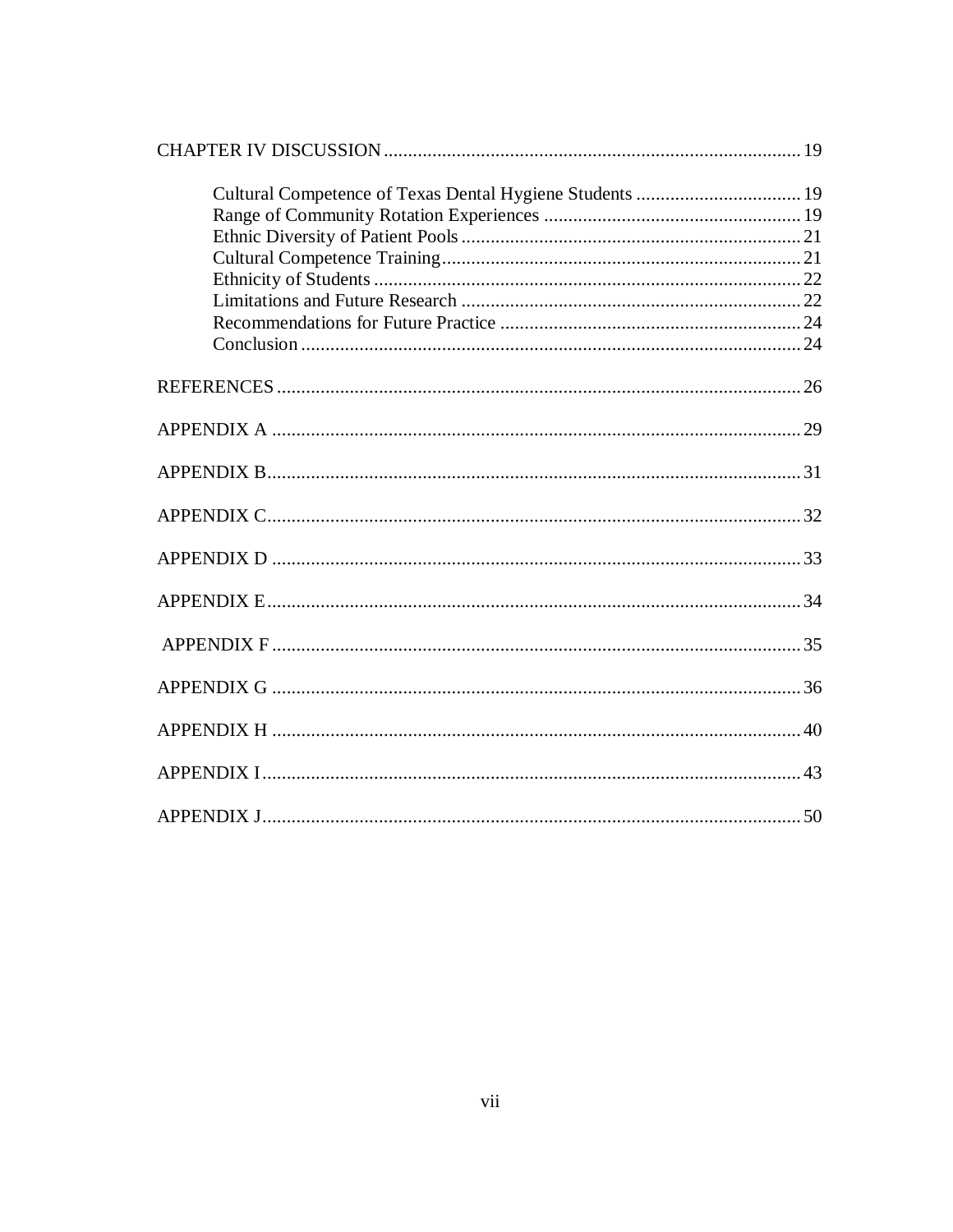#### CHAPTER I

#### INTRODUCTION AND LITERATURE REVIEW

A culturally competent health care provider understands cultural attitudes, values, beliefs, and practices and uses them to guide care for patients, taking into consideration their specific history and needs and avoiding the use of stereotypes and personal biases. 1 Betancourt, Green, Carillo, and Park reported that the health care workforce is not sufficiently diverse or culturally competent.<sup>2</sup> The rising oral health disparities among racial and ethnic minority groups require that dental educators emphasize attainment of cultural competency so that students are prepared to effectively treat and communicate with patients with backgrounds different from their own.

Standard 2-15 of the Commission on Dental Accreditation (CODA) mandates that dental hygiene graduates "be competent in interpersonal and communication skills to effectively interact with diverse population groups and other members of the health care team  $(p.15)$ ."<sup>3</sup> Many dental hygiene programs currently meet this standard through clinical service-learning, which is a "form of experiential education in which students engage in activities that address human and community needs together with structured opportunities intentionally designed to promote student learning and development."<sup>4</sup> However, clinical service-learning is not required by CODA and is not consistently utilized in all dental hygiene programs. This might affect the cultural competence of dental hygiene students, the subject that was explored in this research project. Thus, this study assessed the cultural competence of Texas dental hygiene students and explored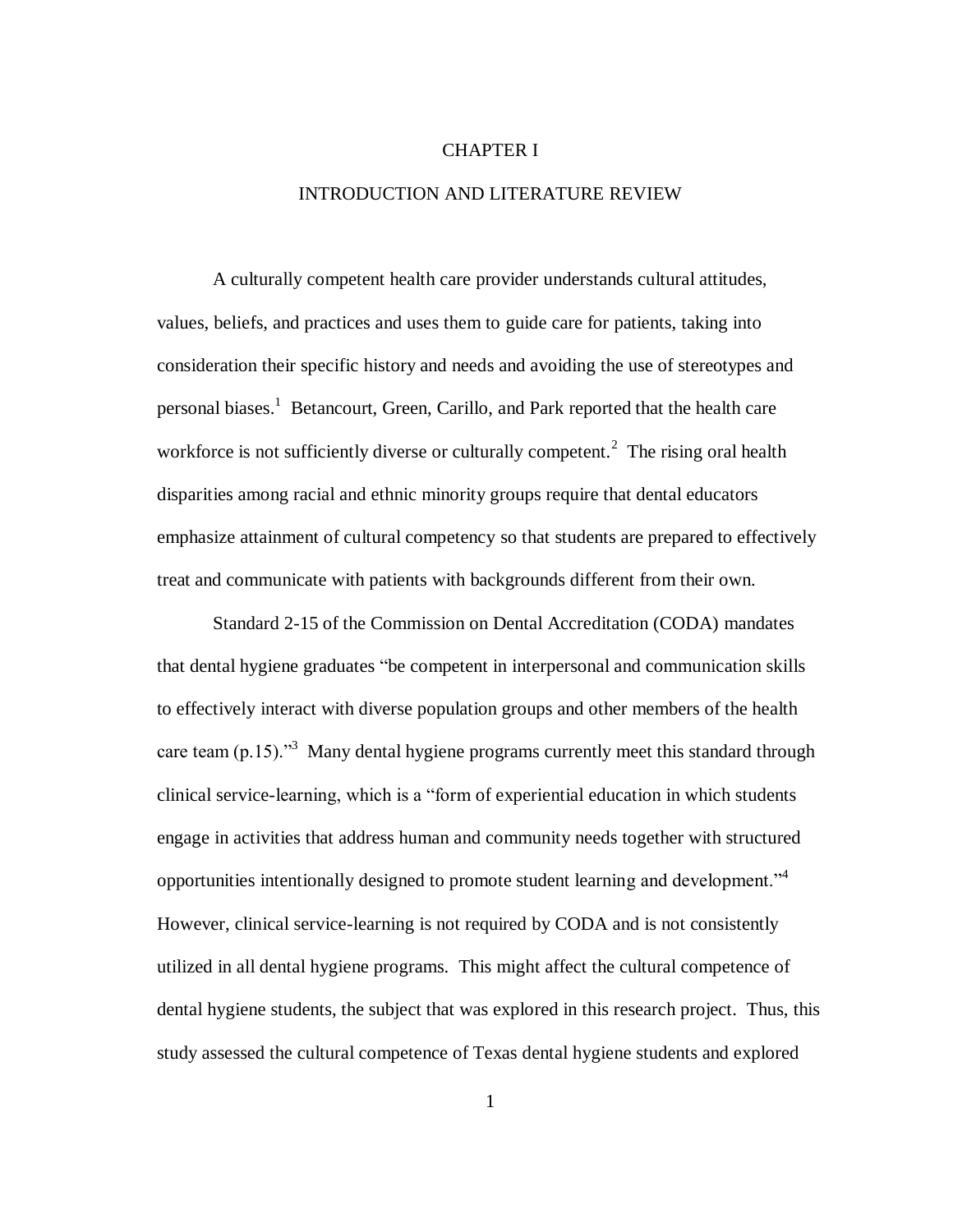relationships between students' cultural competence and their community rotation experience (time, type, and number), ethnic diversity of patients, ethnicity of students, and cultural competence training.

#### Effectiveness of Training

Cultural competence of health care providers can be improved with appropriate education and training.<sup>5</sup> Venturin, Durall, Enciso, Clark, and Mulligan evaluated the efficacy of web-based case scenarios compared to seminar-based training for cultural competency training and found that both resulted in significant improvement of cultural competence scores.<sup>6</sup> Pilcher, Charles, and Lancaster identified improvement of dental students' knowledge and self-awareness regarding cultural competence upon analyzing the cultural competence curricula at the Medical University of South Carolina.<sup>7</sup> Wagner et al. found that a cross-cultural patient instructor program at the University of Connecticut, School of Dental Medicine improved dental students' attitudes towards diversity.<sup>8</sup>

Cultural competency is also improved with an environment that promotes acceptance and respect of ethnic differences.<sup>9</sup> Vu, McCann, Schneiderman, DeWald, Campbell, and Miller evaluated the cultural climate of southwestern dental colleges and found that those students generally felt the cultural climate in their schools was positive. Vu et al. also reported positive outcomes from cultural competence training indicating the importance of such training.<sup>10</sup> Donate-Bartfield, Lobb, and Roucka recommended a multi-disciplinary, patient-centered, and skills-based approach to cultural competence

2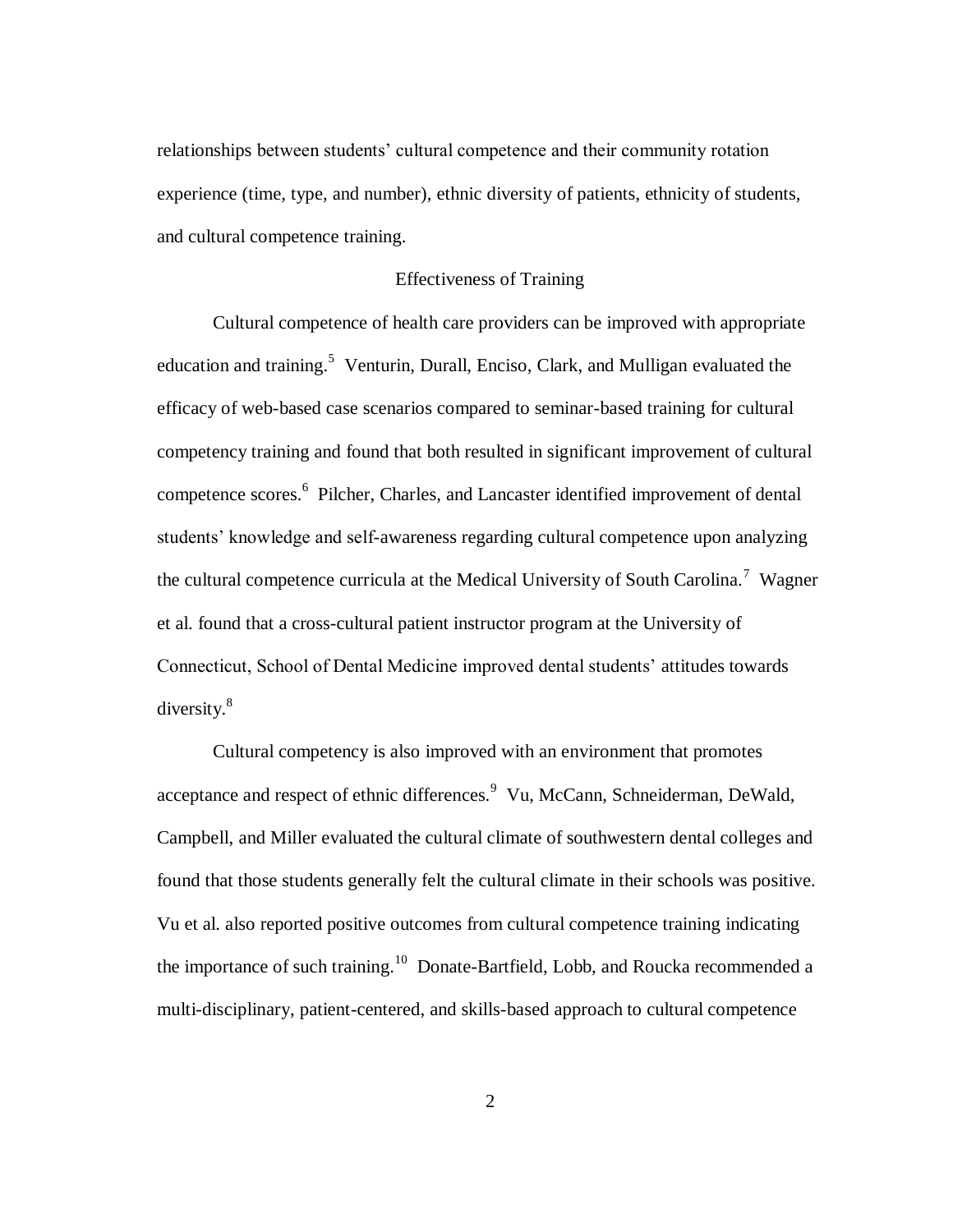training after evaluating problems associated with traditional single-discipline and lecture based teaching methods. $11$ 

#### Community Rotations

Studies have evaluated health profession students' knowledge, attitudes, and skills following rotations or clinical service-learning experiences at specific schools. Gundersun, Bhagavatula, Pruszynski, and Okunseri surveyed dental students at Marquette University School of Dentistry to assess their self-efficacy, cultural competence, and intent to provide care in school-based settings before and after completion of a mandatory oral health education and promotion rotation.<sup>12</sup> The results of the pre- and post-surveys showed that cultural competence did increase upon completion of the rotation. Dental students were more comfortable treating these types of patients, but their willingness to practice in a similar setting declined. Chen et al. and Amerson both revealed that nursing students participating in a service-learning project increased their cultural knowledge.<sup>5,13</sup> Aston-Brown, Branson, Gadbury-Amoyt, and Bray also found service-learning to be an effective learning strategy to increase dental hygiene students' awareness of underserved populations, cultural diversity, and ethical patient care.<sup>14</sup>

#### Barriers to Teaching and Assessing Cultural Competence

Although there is a recognized need for cultural competence education, the content and evaluation of learning for these programs is inconsistent.<sup>1</sup> Gregorczyk and Bailit conducted a review of literature of health professional schools in the United States on evaluation instruments, concepts evaluated, and the problems facing cross-cultural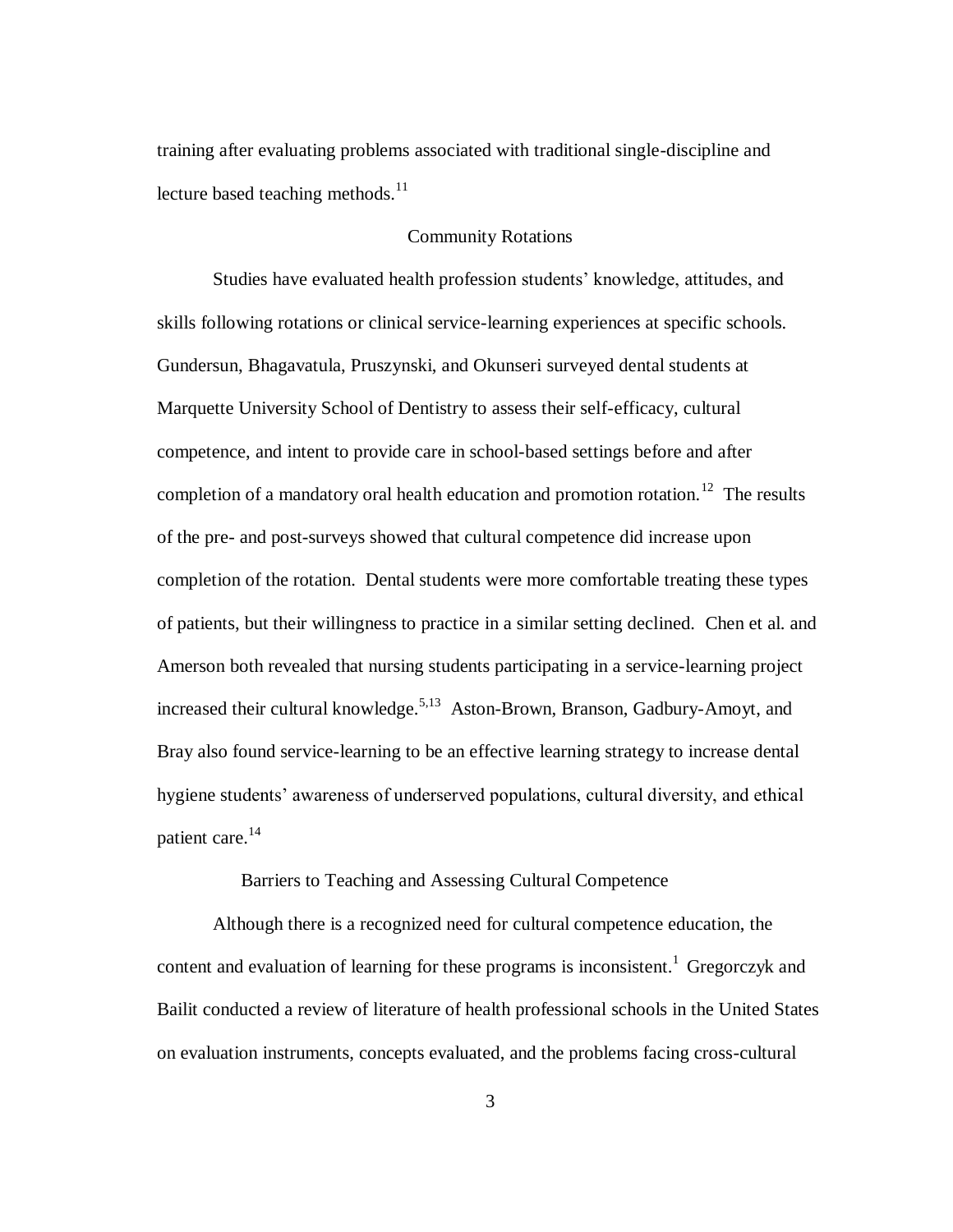education.<sup>15</sup> They found that available assessment instruments were lacking in validity and reliability and were limited regarding cultural biases and stereotyping risks.<sup>15</sup> They also identified faculty as a barrier because many faculty fail to formally evaluate cultural competence knowledge and performance.<sup>15</sup> Also, there are few minority faculty members serving as role models.<sup>16</sup> Connolly, Darby, Tolle-Watts, and Thomson-Lakey stressed the importance of faculty being measured for cultural adaptability and suggests this as a starting point prior to curricular changes.<sup>16</sup> Such barriers must be considered when planning cultural competence training and evaluation.

#### Survey Instruments

Multiple commercial inventories such as the Multicultural Counseling Awareness Scale, Multicultural Awareness Knowledge-and-Skills Survey, and the Graduate Students' Experience with Diversity have been used to measure cultural competence.<sup>17</sup> The Cross-Cultural Adaptability Inventory (CCAI) assesses changes in one's cross-cultural effectiveness and assesses strengths and weaknesses in emotional resilience, flexibility/openness, perceptual acuity, and personal autonomy.<sup>18</sup> DeWald and Solomon and Holder-Ballard used the CCAI to determine whether their dental hygiene students' cross-cultural effectiveness improved upon completion of their two year curriculum.<sup>19,20</sup> Neither found a significant improvement.

Tavoc, Newsom, and DeWald used the CCAI to compare cross-cultural adaptability among and between Texas licensed dental hygienists versus dental hygiene students and found no significant differences. $21$  Chen, McAdams-Jones, Tay, and Packer conducted a pre- and post-survey using the Inventory for Assessing the Process of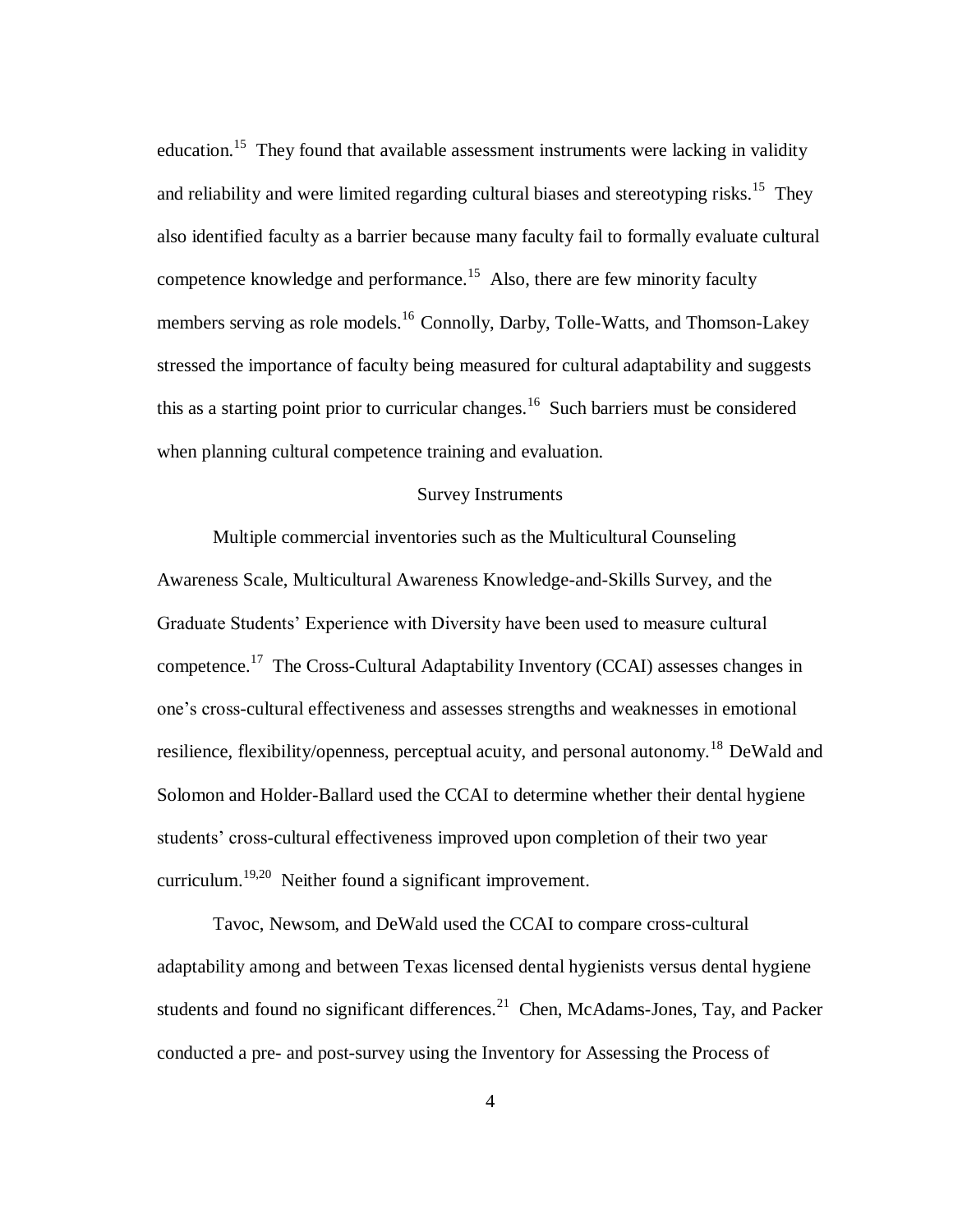Cultural Competence among Healthcare Professionals-Student Version (IAPCC-SV) to measure the increase of cultural competence of nursing students involved in a servicelearning project.<sup>5</sup> They found a significant increase in cultural competence upon completion of the project. The Knowledge, Efficacy, and Practices Instrument for Oral Health Providers (KEPI-OHP) is a more recently developed instrument specifically for oral healthcare providers and might prove useful for dental educators to improve their cultural curricula.<sup>22</sup>

Originally developed for physicians, the Clinical Cultural Competency Questionnaire (CCCQ) has been used throughout many healthcare professions including pharmacy students, osteopathic medicine students, cardiovascular physicians and dental students.<sup>23</sup> Physician knowledge, skills, attitudes, and comfort level associated with the delivery of culturally competent healthcare to diverse patient populations are measured through eighty-six items distributed across six domains - Demographics, Knowledge, Skills, Comfort with Encounters/Situations, Attitudes, and Education and Training. These are self-assessed by the participant with a five point Likert scale.<sup>24</sup> Evans and Hanes used a modified version of the CCCQ to evaluate the effectiveness of an interactive online cultural competence course at Georgia Regents University and found significant improvement in the areas of self-awareness, knowledge, attitude and skills among dental and radiology students. $2<sup>3</sup>$  A modified version of the CCCQ was selected to be the most appropriate survey instrument for this study.

Regarding validity and reliability of the original CCCQ instrument, modified versions of the CCCQ in pharmacy and medical education and with physicians, nurses,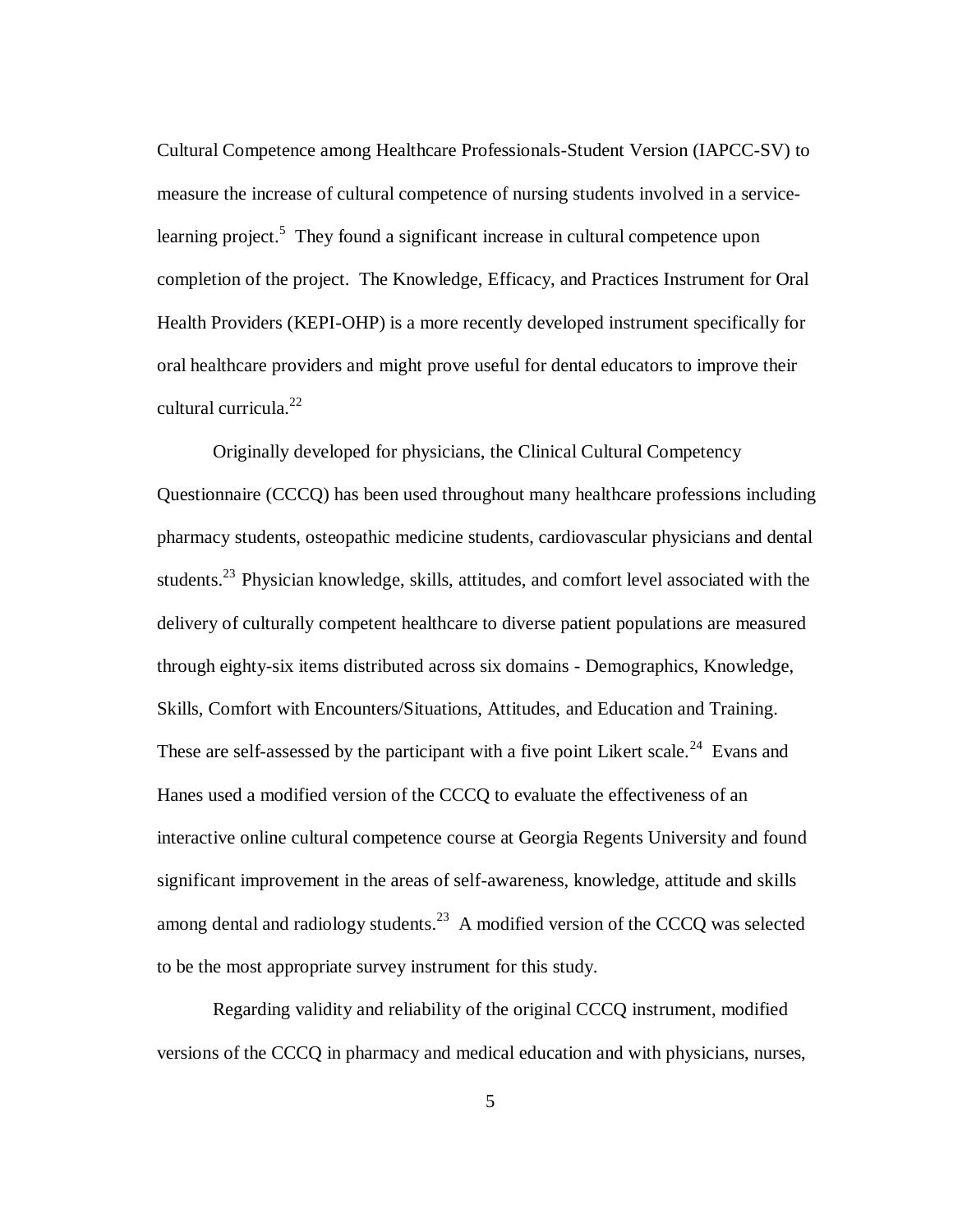and other hospital staff in practice, indicate high internal consistency and suggest sensitivity to detect differences between groups.<sup>25</sup> Hudleson, Junod Perron, and Perneger used the test-retest reliability method to establish reliability for surveying physicians and medical students regarding their attitudes toward caring for immigrant patients.<sup>26</sup> Exploratory factor analysis has also been used to establish validity when testing pharmacy students' perceived level of cultural competence to guide curriculum development.<sup>27</sup>

#### Summary

Oral health care disparities exist between minorities and mainstream populations in the United States, and these disparities could be improved by cultural competence training of dental hygiene students.<sup>28</sup> The results of this study could be used by Texas dental hygiene programs to collaboratively develop cultural training and educational experiences, such as community rotations. If community rotations enhance cultural competence, their rotations could be an important component of cultural competence training. Such collaboration was suggested by Gregorczyk and Bailit when they reviewed the conceptual and measurement challenges facing health professional schools and found a lack of consistent core cultural concepts and teaching and evaluation methods.<sup>15</sup> Texas dental hygiene educators could benefit by being able to better prepare students to provide culturally competent care to patients, thus improving patients' oral health despite cultural differences or disparities.

While community rotations and cultural competence have been evaluated by dental and dental hygiene programs separately, a direct link has not been established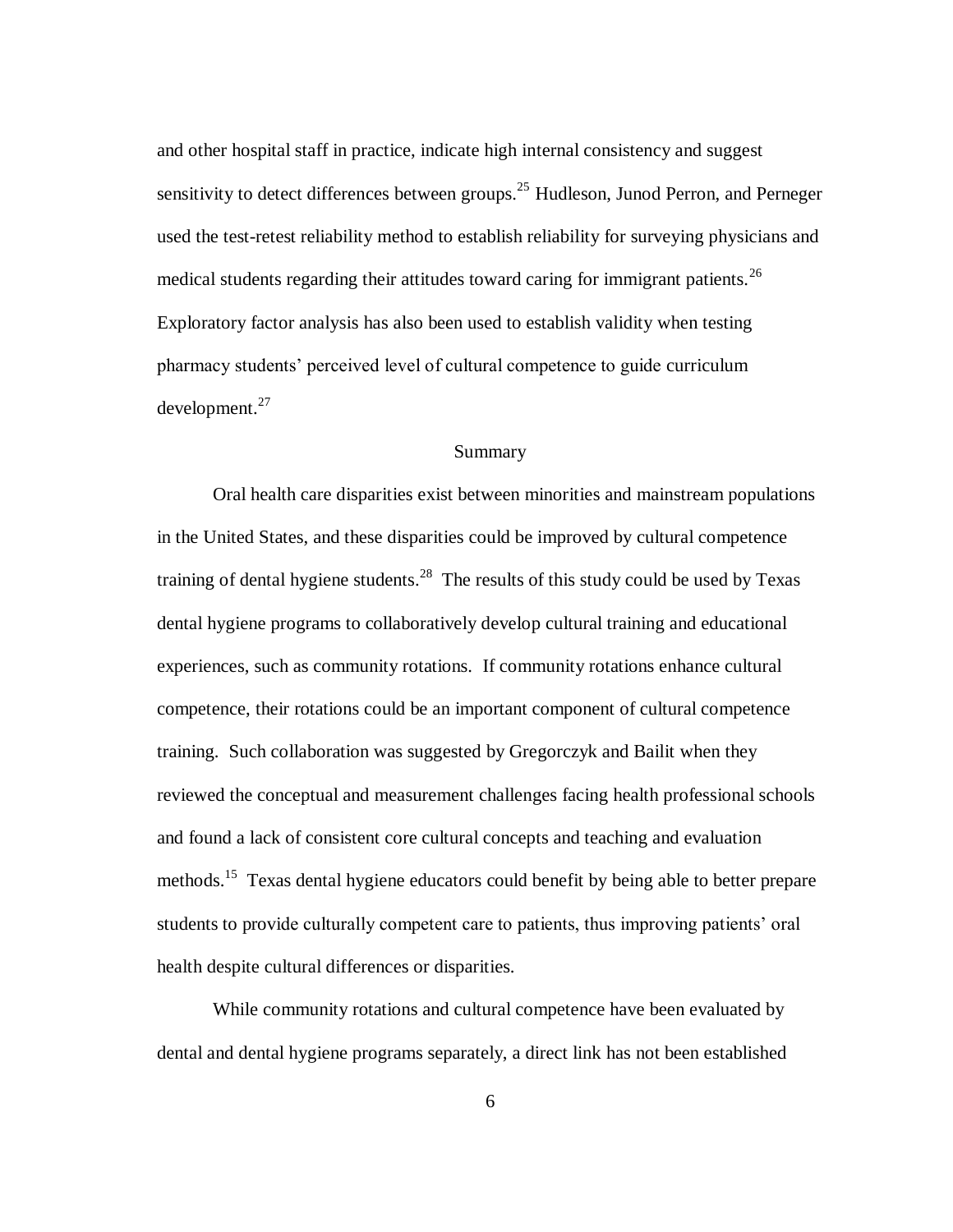between students' experiences with community rotations and their cultural competence. Also, the cultural competence of Texas dental hygiene students has not been assessed. The purpose of this study was to assess the cultural competence of Texas dental hygiene students and the impact of participation in clinical community rotations on their cultural competence. Various specific research questions explored relationships between cultural competence, training, and community experiences. A modified version of the CCCQ, developed by Robert C. Like, MD, MS, was used to measure the knowledge, skills, comfort, and attitudes of dental hygiene students regarding culturally competent patient care. 24

#### Statement of Research Questions

1. How culturally competent are Texas dental hygiene students?

2. What is the range of community experiences that students have?

3. Do community experiences with diverse patient populations influence the cultural competence of dental hygiene students (knowledge, skills, and attitudes)?

4. Do other factors influence cultural competence, such as cultural competency training and ethnicity of the provider?

7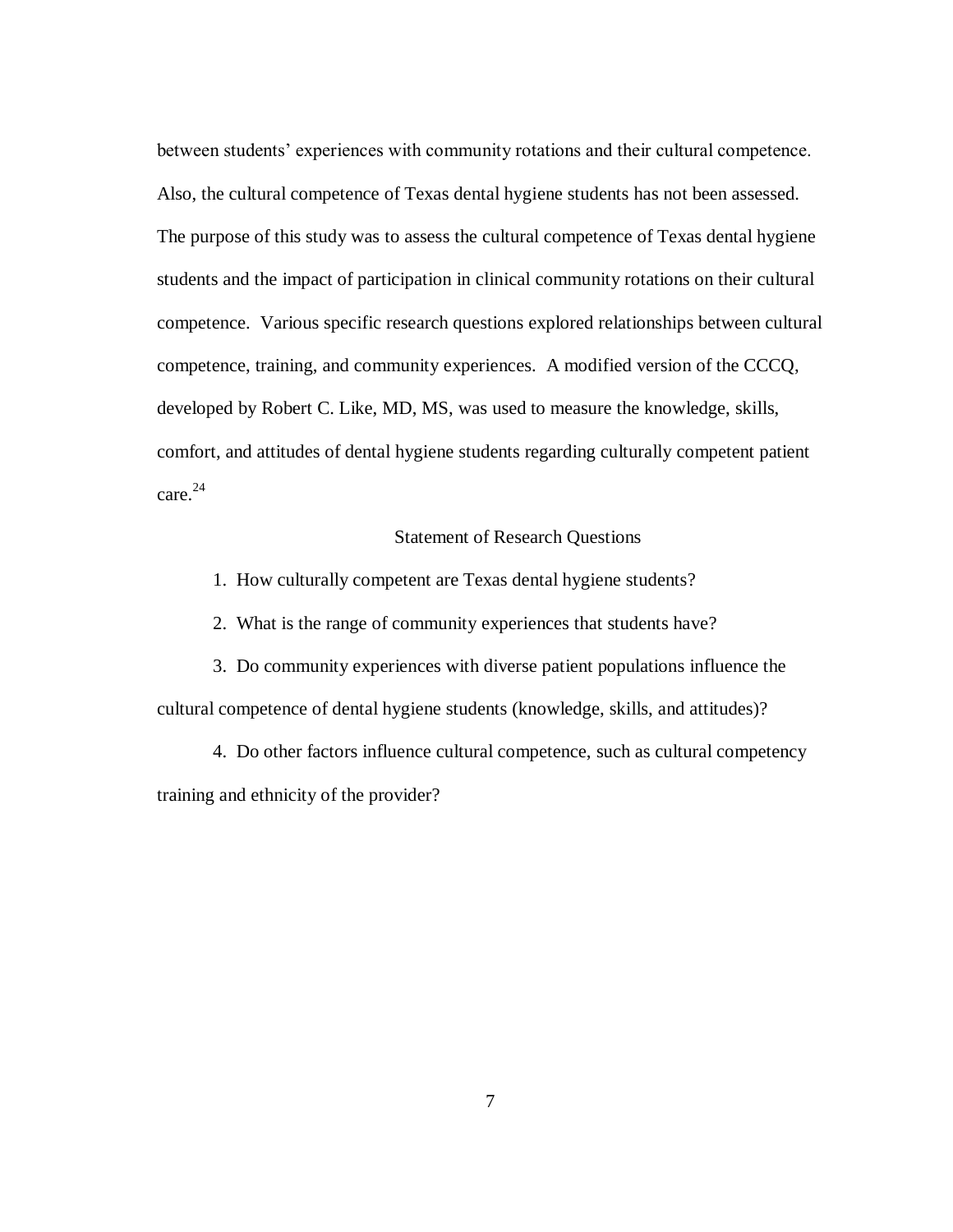# CHAPTER II

#### **METHODS**

#### Study Population and Sampling Plan

The potential participants in this study were all second-year dental hygiene students from the twenty-six Texas dental hygiene programs in Texas. Second-year students were selected due to their experience in the program clinics and community rotations. First-year students do not usually start their community rotations until the second year. These programs were identified on the Texas State Board of Dental Examiner's website which includes the name of the program, address, phone and fax numbers, and the name and email of the program director. Although the list did not contain the names of students in the class, the list was used to contact programs via phone and email to distribute the Texas Dental Hygiene Program Inventory (TDHPI) to program directors and the Clinical Cultural Competency Questionnaire Modified (CCCQM) to their second year students.

#### Project Procedures

A Texas Dental Hygiene Program Inventory (see Appendix A) was emailed to the program directors of each Texas dental hygiene program to identify the number of hours students spent in different types of community rotations, number of hours of cultural competency training, and the ethnic proportions of students and patients. Fourteen of the twenty-six programs responded, but only twelve programs ended up participating. This was an appropriate sample size of 239 students, representing almost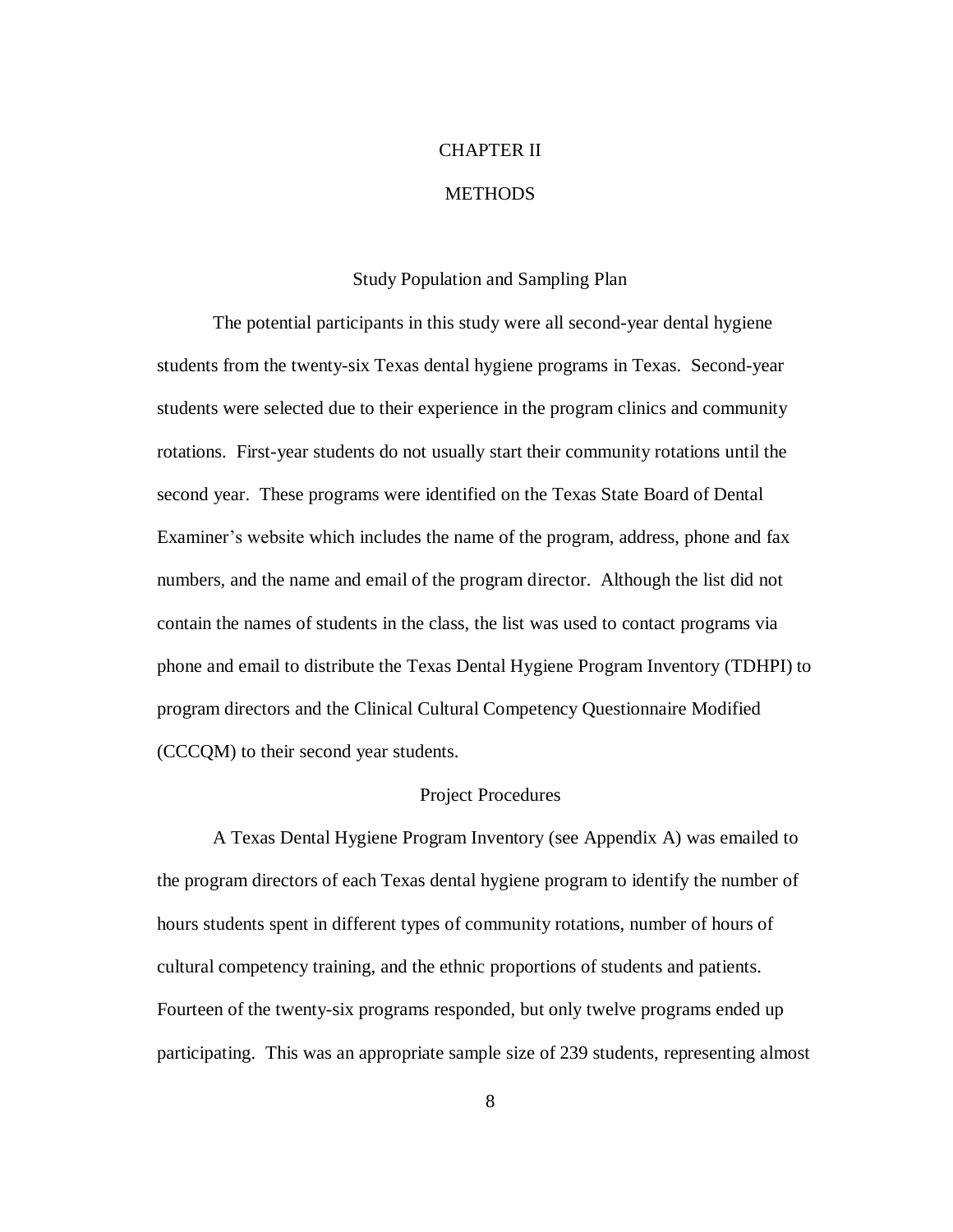half of the dental hygiene programs in Texas with students having a full range of community experiences and patient diversity.

The directors of the twelve participating dental hygiene programs returned a signed site authorization letter, granting permission for their program to participate in the study. Approval was also granted by each program's Institutional Review Board (IRB). Appendix B contains the invitational email, and Appendix C illustrates the site authorization template. Each responding program was mailed a packet that contained surveys for each second-year dental hygiene student with a self-addressed envelope to make returning the surveys easier, ensuring increased response rates. Every survey contained a paragraph regarding informed consent and anonymity of the survey; consent was assumed upon completion of the survey. Table 1 displays the five contacts made with Texas dental hygiene program directors throughout the course of this study.

#### Clinical Cultural Competency Questionnaire Modified

The CCCQM was mailed as a paper survey to the program directors at each of the twelve schools. The program directors distributed the surveys to the second year students (n=239) during their last semester of the program. Each program director returned the surveys in the provided envelope. The CCCQM found in Appendix G contains two demographic and two qualitative questions in addition to the twenty three questions adapted from the CCCQ that measured their self-assessment of cultural competence in regards to knowledge, skill, comfort, and attitude, yielding an overall cultural competence score. This survey was used with permission from Robert C. Like, who developed the original  $CCCQ$ <sup>24</sup>. The instrument uses a Likert-scale that allows

9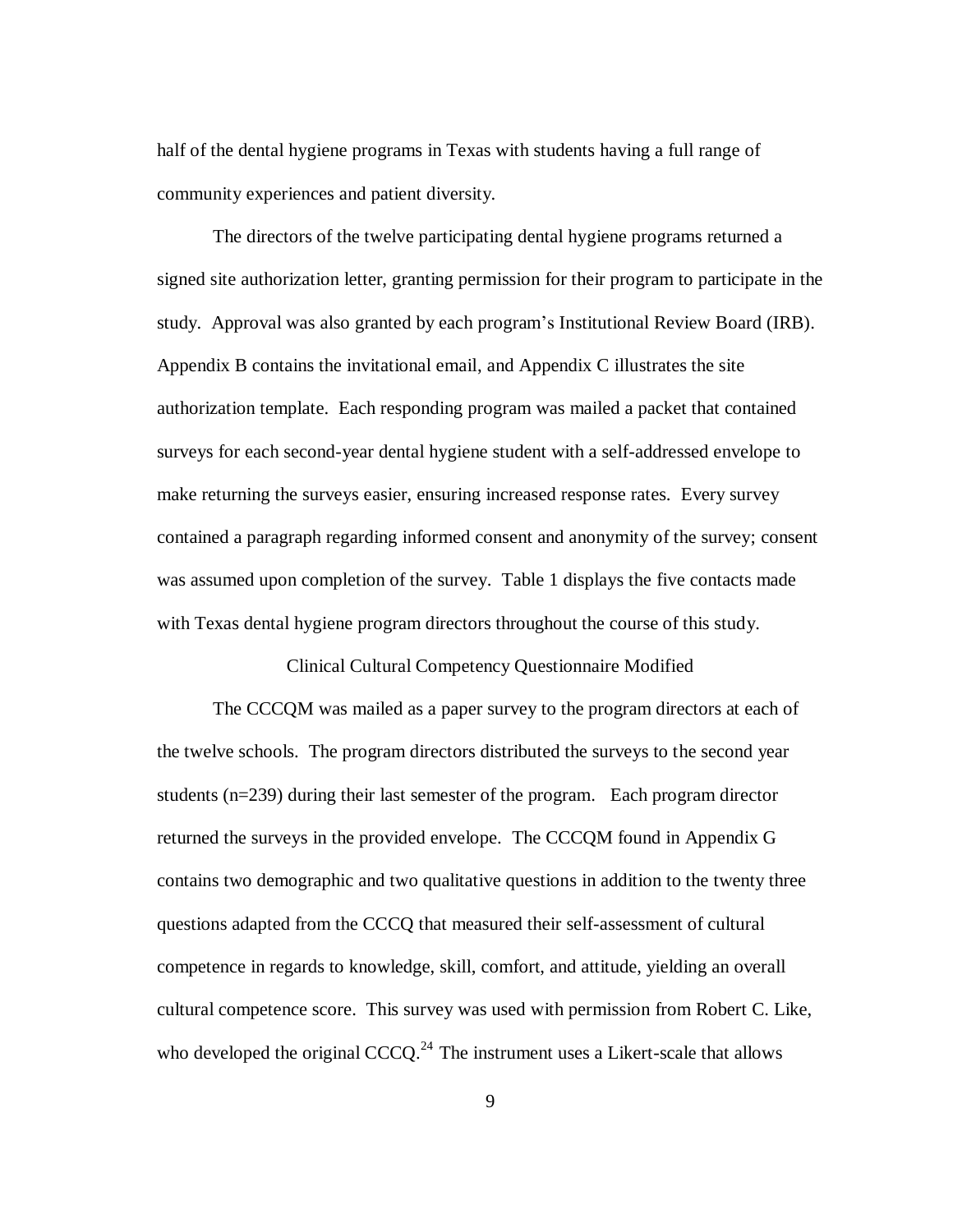dental hygiene students to self-assess their knowledge, skill, comfort, and attitude regarding culturally competent patient care. The survey was modified for ease of completion and to better answer the research questions of this project.

The CCCQM was reviewed by a committee of experts in study design, data analysis, and cultural diversity at Texas A&M University Baylor College of Dentistry. Prior studies have established a high level of reliability and validity for the original  $CCCQ$ <sup>25, 26, 27</sup> In this study, Cronbach's alpha indicated that the CCCQM was highly reliable overall ( $\alpha$ =0.908) as well as each of the four scales of knowledge ( $\alpha$ =0.844), skill ( $\alpha$ =0.863), comfort ( $\alpha$ =0.856), and attitude ( $\alpha$ =0.708).

#### Data Analysis

Data analysis was performed using IBM SPSS Statistics, Version 22 software. The basic findings of the CCCQM were summarized by descriptive statistics. Hypotheses about differences among and between groups were tested using the Kruskal-Wallis test and pairwise Mann-Whitney U tests respectively. Kendall's tau correlation was used to test associations. These non-parametric procedures were more appropriate since the data were non-normally distributed, and there were numerous ties in the data. A significance level of less than 0.05 was used. Specifically, these statistical tests were used to look for the relationship between various factors and the knowledge, skill, comfort, attitude, and overall cultural competence score of Texas dental hygiene students. The four scales were combined to yield an overall cultural competence score.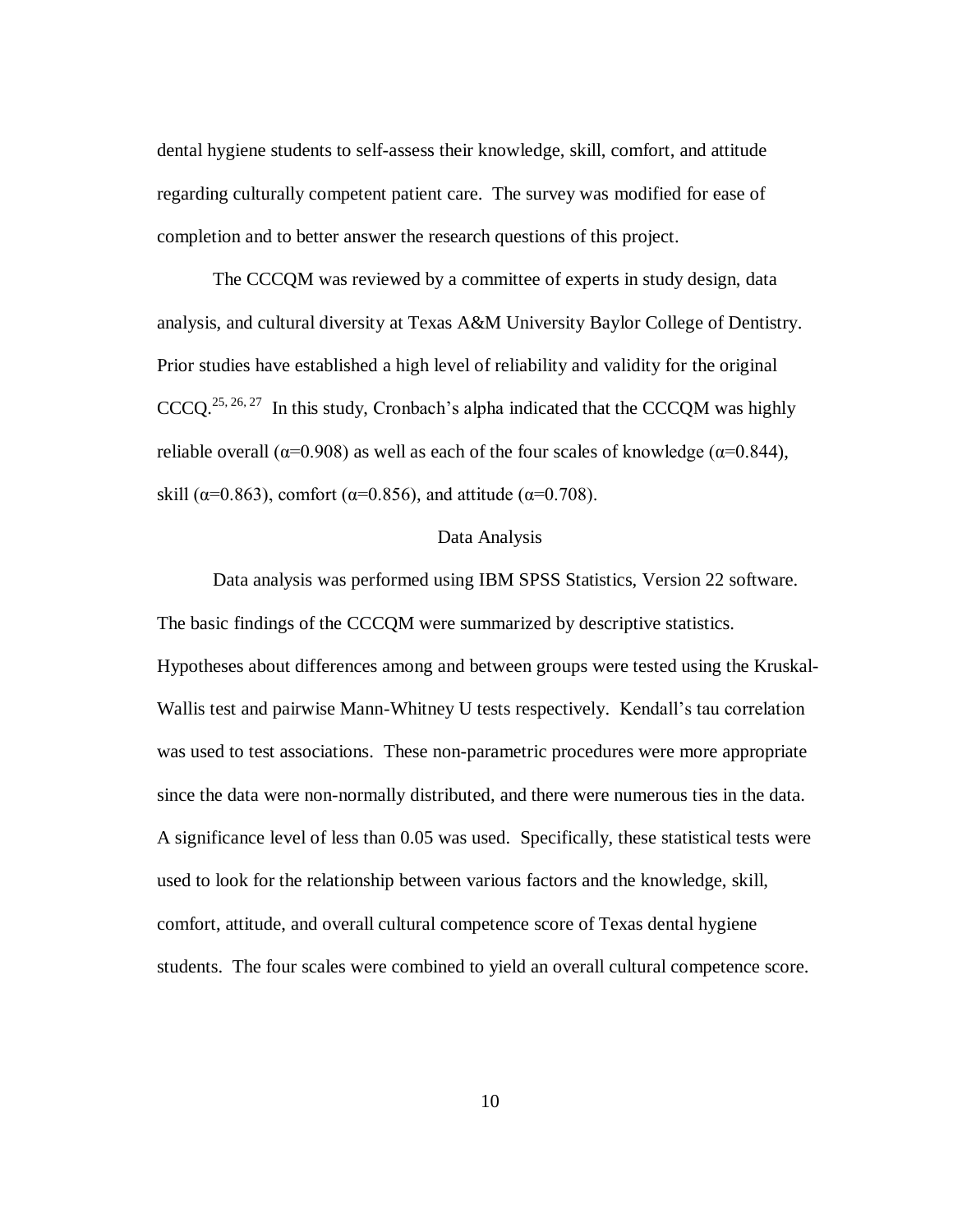#### CHAPTER III

#### RESULTS

#### Texas Dental Hygiene Program Inventory

The ethnicities of student respondents as reported by program directors are displayed in Figure 1. The majority of students were White/Caucasian (65%), followed by Hispanic Latino (22%), Asian (10%), African American (1%), Native American (1%), and Other (1%). Due to the sparsity in some of the original six ethnic groups, students were collapsed into four categories: White, Hispanic, Asian, and other. The "Other" category included the small percentage of students who were of African-American, Native American, or other specified ethnicities. Figure 2 illustrates the ethnic proportions of the collapsed categories.

Table 2 displays the type of cultural competence training programs in which the students participated and the average number of hours spent in each. All but one program offered some type of training. Dental hygiene programs offering cultural competence training either provided a lecture, a course, and/or a specific training program to train their students in cultural competence. The ethnic percentages of the patient populations for the community rotations and program clinics, as estimated by program directors in the TDHPI, can be found in Figure 3. A summary of the TDHPI responses for the twelve participating dental hygiene programs can be found in Appendix H.

11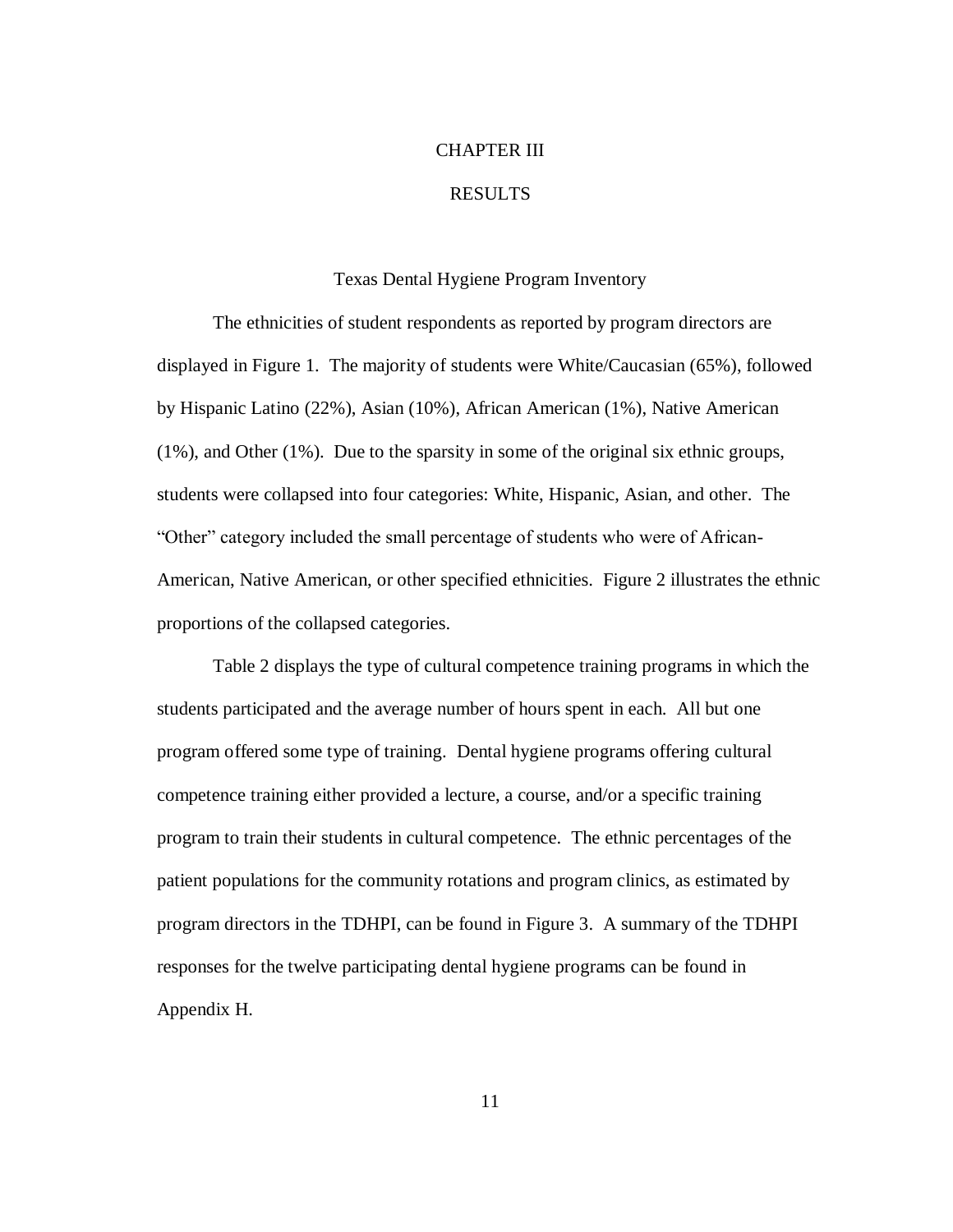Cultural Competence of Texas Dental Hygiene Students

A total of 239 CCCQM were completed for an overall response rate of 100% (n=239/239). Table 3 shows the descriptive statistics for the knowledge, skill, comfort, attitude, and overall cultural competence scores as well as the range of possible scores for each. The mean overall cultural competence score of these Texas dental hygiene students was 87.28, with a median of 88 and scores ranging from 52-115. Students scored between the  $60<sup>th</sup>$  and  $65<sup>th</sup>$  percentile for knowledge, skill, and comfort. Students scored highest in attitude at the  $86<sup>th</sup>$  percentile. With the exception of overall cultural competence, none of these variables were normally distributed. Therefore, they are summarized here using medians and interquartile range (IQR). In the interest of completeness, means and standard deviation are also displayed.

#### Range of Community Rotation Experiences

The range of community experiences, including the amount of time spent in each rotation, the number of rotations, and the type of rotations, was also gathered from the TDHPI completed by program directors. Table 4 displays the type of community rotations that the students participated in and gives the number of programs participating and the average hours spent in each rotation. Overall time spent in community rotations ranged from 0 to 108 hours, depending on the program. Each program participated in anywhere from 0 to 5 community rotations. At least half of the programs spent time in schools and nursing homes. However, the highest average number of hours was spent in public clinics.

12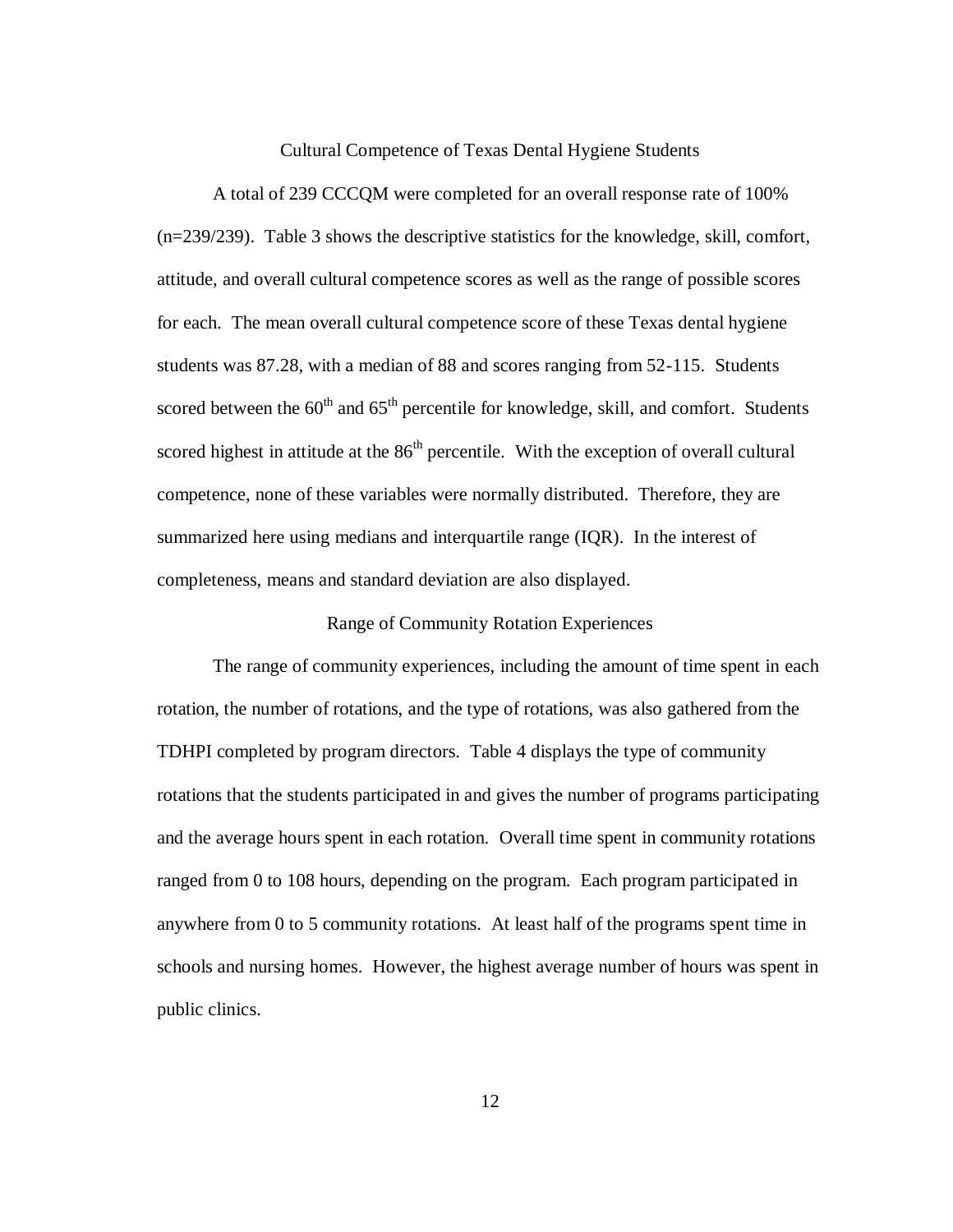Hours Spent in Community Rotations and Cultural Competence

The amount of time spent in community rotations ranged from 0 to 108 hours but was divided into two categories, 0 to 50 hours and over 50 hours. Table 5 shows the correlations between the time spent in community rotations and cultural competence scores. The Kendall tau test of correlation revealed a small but highly significant association between knowledge (tau=0.154, p=0.001) and overall cultural competence  $(tau=0.124, p=0.009)$  scores and the amount of hours spent in community rotations. Students spending over 50 hours in community rotations scored significantly higher in knowledge (median scores 18 vs. 17) and overall cultural competence (median scores 89 vs. 85) than the students who spent 0 to 50 hours in community rotations, as illustrated by the results of the Mann-Whitney U test in Table 6.

Number of Community Rotations and Cultural Competence

Although small, a significant association was found between the number of community rotations students participated in and knowledge score using Kendall tau's correlation coefficient (tau= $0.108$ , p= $0.028$ ). No association was found between the number of community rotations and skill, comfort, attitude, and overall cultural competence scores. When students were divided into six groups according to the number of rotations, the following significant differences were found in knowledge ( $p<0.001$ ), skill ( $p<0.001$ ), comfort ( $p=0.004$ ), attitude ( $p=0.002$ ), and overall cultural competence  $(p<0.001)$ .

Table 7 breaks down the results of the post-hoc, pairwise Mann-Whitney U tests. These tests further revealed that those participating in four rotations scored significantly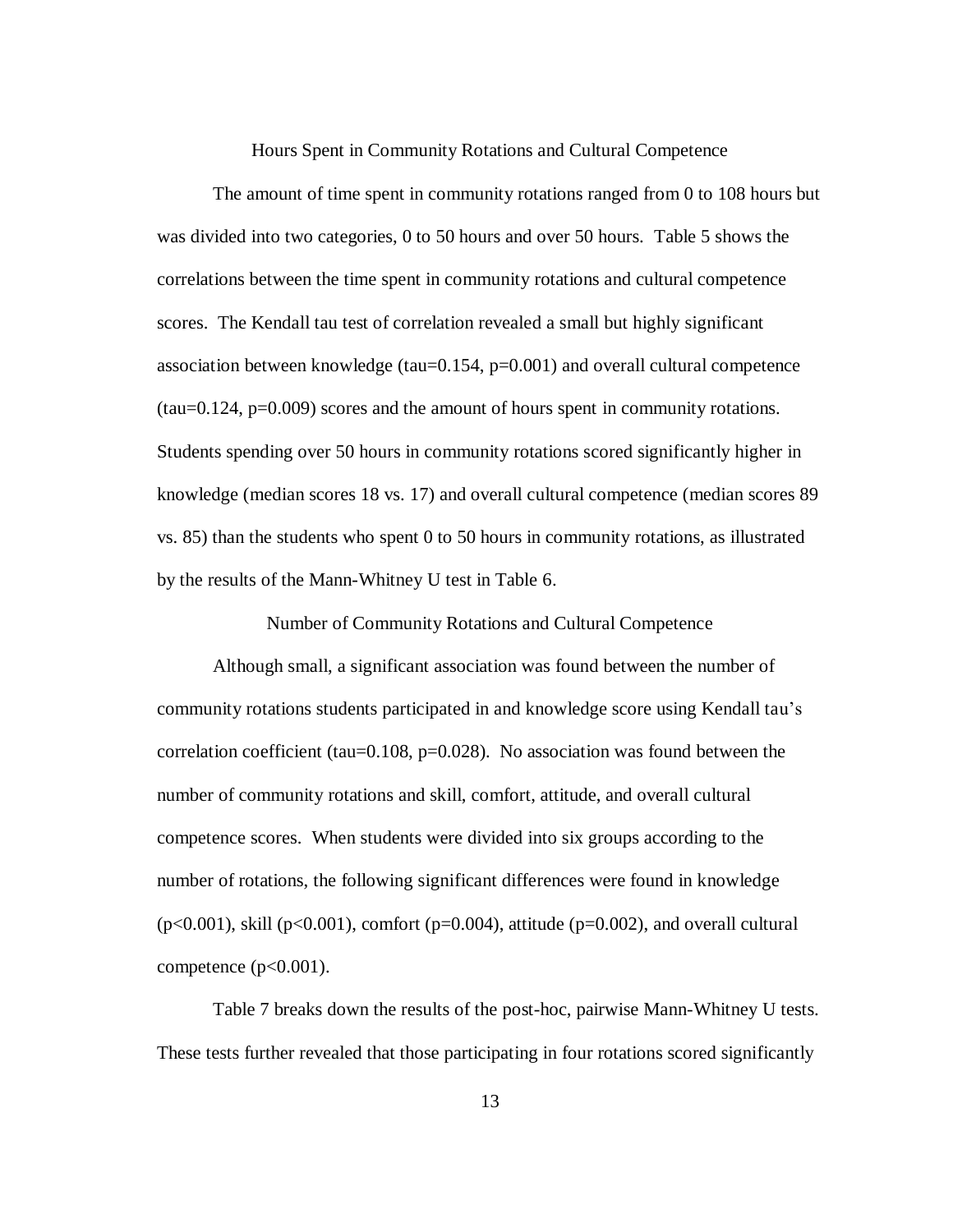higher than those participating in none (median scores of 20 vs. 16) and two (medians scores of 20 vs. 16) rotations, and those participating in three rotations scored significantly higher than those participating in only two rotations (median scores 18 vs. 16). For skill and overall cultural competence, students participating in four rotations scored significantly higher than those participating in two and three rotations. Comfort and attitude scores differed significantly between students participating in four and two rotations, with those participating in four rotations scoring higher in both instances. Those students with four rotations, not five, did the best in skill, comfort, and overall cultural competence. Other factors related to the programs with five rotations must be looked at to speculate why this occurred.

Types of Community Rotations and Cultural Competence

The TDHPI given to program directors indicated that students participated in eleven different types of rotations (see Table 4). At least four or more programs participated in a combination of rotations such as jails, hospitals, schools, public clinics, and nursing homes. A variety of other clinical rotations were only participated in by a single dental hygiene program and included a religious affiliated clinic, state school, VA dental clinic, Head Start, health fair, and Air Force dental clinic. These were all grouped into the "other" rotation category.

Mann-Whitney U tests were used to find differences between those who did and did not participate in the different types of community rotations. Students who participated in public clinic rotations scored significantly higher than students who did not participate in public clinic rotations in comfort (p=0.049, median scores of 16.5 vs.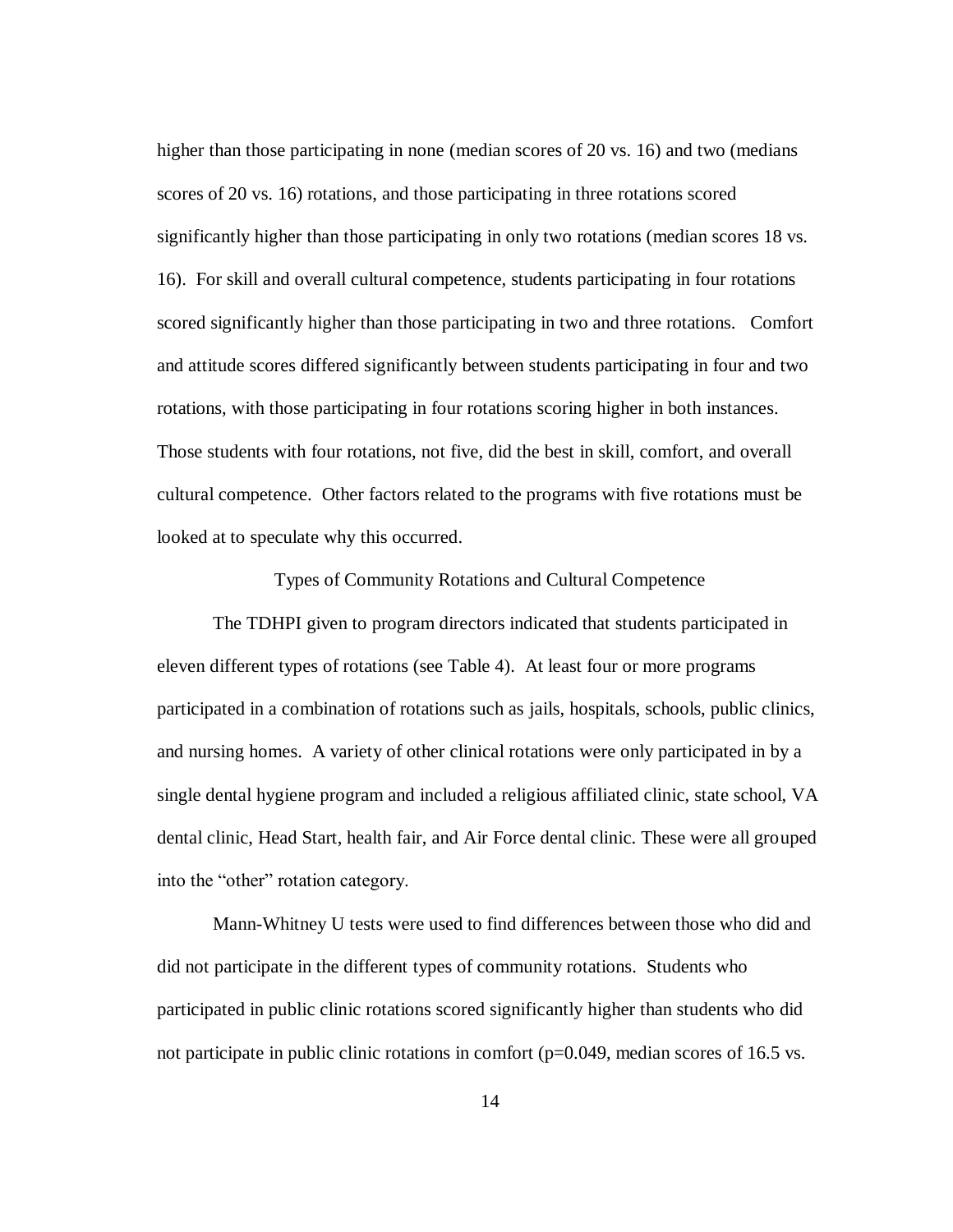16), attitude (p=0.007, median scores of 28.5 vs. 30), and overall cultural competence (p=0.040, median scores of 90 vs. 85). Those participating in school rotations scored significantly higher in knowledge ( $p=0.044$ , median scores of 18 vs. 17). Students with the "other" rotation experience scored significantly higher than those without "other" rotation experience in knowledge (p<0.001, median scores of 19 vs. 17), skill (p=0.001, median scores of 27 vs. 24), attitude ( $p=0.003$ , median scores of 30 vs. 28.5), and overall cultural competence (p<0.001, median scores of 92 vs. 85).

Some experiences had a negative influence on cultural competence. Students with hospital and nursing home experience scored lower than those without the experience in those community rotations. Those with nursing home experience scored lower than those without experience in knowledge (p=0.009, median scores of 18 vs. 17), skill ( $p=0.001$ , median scores of 27 vs. 24), comfort ( $p<0.001$ , median scores of 17 vs. 15), attitude (p=0.001, median scores of 30 vs. 28), and overall cultural competence (p<0.001, median scores of 92 vs. 85). Those with experience in hospital rotations scored lower than those without experience in skill ( $p=0.020$ , median scores of 26 vs. 23) and overall cultural competence (p=0.026, median scores of 89 vs. 84). Other aspects of these programs must be analyzed to explain these anomalies.

#### Ethnic Diversity of Patient Pools

The extent of ethnic diversity of patients in program clinics and community rotations were categorized as least, somewhat, or most diverse. The least diverse patient populations had at least one ethnicity that comprised 60% or more of the pool. Somewhat diverse populations contained at least one ethnicity that made up 50-59% of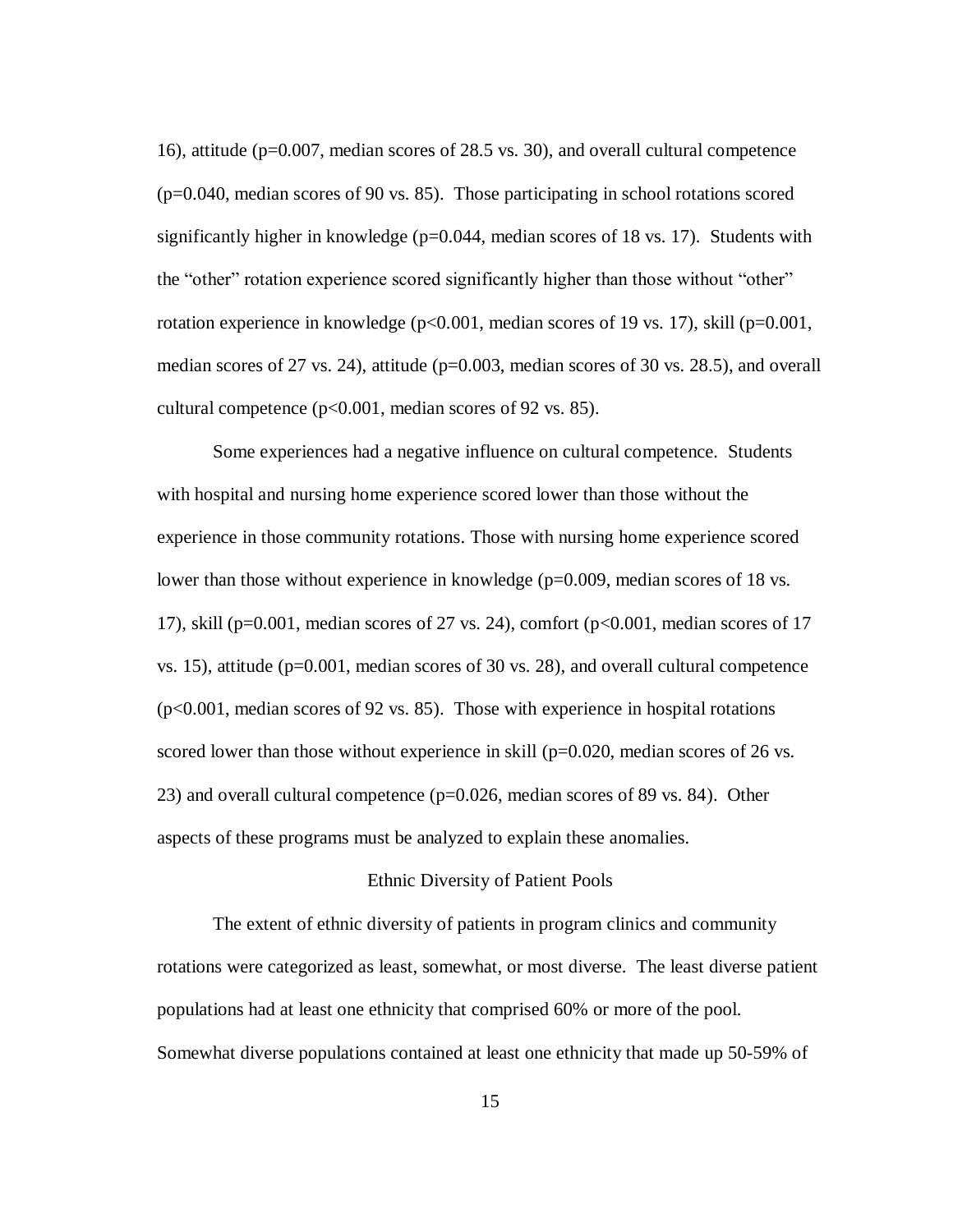the pool. The patient pools in which at least two of the ethnicities did not exceed 50% were designated as most diverse.

No significant relationships were found between the extent of ethnic diversity of patients seen in community rotations and cultural competence scores. However, a small but significant association was found between the diversity of patients seen in program clinics and skill (tau=0.189, p=0.001), overall cultural competence (tau=0.181, p=0.001), and attitude (tau= $0.114$ , p= $0.042$ ) as seen in Table 8.

The Kruskal-Wallis tests followed by post-hoc Mann-Whitney U tests revealed significant differences between the ethnic diversity of patients seen in program clinics and overall cultural competence ( $p<0.001$ ) scores, skill( $p<0.001$ ), knowledge ( $p=0.010$ ), comfort ( $p=0.023$ ), and attitude ( $p=0.005$ ). The results of the Mann-Whitney U tests are displayed in Table 9. Students who saw the most ethnically diverse patient population scored higher in overall cultural competence, skill, comfort, and attitude than those students seeing least and somewhat ethnically diverse patient pools. For knowledge, there was only a difference in scores between those seeing a most and somewhat ethnically diverse patient population in program clinics.

#### Cultural Competence Training

Factors beyond the range of community rotation experiences, including cultural competence training hours, were also assessed for their impact on cultural competence. Program directors reported that cultural competence training hours ranged from 0-12 hours. When testing for differences, these training hours were divided into three groups: 0-5 hours, 6-10 hours, and over 10 hours. A small association was found using the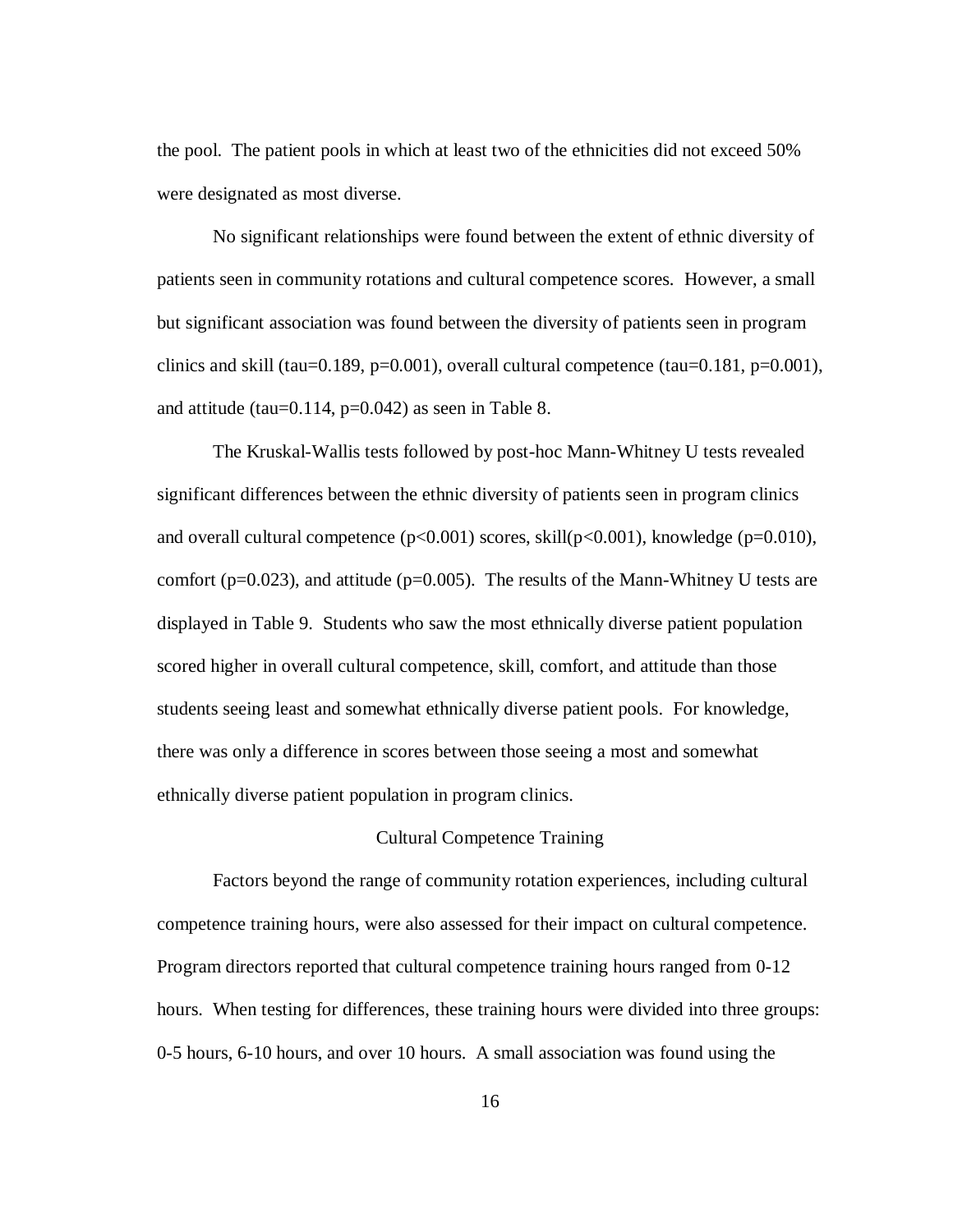Kendall tau correlation test between the number of cultural competence training hours students received and overall cultural competence (tau= $0.113$ , p= $0.032$ ), attitude  $(tau=0.112, p=0.036)$ , and knowledge  $(tau=0.107, p=0.044)$ . Mann-Whitney U tests showed that students with 6-10 hours of cultural competence training scored significantly higher than students with 0-5 hours of cultural competence training in every category except for comfort (Table 10). Students with 6-10 hours of cultural competence training also scored significantly higher than students with over 10 hours of training in overall cultural competence and skill. Other aspects of these programs may have contributed to this anomaly.

#### Ethnicity of Students

The ethnicity of the students was also considered. Statistical analysis of student ethnicity was performed based on the collapsed ethnic categories. Students of "Other" ethnicity scored significantly higher than Whites in overall cultural competence  $(p=0.020, \text{ median scores } 93 \text{ vs. } 85)$  and knowledge  $(p=0.020, \text{median scores } 21 \text{ vs. } 17)$ when tested with the pairwise Mann-Whitney U tests as seen in Table 11. Hispanics scored significantly higher than Whites in skill (p=0.005, median scores 27 vs. 24) and overall cultural competence (p=0.008, median scores 93 vs. 85).

#### Open-ended Questions

Of the 239 students, 153 students provided 208 comments on at least one of the two open-ended questions regarding their significant educational experiences in program clinics, community rotations, or cultural competence training. The five most common themes were unique individual experiences in program clinics/community rotations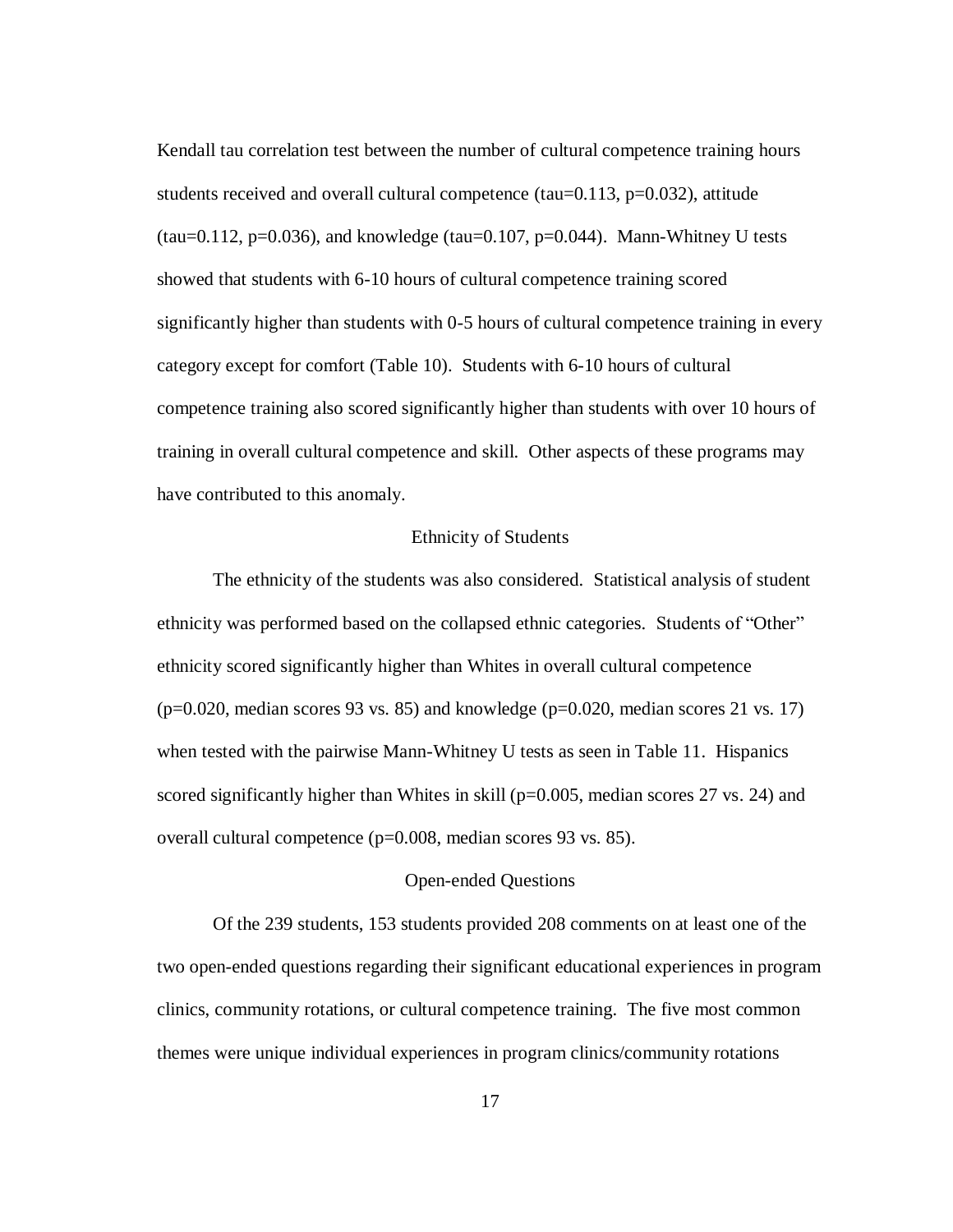$(n=64)$ , language barriers  $(n=46)$ , cultural competence training  $(n=43)$ , general dental hygiene program experiences (n=37), and cultural competence issues specific to dental hygiene (n=18). The largest number of comments was about unique encounters students had while in program clinics and community rotations. These are the types of experiences contemplated by Standard 2-15 of the Commission on Dental Accreditation, which calls for graduates to "be competent in interpersonal and communication skills to effectively interact with diverse population groups".<sup>3</sup>

Regarding cultural competency training, one student put it best, "I feel that they do a great job teaching us about cultural competency and sensitivity but there's nothing like actually having a patient with different beliefs to teach you how to interact and plan their treatment." Another student said, "I learned to work with all different types of patients in rotations." A few comments regarding students' general dental hygiene program experiences discussed cultural exposure through the diverse ethnicities of other students and faculty. One student reiterated the purpose of this study, "Every dental hygienist should know how to communicate and understand every other culture out there especially in the United States, because it is a multi-cultural country." Table 12 highlights more comments for each theme.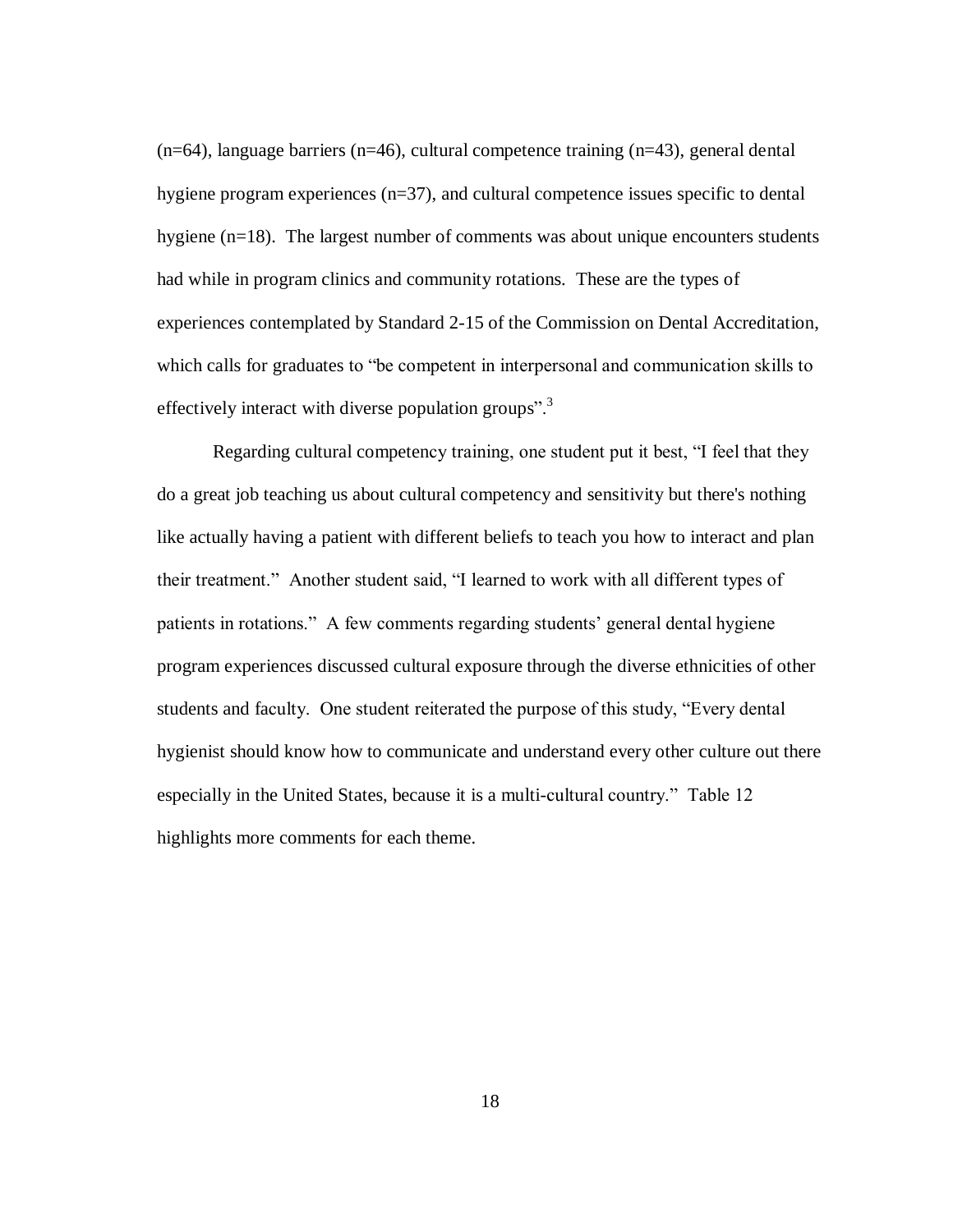# CHAPTER IV

#### DISCUSSION

This study found that the cultural competence of Texas dental hygiene students was significantly enhanced by participation in community rotations. It was also influenced by having a diverse patient pool in the program clinics, cultural competence training, and student ethnicity. These results have significant implications for dental hygiene curricula and the design of patient care experiences.

Cultural Competence of Texas Dental Hygiene Students

Students scored highest  $(86<sup>th</sup>$  percentile) in their attitude towards cultural competence. This is a good foundation for producing overall culturally competent dental hygienists. However, these results indicate a need for focusing cultural competence training in the areas of knowledge, skill, and comfort where students scored between the  $60<sup>th</sup>$  and  $65<sup>th</sup>$  percentile for each. As stated in multiple student responses to the openended questions, training helps but it is the actual patient interaction where students gain the experience they need to excel in these areas of cultural competence.

#### Range of Community Rotation Experiences

This study found cultural competence scores were higher with community experiences and linked to the time spent and the number of rotations. This parallels previous studies showing increased cultural competence with service-learning and community rotation experience.<sup>5,12,13,14</sup> Based on these findings, dental hygiene programs should evaluate the amount of time their students are spending in community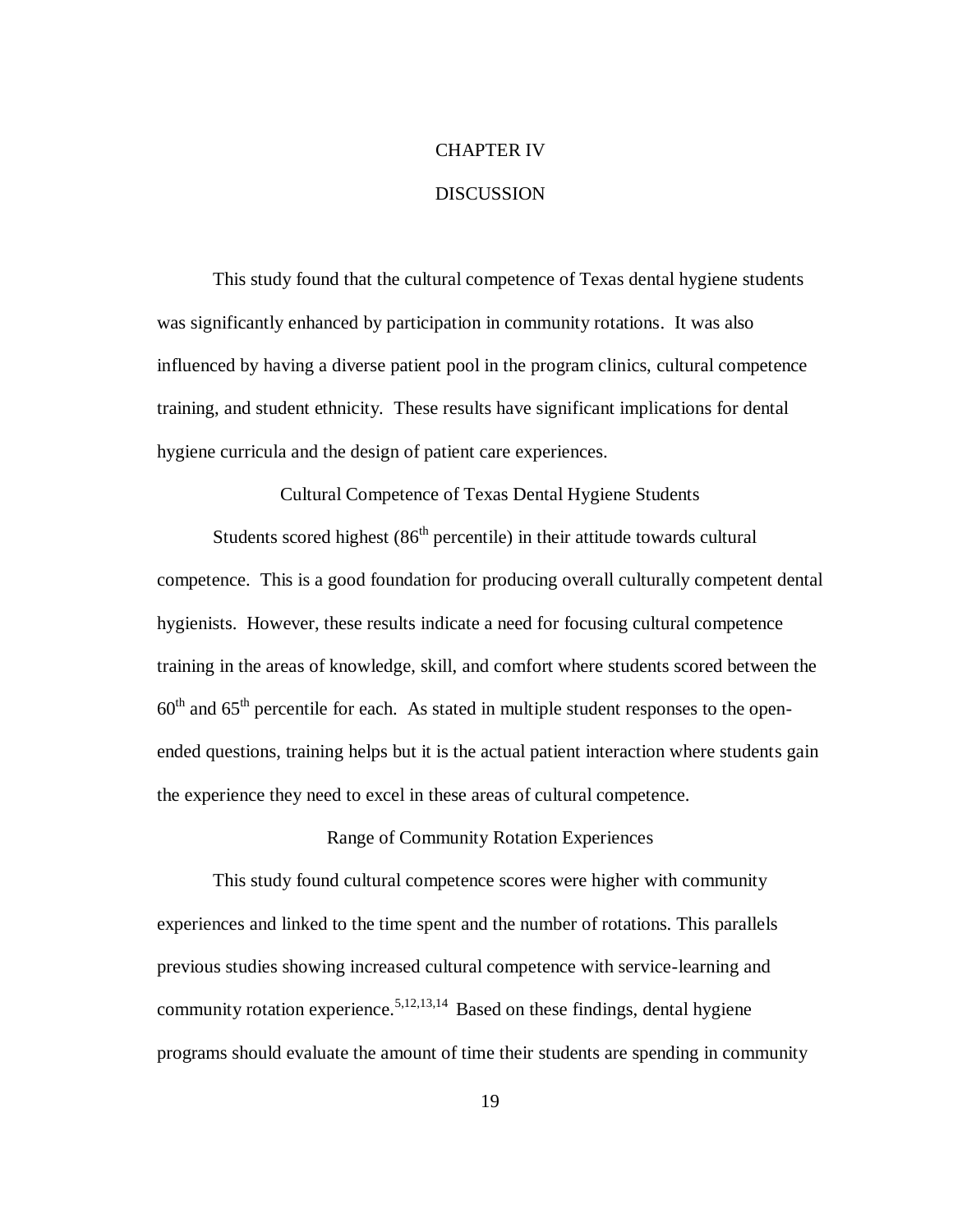rotations when looking to improve skill, knowledge, and overall cultural competence. Those participating in more rotations generally scored higher than those participating in fewer rotations. However, for skill, comfort, and overall cultural competence, those participating in four rotations scored higher than those participating in five rotations. It may be that participation in more than four rotations led to less time spent in each, which may explain this somewhat unexpected finding. Only one program participated in four rotations and this program spent the most amount of time in community rotations at 108 hours. Also, the two programs participating in five rotations had the least amount of training hours in the 0-5 hours category.

Participation in public clinics, schools, and "other" rotations resulted in an increase in cultural competence scores. Public clinic rotations should be considered when looking to improve attitude, comfort and overall cultural competence. Perhaps these programs spent the highest average amount of time in public clinics due to the positive influence on students' cultural competence. When looking to improve cultural competence knowledge through a community rotation, schools and "other" rotations should be options. Students with "other" rotation experience also scored higher in skill, attitude, and overall cultural competence.

On the other hand, those with hospital and nursing home experience scored lower in skill and overall cultural competence. The four programs with hospital experience all had the lowest amount of cultural competence training hours (0-5 hours). Those without nursing home experience scored higher than those with experience in knowledge, skill, comfort, attitude, and overall cultural competence. Although six programs participated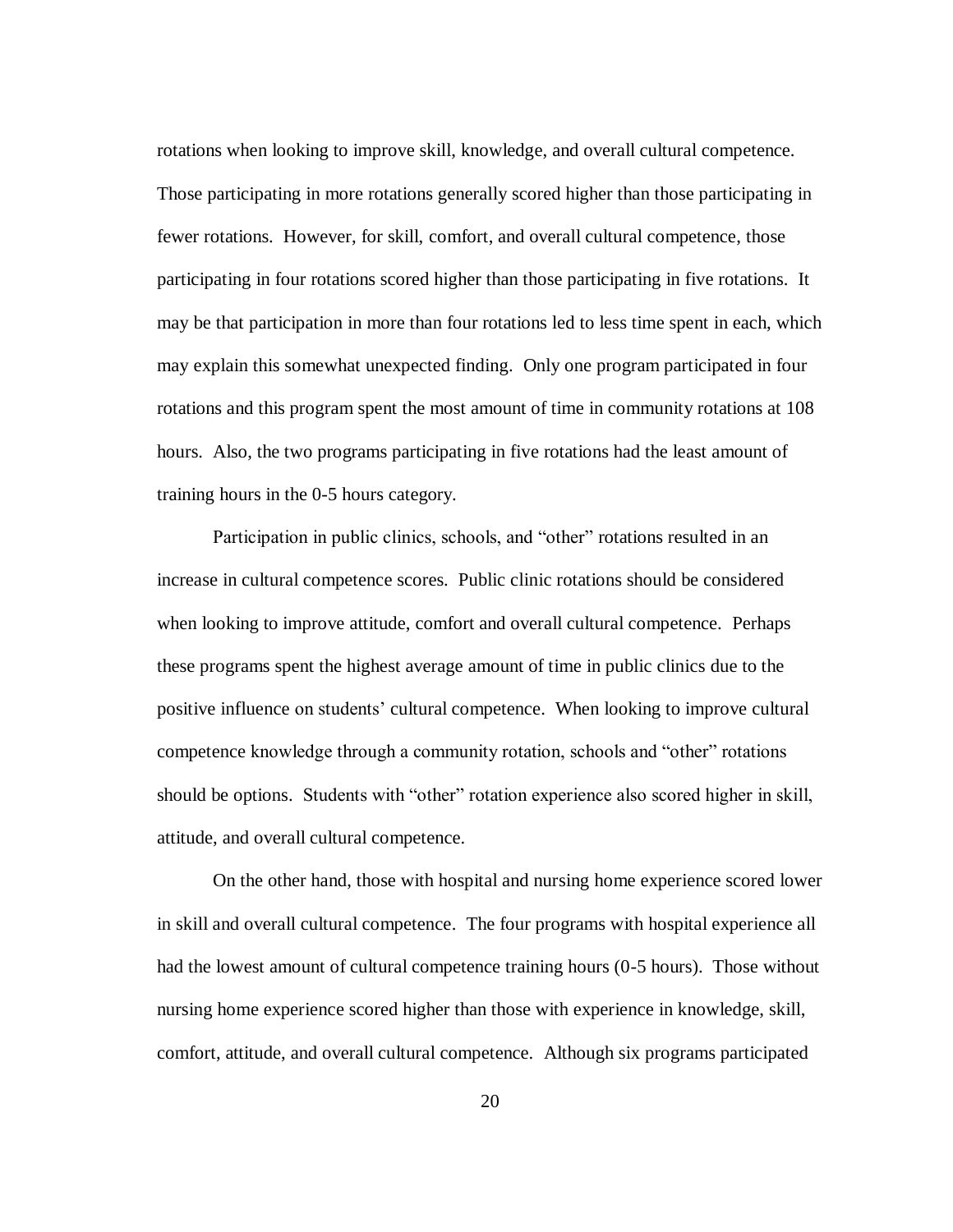in nursing homes, this rotation experience had the second lowest average amount of five hours spent in it, which may have contributed to lower scores.

#### Ethnic Diversity of Patient Pools

While the ethnic diversity of patients seen in community rotations had no relationship with cultural competence scores, significant relationships were noted for every cultural competence scale with the ethnic diversity of patients seen in the program clinics. These results could be faulty as one dental hygiene program was unable to provide the ethnicities of their patients seen in community rotations, and another program had no data for this category as they did not participate in community rotations. Although it can sometimes be a hard variable to control, dental hygiene programs should make sure their students are seeing the most ethnically diverse patients possible.

#### Cultural Competence Training

Cultural competence training has been shown to improve cultural competence knowledge, self-awareness, and attitudes.<sup>5,6,7,8, 10</sup> This study supports these past findings as training increased for every cultural competence scale except for comfort. For skill and overall cultural competence, students with six to ten training hours scored higher than students with over ten training hours, contradicting the idea that more training hours are better. This could be due to only two programs (29 students) having over ten training hours, both of which spent less than 50 hours in community rotations. These findings suggest that when looking to improve student comfort, the number of rotations should be considered more important than cultural competence training. However, cultural competence training may be a good tool for improving all other areas of cultural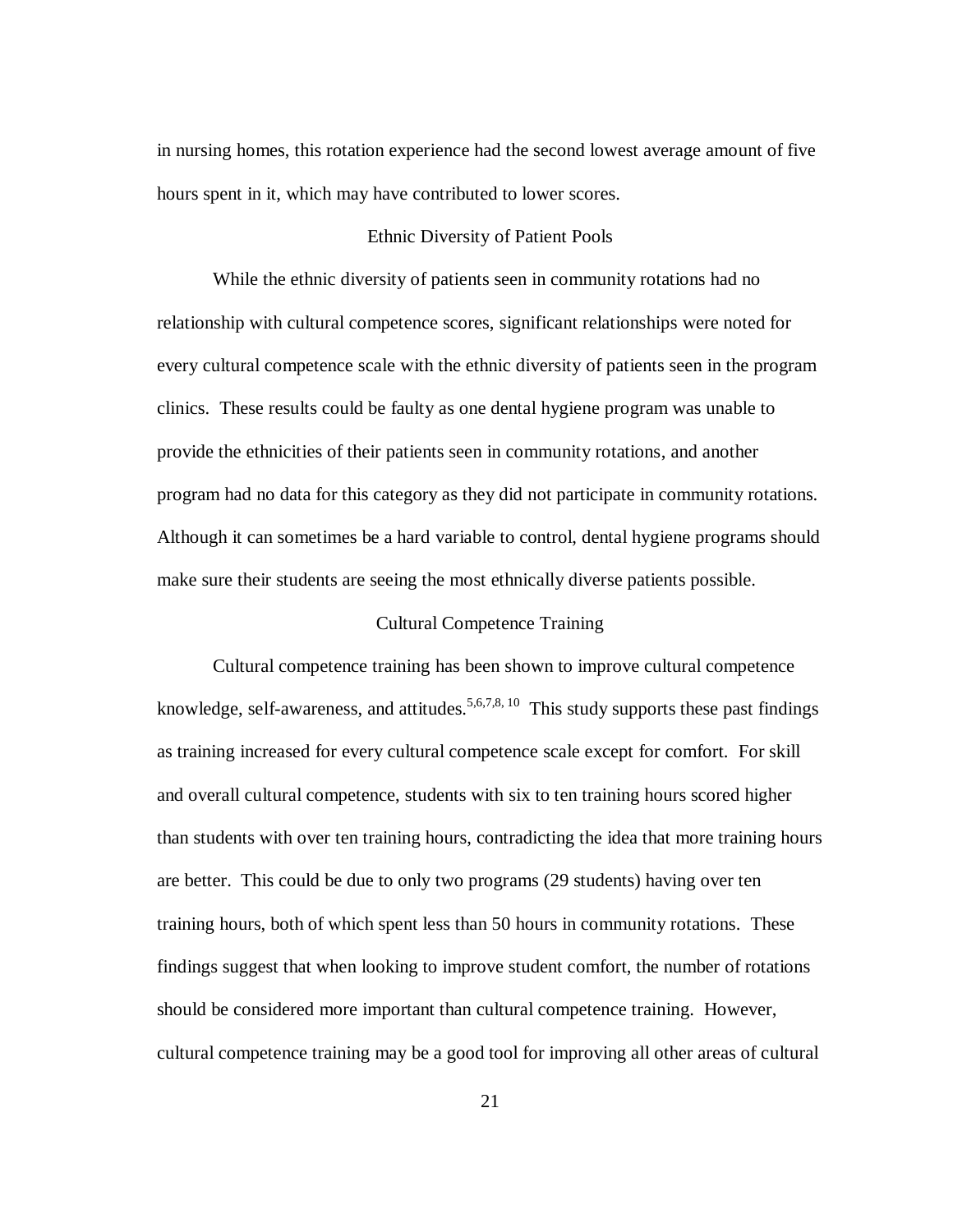competence including knowledge, skill, and attitude. This study only evaluated the time spent in cultural competence training, but it would be beneficial to evaluate the type of training in future studies.

#### Ethnicity of Students

There were differences among the student ethnic groups with regard to knowledge, skill, and overall cultural competence scores. Although Whites comprised the largest ethnicity of the students, Hispanics scored significantly higher than Whites in skill and overall cultural competence. The smallest ethnic category of "Other" scored moderately higher than Whites in knowledge and overall cultural competence. The majority can often be unaware of minority issues or sensitivities. Perhaps this means that Whites may need more community rotation experience and training when it comes to cultural competence issues. These findings support the idea that ethnicity of students is a factor to be considered when teaching and assessing cultural competence. Although faculty ethnicity was not assessed, Connolly et al. identified the lack of minority faculty members as a barrier to cultural competence.<sup>16</sup> This should be considered as well as the ethnicity of the students and patients.

#### Limitations and Future Research

This cross sectional study primarily looked at the relationships of cultural competence to the range of community rotation experience, ethnic diversity of patients, ethnicity of students, and cultural competence training experienced at dental hygiene programs at a single point in time. The CCCQM is a self-assessment, and so it is not a standard measure of knowledge and other aspects of cultural competence. Another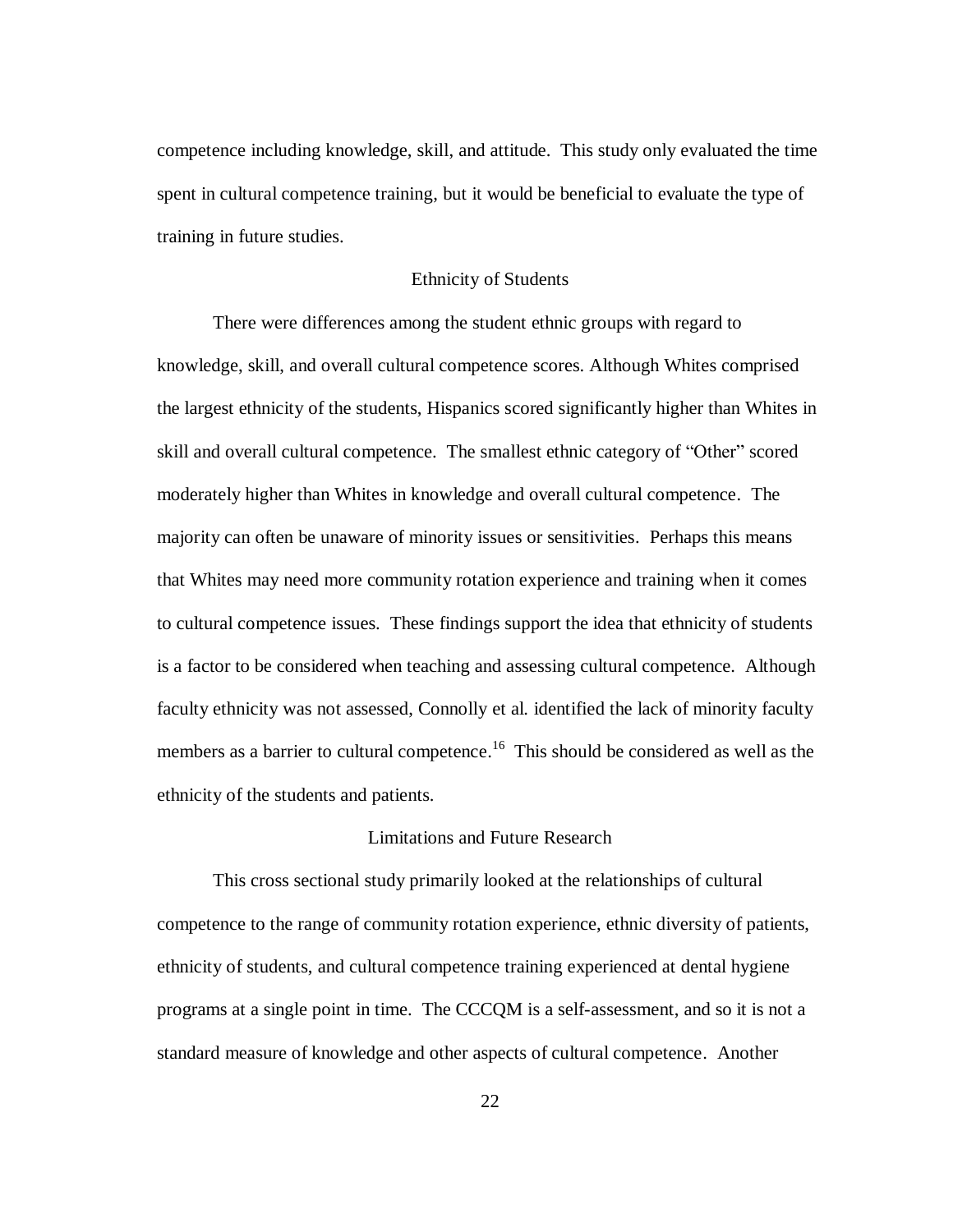limitation is that the ethnic proportions of patients were estimated by program directors, and they indicated that the ethnicity of the patients seen in the program clinics is easier to track than the ethnicity of the patients seen in community rotations. This may have altered these results. There is also a possibility that selection bias occurred. Perhaps the program directors with the least comfort with their community rotation involvement chose not to participate. This would have inflated the cultural competence scores.

Future cohort studies that examine student cultural competence over time with and without rotations may better our understanding of causality and help dental hygiene programs identify the strengths and weaknesses of their cultural competence training and community rotation programs. Future studies may also want to develop or use a measure of cultural competence performance instead of a self-assessment. Although this study evaluated students at the state level and compared different programs' experiences, dental hygiene programs could use this instrument internally to assess the cultural competency of their own students as DeWald and Solomon and Holder-Ballard did.<sup>19,20</sup> More questions could be added to the CCCQM, such as the demographics and education and training domains from the original CCCQ and questions regarding their community rotation experience. Although there were some limiting factors to this study, the study does provide a view of how community rotations (or lack thereof) impact the cultural competence of Texas dental hygiene students attending almost half of the programs in Texas.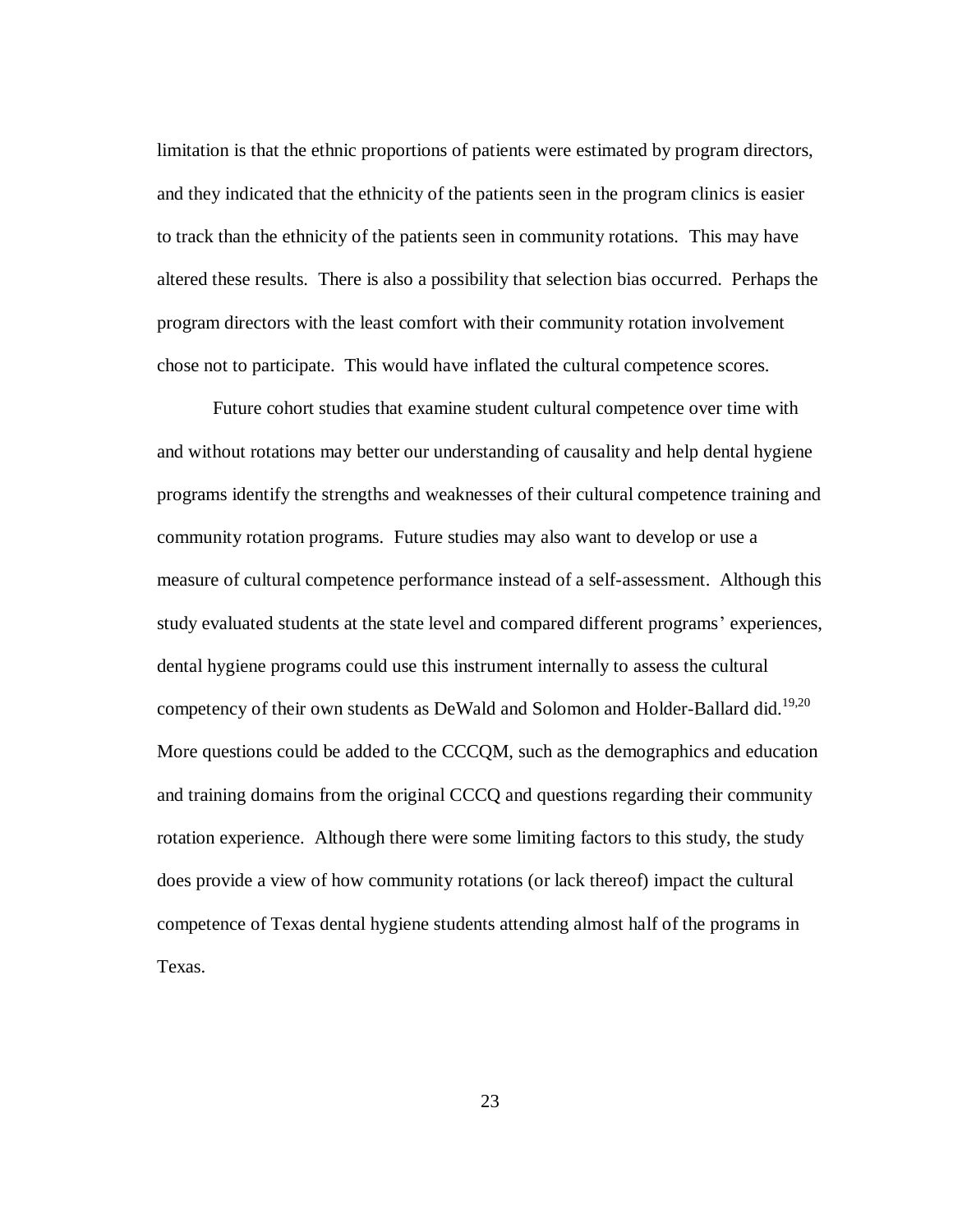#### Recommendations for Future Practice

Previous studies have shown that positive cultural environments that promote acceptance and respect of ethnic differences help improve cultural competency.<sup>9, 10</sup> The findings of this study parallel previous findings that the ethnicity of students, patients, and faculty should be considered when implementing any type of cultural competence training, whether it be a community rotation or a training module.<sup>8,9,11,15,16</sup> The findings in this study also promote the idea of students spending more time in a variety of community rotations as well as receiving adequate training on cultural competence to enhance their knowledge, skill, comfort, and attitude regarding cultural competence. Programs not participating in community rotations should consider developing them to improve students' cultural experience and better prepare them. Programs already participating in community rotations should use an assessment tool similar to the one used in this study to evaluate the impact of their community rotation program on students' cultural competence. If scores are found unsatisfactory, it is recommended that dental hygiene programs consider the time spent, number, and type of community rotations as well as time spent in cultural competence training and the ethnicity of students, patients, and faculty.

#### **Conclusion**

Based on nearly half of the dental hygiene programs in Texas, this study demonstrates an unambiguous link between the extent of community rotations and cultural competence. Prior studies have been conducted at various health professional programs to assess the efficacy of community rotations and service-learning projects on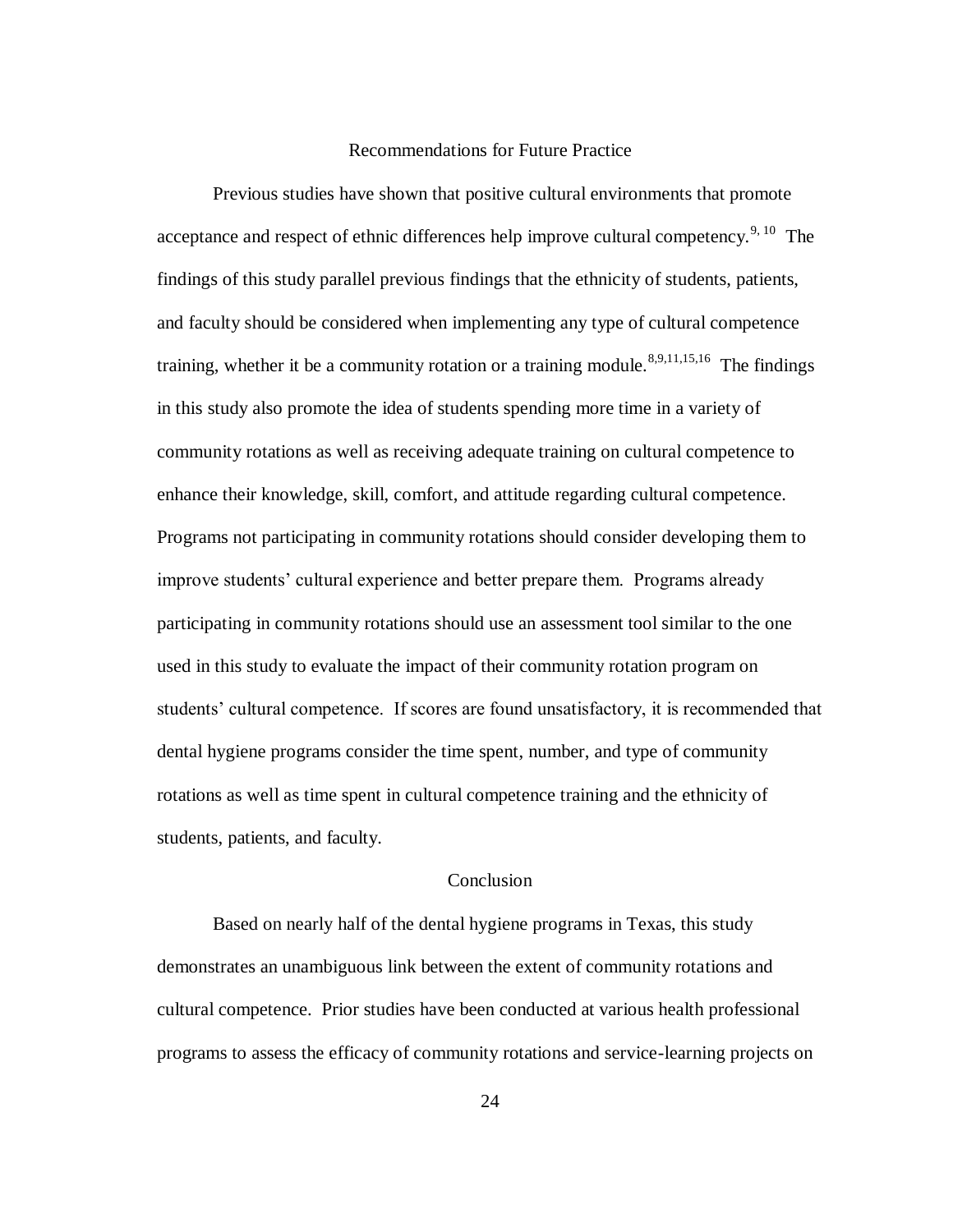cultural competence and have shown an increase in cultural competence knowledge, comfort, and attitudes.<sup>5,12,13,14</sup> However, this study is the first of its kind to evaluate the impact of community rotation experiences on dental hygiene students' cultural competence throughout the state of Texas. This study found that the amount of time spent in community rotations, number of community rotations, types of community rotations, ethnic diversity of patient pools, ethnicity of students, and cultural competence training were associated with increased cultural competence scores in Texas dental hygiene students. Based on these findings, it is recommended that dental hygiene programs spend more time in a variety of community rotations and cultural competence training, treating ethnically diverse patients, to assure their students graduate with the competence necessary to treat diverse patient populations.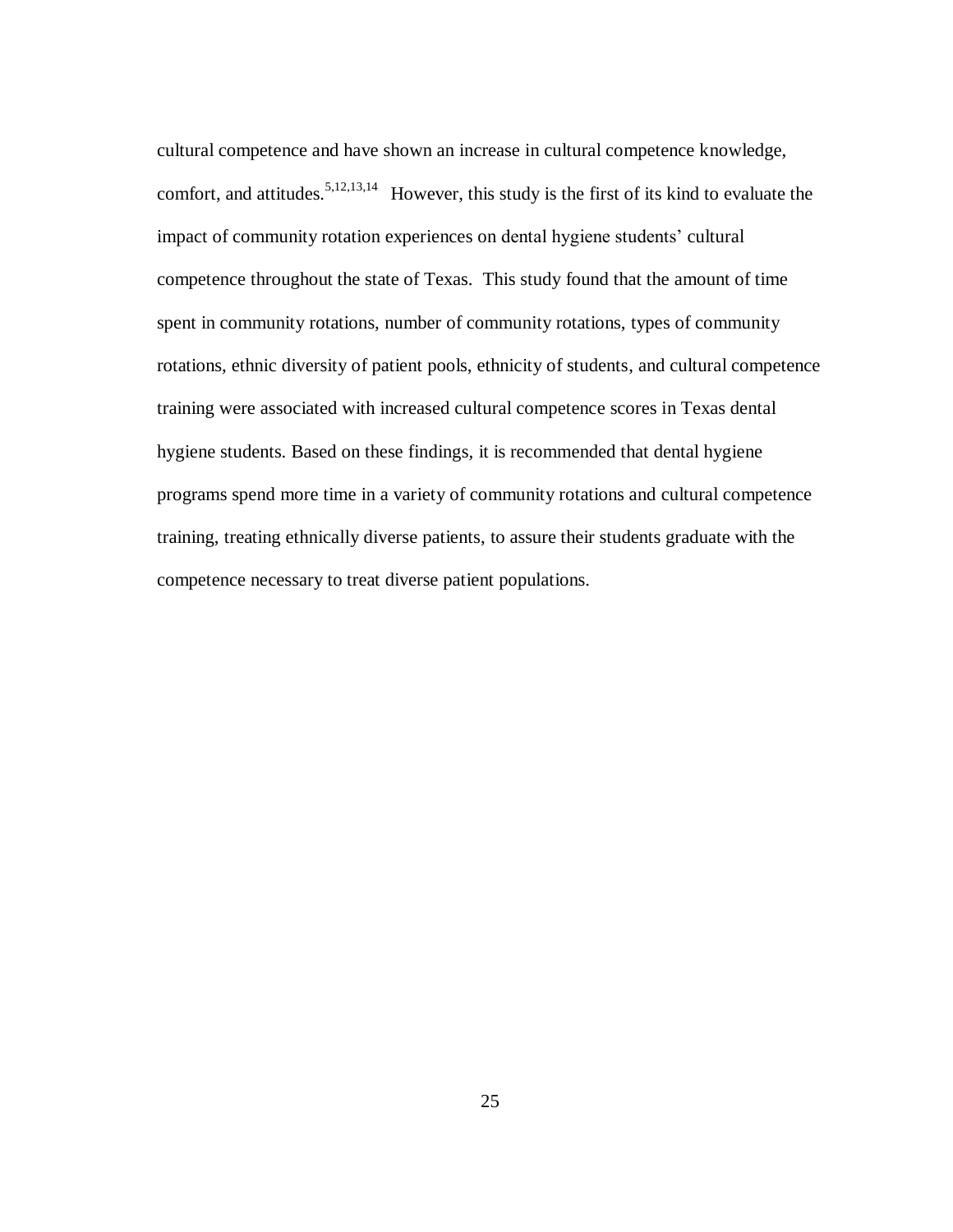#### REFERENCES

1. Charbonneau CJ, Neufeld MJ, Craig BJ, Donnelly LR. Increasing cultural competence in the dental hygiene profession. Can J Dent Hygiene. 2009;43(6):297-305.

2. Betancourt JR, Green AR, Carillo JE, Park ER. Cultural competence and health care disparities: key perspectives and trends. Health Aff. 2005;24(2):499-505.

3. Commission on Dental Accreditation. 2013. Accreditation Standards for Dental Hygiene Education Programs. Accessed Date: January 2015. http://www.ada.org/~/media/CODA/Files/dh.ashx .

4. Jacoby B. (Ed.). Service-learning in higher education. San Francisco: Jossey-Bass; 1996.

5. Chen HC, McAdams-Jones D, Tay DL, Packer JM. The impact of service-learning on students' cultural competence. Teach Learn Nurs. 2012;7(2):67-73.

6. Venturin JS, Durall PS, Enciso R, Clark GT, Mulligan R. Comparing methods of cultural competency training and assessment in a predoctoral dental course. J Dent Educ. 2012;77(4):476-483.

7. Pilcher ES, Charles LT, Lancaster CJ. Development and assessment of a cultural competency curriculum. J Dent Educ. 2008;72(9):1020-1026.

8. Wagner J, Arteaga S, D'Ambrosio J, Hodge C, Ioannnidou E, Pfeiffer CA, Reisine S. Dental students' attitudes toward treating diverse patients: Effects of a cross-cultural patient-instructor program. J Dent Educ. 2008;72(10):1128-1133.

9. Hewlett ER, Davidson PL, Nakaxono TT, Baumeister SE, Carreon DC, Freed JR. Effect of school environment on dental students' perceptions of cultural competency curricula and preparedness to care for diverse populations. J Dent Educ. 2007;71(6):810-817.

10. Vu MT, McCann A, Schneiderman E, DeWald J, Campbell P, Miller, B. The cultural climate of southwest dental colleges: Dentistry and dental hygiene. J Dent Hyg. 2015;89(1):34-45.

11. Donate-Bartfield E, Lobb WK, Roucka TM. Teaching culturally sensitive care to dental students: A multidisciplinary approach. J Dent Educ. 2013;78(3):454-463.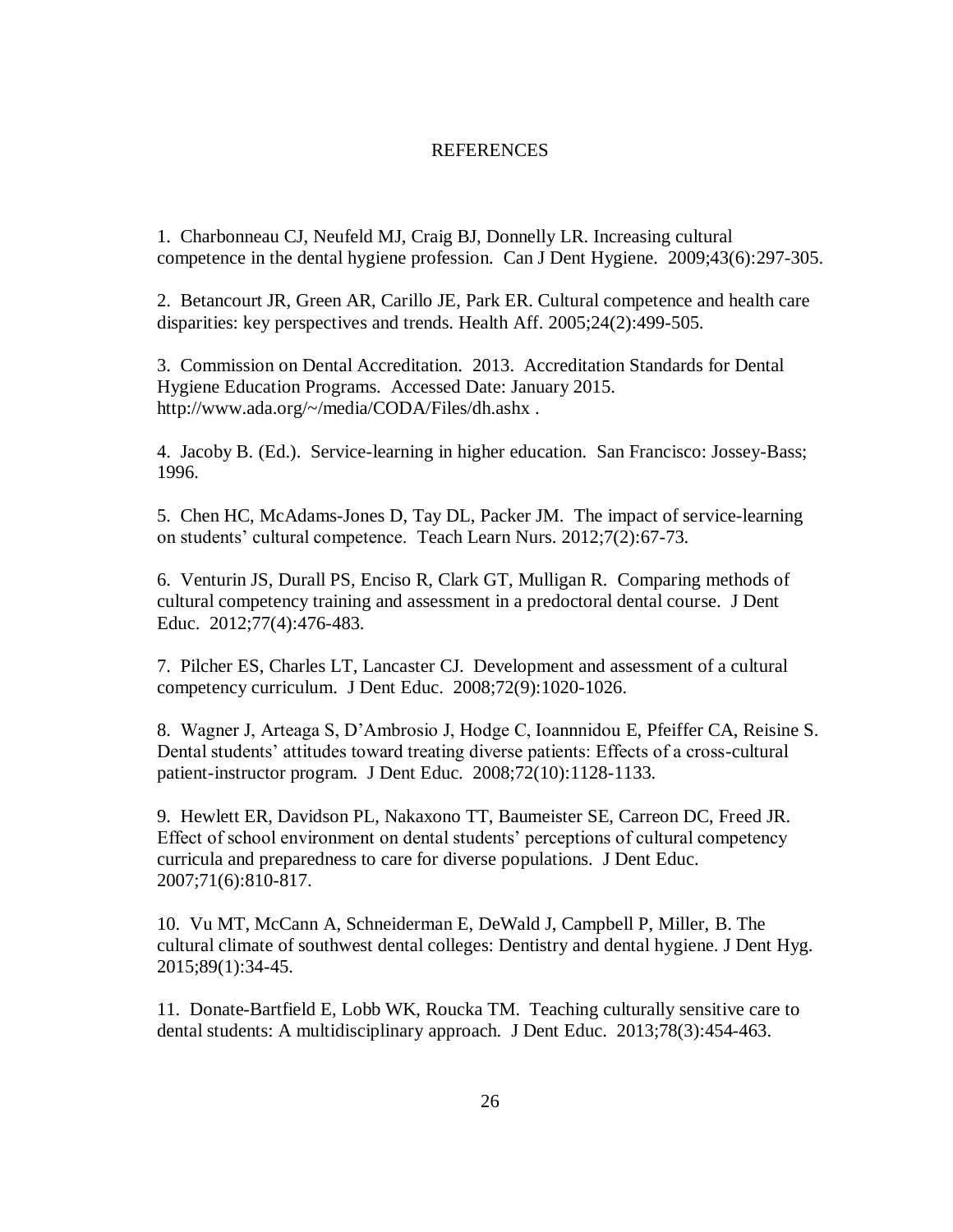12. Gundersen DG, Bhagavatula P, Pruszynski JE, Okunseri C. Dental students' perceptions of self-efficacy and cultural competence with school-based programs. J Dent Educ. 2012;76(9):1175-1182.

13. Amerson R. The impact of service-learning on cultural competence. Nurs Educ Perspect. 2010;31(1):18-22.

14. Aston-Brown RE, Branson B, Gadbury-Amyot CC, Bray KK. Utilizing public health clinics for service-learning rotations in dental hygiene: A four-year retrospective study. J Dent Educ. 2009;73(3):358-374.

15. Gregorczyk SM, Bailit HM. Assessing the cultural competency of dental students and residents. J Dent Educ. 2008;72(10):1122-1126.

16. Connolly IM, Darbly ML, Tolle-Watts L, Thomson-Lakey E. The cultural adaptability of health sciences faculty. J Dent Hyg. 2000;74(2):102-109.

17. Kocarek CE, Talbot DM, Batka JC, Anderson MZ. Reliability and validity of three measures of multicultural competency. J Couns Dev. 2001;79(4):486-496.

18. Kelley C, Meyers J. Cross-cultural adaptability inventory manual. Minneapolis, MN: NCS Pearson-Inc.;1995.

19. DeWald JP, Solomon E. Use of the cross-cultural adaptability inventory to measure cultural competence in a dental hygiene program. J Dent Hyg. 2009;83(3):106-110.

20. Holder-Ballard C. The role of education in the development of cultural competency in dental hygiene students. J Dent Hyg. 2007;81(1):31.

21. Tavoc T, Newsom R, DeWald JP. Cross-cultural adaptability of Texas dental hygienists and dental hygiene students: A preliminary study. J Dent Educ. 2009;73(5):563-569.

22. Behar-Horenstein LS, Garvan CW, Moore TE, Catalanotto FA. The knowledge, efficacy, and practices instrument for oral health providers: A validity study with dental students. J Dent Educ. 2013;77(8):998-1005.

23. Evans L, Hanes PJ. Online cultural competency education for millennial dental students. J Dent Educ. 2014;78(6):867-875.

24. Like RC. Clinical cultural competency questionnaire (CCCQ). Center for Healthy Families and Cultural Diversity, Department of Family Medicine, UMDNJ-Robert Wood Johnson Medical School. 2001. Access date: October 2014. www.umdnj.edu/fmedweb/chfcd/aetna\_foundation.htm .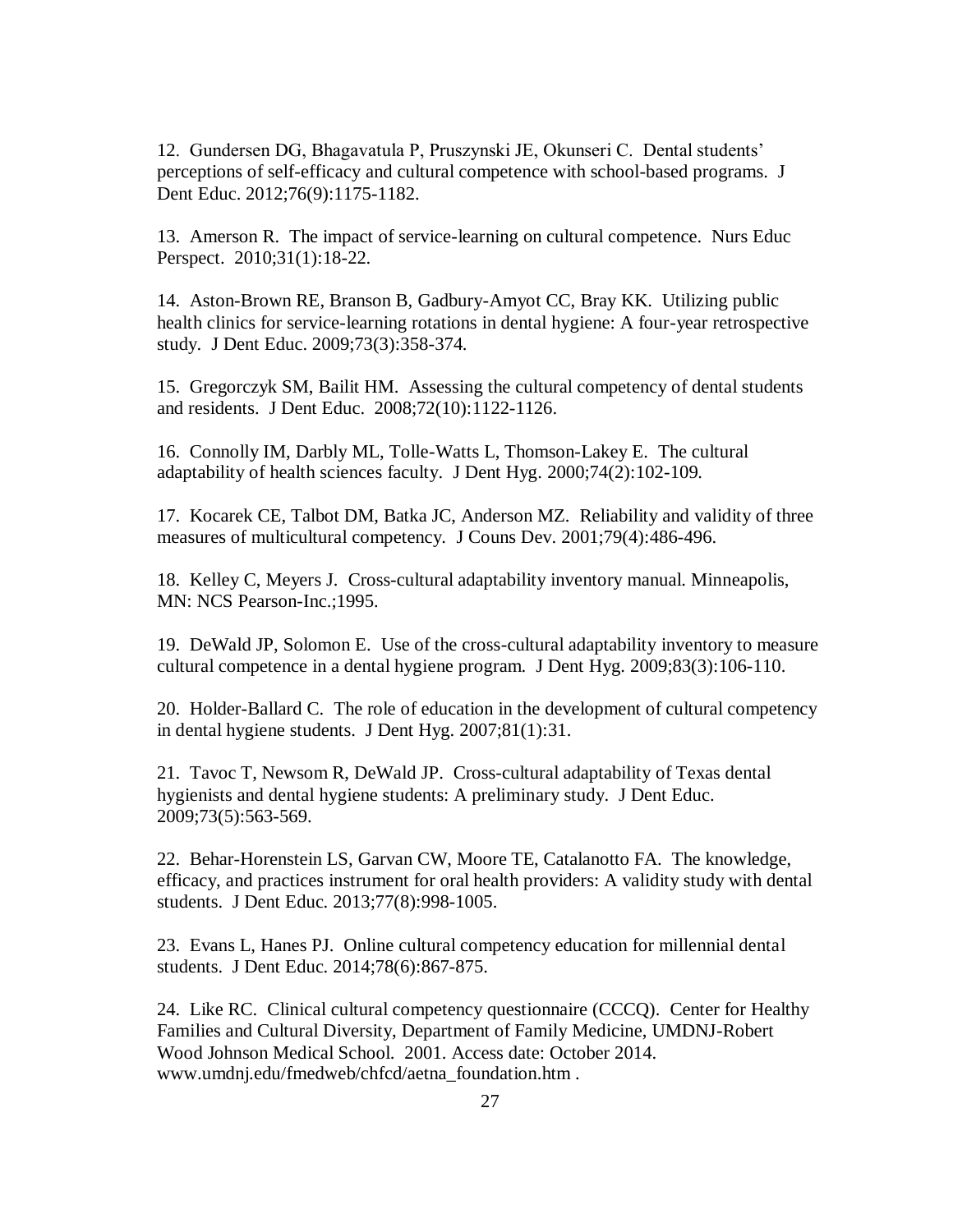25. Wetzel A. Critical Synthesis Package: Clinical Cultural Competency Questionnaire (CCCQ). MedEdPORTAL Publications; 2013. Access date: December 2014. https://www.mededportal.org/publication/9390http://dx.doi.org/10.15766/mep\_2374- 8265.9390.

26. Hudelson P, Junod Perron N, Perneger TV. Measuring physicians' and medical students' attitudes toward caring for immigrant patients. Eval Health Prof. 2010;33(4):452-472.

27. Echeverri M, Brookeover C, Kennedy K. Nine constructs of cultural competence for curriculum development. Am J Pharm Educ. 2010;74(10):1-11.

28. U.S. Department of Health and Human Services. Oral health in America: A report of the Surgeon General. National Institute of Dental and Craniofacial Research, National Institutes for Health; 2000.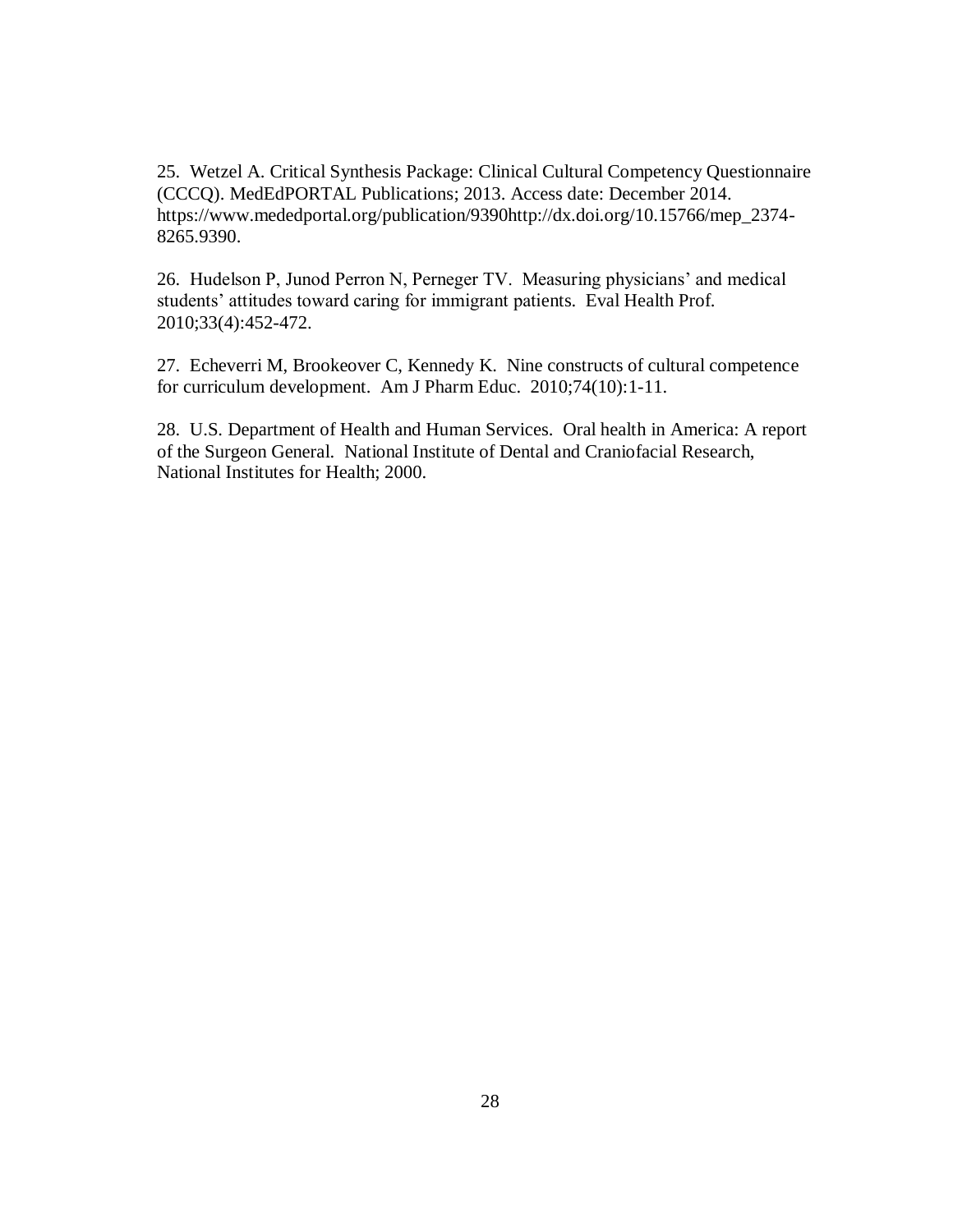# APPENDIX A

# TEXAS DENTAL HYGIENE PROGRAM INVENTORY

# **Program: \_\_\_\_\_\_\_\_\_\_\_\_\_\_\_\_\_\_\_\_\_\_\_**

| <b>Question</b>                                                                                                                                                 |                        |                  |      |
|-----------------------------------------------------------------------------------------------------------------------------------------------------------------|------------------------|------------------|------|
| How many students are in your 2nd                                                                                                                               |                        |                  |      |
| year (graduating) class?                                                                                                                                        |                        |                  |      |
|                                                                                                                                                                 | Group                  | $\frac{0}{0}$    |      |
| What is the ethnic breakdown of your                                                                                                                            | White/Caucasian-       |                  |      |
| $2nd$ year class by percentages. (Should                                                                                                                        | African-American-      |                  |      |
| total 100%)                                                                                                                                                     | Hispanic/Latino-       |                  |      |
|                                                                                                                                                                 | Asian-                 |                  |      |
|                                                                                                                                                                 | Other-                 |                  |      |
|                                                                                                                                                                 | <b>TOTAL</b>           |                  | 100% |
| How many clock hours does each<br>student spend in community rotations<br>over the course of the whole program,<br>first and second year? (# of clock<br>hours) | hours                  |                  |      |
| Indicate the type of community<br>rotation and the number of clock hours                                                                                        | <b>Rotations</b>       | # of Clock hours |      |
| each student spends in the following                                                                                                                            | Jail                   |                  |      |
| rotations over the course of the whole<br>program, first and second year. (Mark                                                                                 | Hospital               |                  |      |
| NA if a rotation is not visited.)                                                                                                                               | School                 |                  |      |
|                                                                                                                                                                 | Nursing home           |                  |      |
|                                                                                                                                                                 | Public community       |                  |      |
|                                                                                                                                                                 | clinic                 |                  |      |
|                                                                                                                                                                 | Faith-based clinic     |                  |      |
|                                                                                                                                                                 | Other (please specify) |                  |      |
| Please estimate the general                                                                                                                                     | Group                  | $\frac{0}{0}$    |      |
| demographics of the patient                                                                                                                                     | White/Caucasian        |                  |      |
| populations treated at all the                                                                                                                                  | African-American       |                  |      |
| community rotations your students                                                                                                                               | Hispanic/Latino        |                  |      |
| visit by percentages. (Should total                                                                                                                             | Asian                  |                  |      |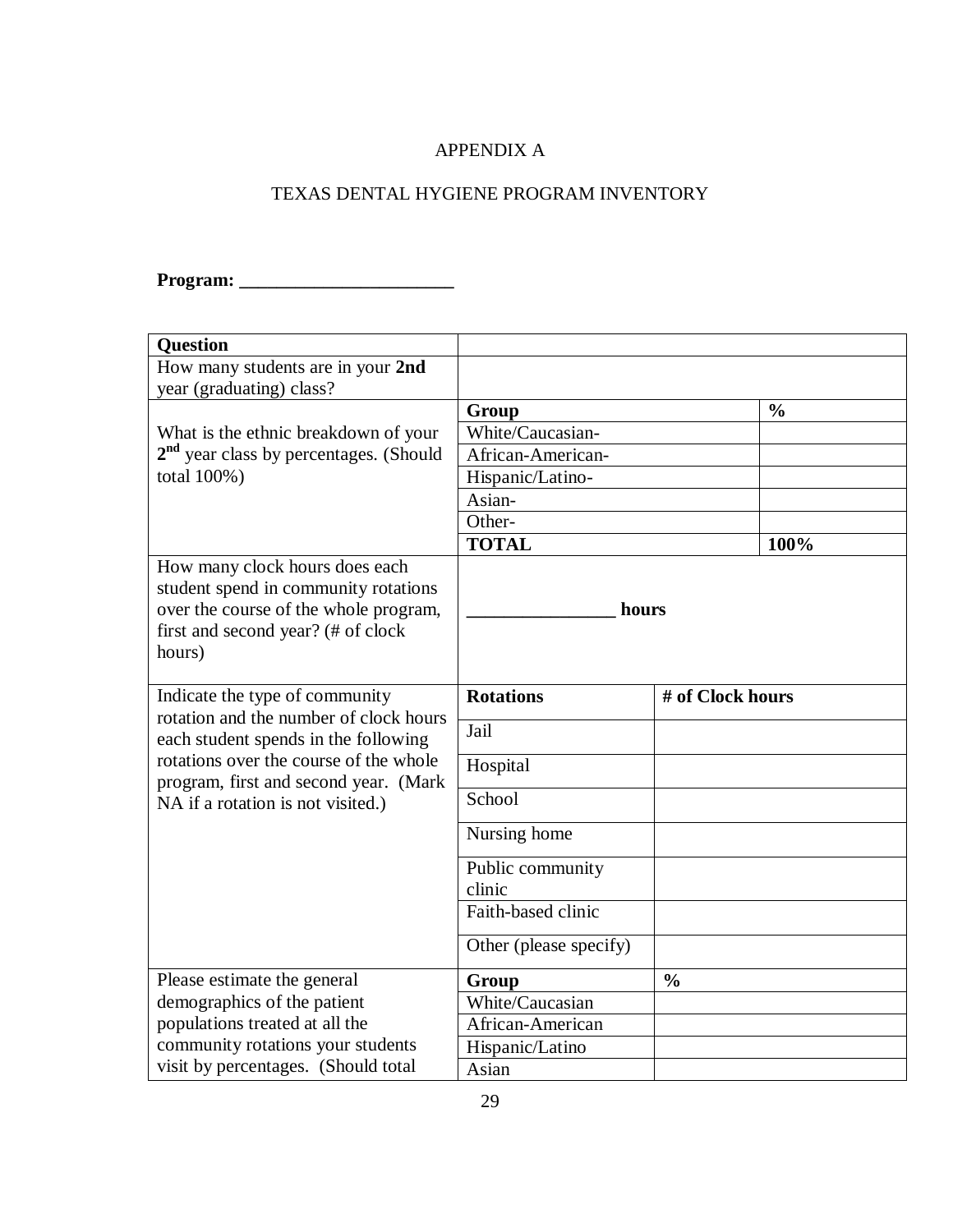| 100%, leave blank if there are no                            | Other                       |                  |
|--------------------------------------------------------------|-----------------------------|------------------|
| rotations).                                                  | <b>Total</b>                | 100%             |
| Indicate the type and number of clock                        | <b>Type</b>                 | # of Clock Hours |
| hours your students spend in cultural                        | None                        |                  |
| competence training over the course<br>of the whole program. | Single lecture              |                  |
|                                                              | Semester long course        |                  |
|                                                              | Special training<br>program |                  |
| Please estimate the demographics of                          | Group                       | $\frac{0}{0}$    |
| the patient population in your college                       | <b>White/Caucasian</b>      |                  |
| clinic by percentages (Should total<br>$100\%$ ).            | <b>African-American</b>     |                  |
|                                                              | <b>Hispanic/Latino</b>      |                  |
|                                                              | <b>Asian</b>                |                  |
|                                                              | <b>Other</b>                |                  |
|                                                              | <b>Total</b>                | 100%             |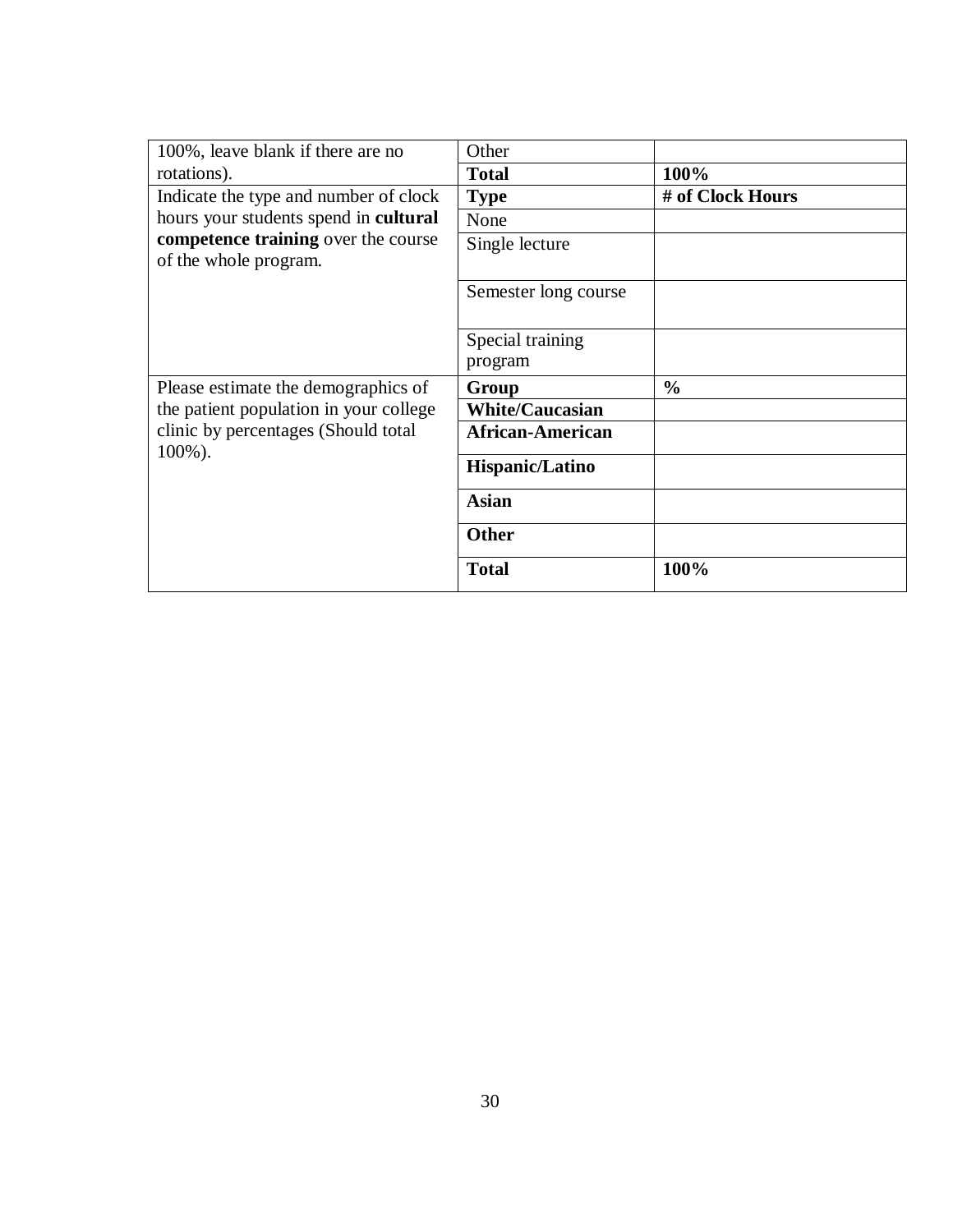#### APPENDIX B

#### INVITATIONAL EMAIL

Dear Program Director,

Thank you for completing the questionnaire regarding your program's demographics, community rotations and cultural competency training. I am writing to formally ask your participation in this study that includes second year dental hygiene students in Texas. This study is an attempt to discover the impact of ethnic demographics, community clinical rotations and cultural competence training on dental hygiene students' knowledge, skills, comfort and attitudes regarding cultural competence. By obtaining knowledge regarding how community clinical rotations, cultural competence training, and ethnic demographics impact cultural competence, we can discover valuable information that will assist all dental hygiene faculty in future decisions about community clinical rotations and cultural competence education.

I will ask for your assistance in administering the survey by mailing a packet with enough surveys for your second year class and asking that you return all completed surveys in the provided self-addressed and stamped envelope. The survey should take no more than 15 minutes of your students' time.

Students' answers will be completely anonymous and will be released only as summaries in which no individual's answers can be identified. Also, the identity of your school will not appear in any publications or presentations issuing from this research.

If you agree to participate in the study, I ask that you please return the completed attached site authorization form at your earliest convenience. This form is necessary for my IRB approval in order to begin the study. I have attached a template for you to sign and complete. Please note this form **should be printed on your school's letterhead.** If you prefer, you can email me a scanned copy of the signed letter.

I am happy to answer any questions or concerns you may have about the study. Please feel free to contact me directly by emailing me at rclasse@bcd.tamhsc.edu.

Thank you for helping me with this important study on cultural competence.

Sincerely,

Rita Ann Classe, RDH, BS Candidate for MS-EDHP Caruth School of Dental Hygiene Texas A&M University Baylor College of Dentistry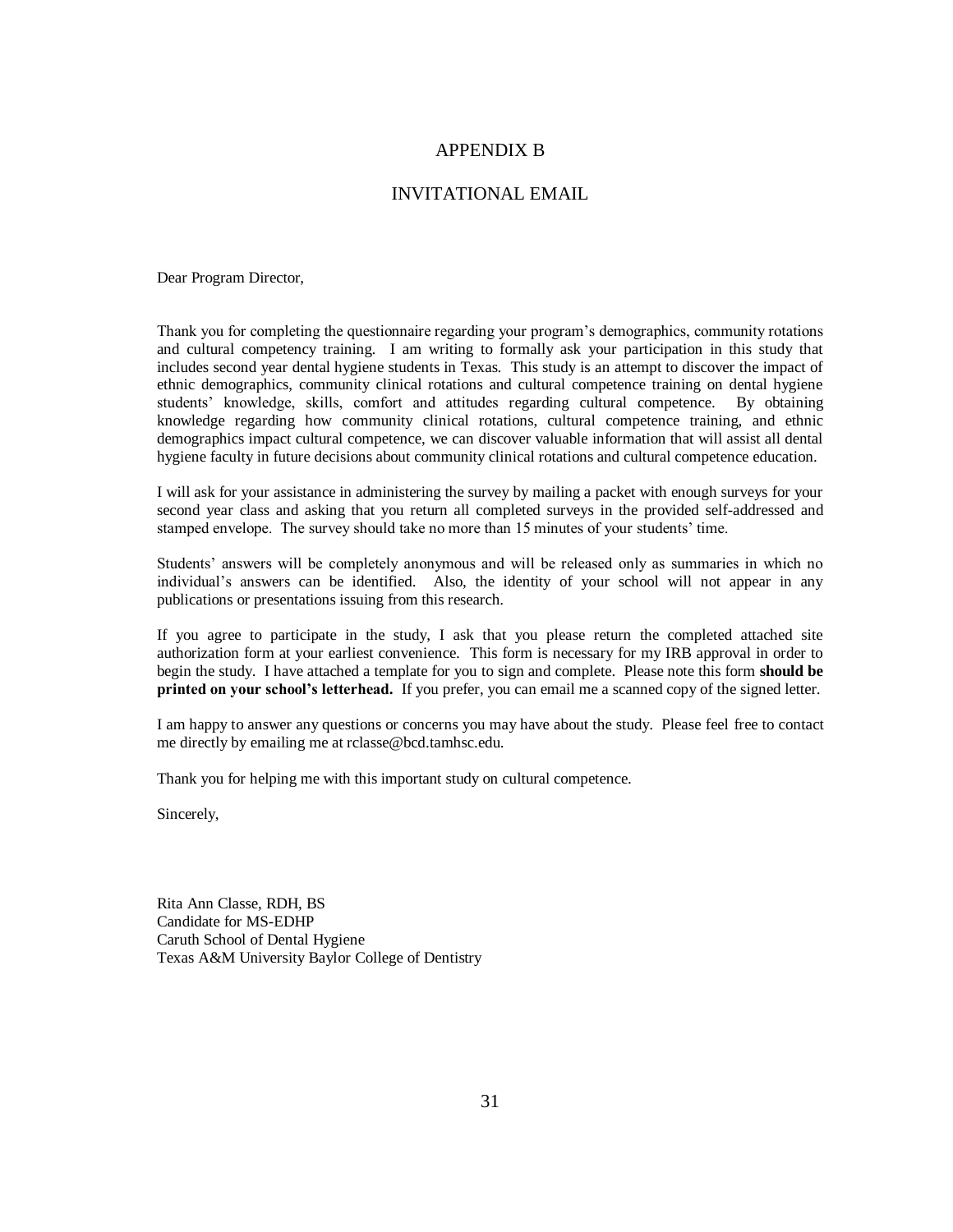#### APPENDIX C

#### SITE AUTHORIZATION LETTER TEMPLATE

#### Dental Hygiene Program/College/University Letterhead Here

Institutional Review Board Texas A&M University Baylor College of Dentistry 3302 Gaston Avenue Dallas, Texas 75246

We formally authorize Rita Ann Classe, a dental hygiene graduate student at Texas A&M University, to conduct research at our facility for her study, "The Impact of Community Rotations on the Cultural Competence of Texas Dental Hygiene Students."

Ms. Classe may email our dental hygiene program director and mail copies of her survey to our school beginning February 1, 2015. She may conduct research until her project end date of August 31, 2015. This study aims to assess the impact of factors affecting Texas dental hygiene students' cultural competence through the conduction of a survey on the knowledge, skills, comfort, and attitudes of  $2<sup>nd</sup>$  year dental hygiene students who agree to participate in the study. Our dental hygiene program director will provide Ms. Classe with access to administer the survey to our  $2<sup>nd</sup>$  year dental hygiene students and will return completed surveys via mail with the provided self-addressed and stamped envelope.

Ms. Classe has also agreed to provide my office a copy of the Texas A&M University approval letter document before she administers the survey and will also provide a copy of her published study. We understand that there will be no costs or direct benefits to the participants and that participation by the students is voluntary.

If there are any questions, please contact my office.

Signed,

Program Director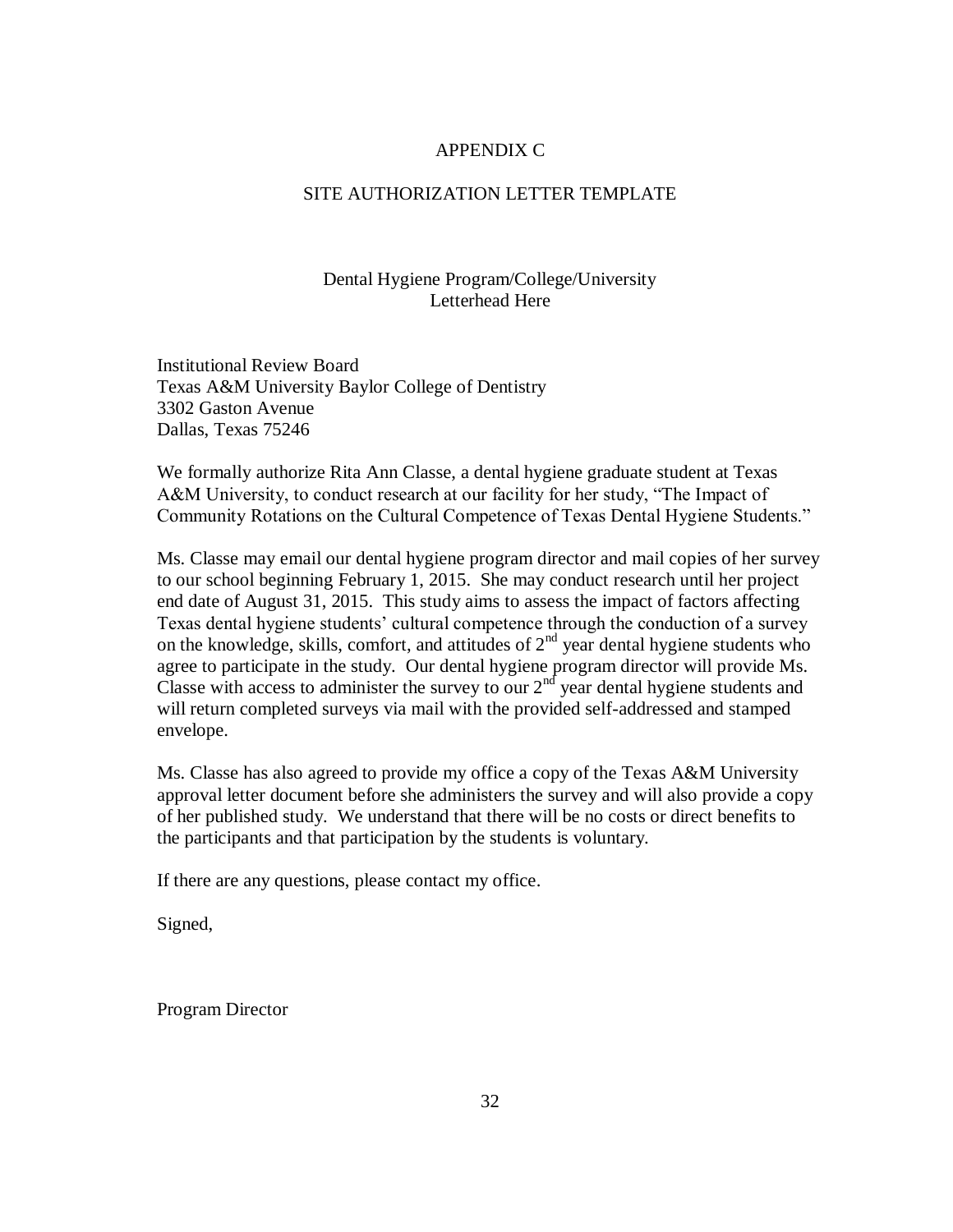#### APPENDIX D

#### COVER LETTER

Dear Program Director,

Thank you for completing the site authorization letter and agreeing to participate in this study that attempts to discover the impact of ethnic demographics, community clinical rotations and cultural competence training on dental hygiene students' knowledge, skills, comfort and attitudes regarding cultural competence. By obtaining knowledge regarding how community clinical rotations, cultural competence training, and ethnic demographics impact cultural competence, we can discover valuable information that will assist all dental hygiene faculty in future decisions about community clinical rotations and cultural competence education.

Your students were selected to participate in this survey because of the need for diverse community, clinical, and training experiences. We are asking dental hygiene students from 12 other Texas dental hygiene programs to participate in this study. Participation is voluntary and will have no effect on the academic standing of students. The chance of informational risk is minimal since the survey is anonymous. Furthermore, disclosure of the non-sensitive survey results would be inconsequential. The benefit to the dental hygiene programs and culturally diverse patient populations exceeds the risk.

Students' answers will be anonymous and will be released only as summaries in which no individual's answers can be identified. Also, the identity of your program will not appear in any publications or presentations issuing from this research.

This questionnaire will only take about 15 minutes of your students' time. Please have them complete the survey and return via the enclosed self-addressed and stamped envelope by \_\_\_\_\_\_\_\_\_\_\_\_\_\_\_\_\_. I am happy to answer any questions or concerns you may have about the study. Please feel free to contact me directly at (469) 952-7890 o[r rclasse@bcd.tamhsc.edu.](mailto:rclasse@bcd.tamhsc.edu) For questions regarding the rights of research subjects, please contact Vice Chair of the Institutional Review Board, Dr. Charles Wakefield at (214) 828- 8963 or [cwakefield@bcd.tamhsc.edu](mailto:cwakefield@bcd.tamhsc.edu) .

Thank you for helping me with this important study on cultural competence.

Sincerely,

Rita Ann Classe, RDH, BS Candidate for MS-EDHP Ann McCann, RDH, PhD Principal Investigator Director of Planning and Assessment Texas A&M University Baylor College of Dentistry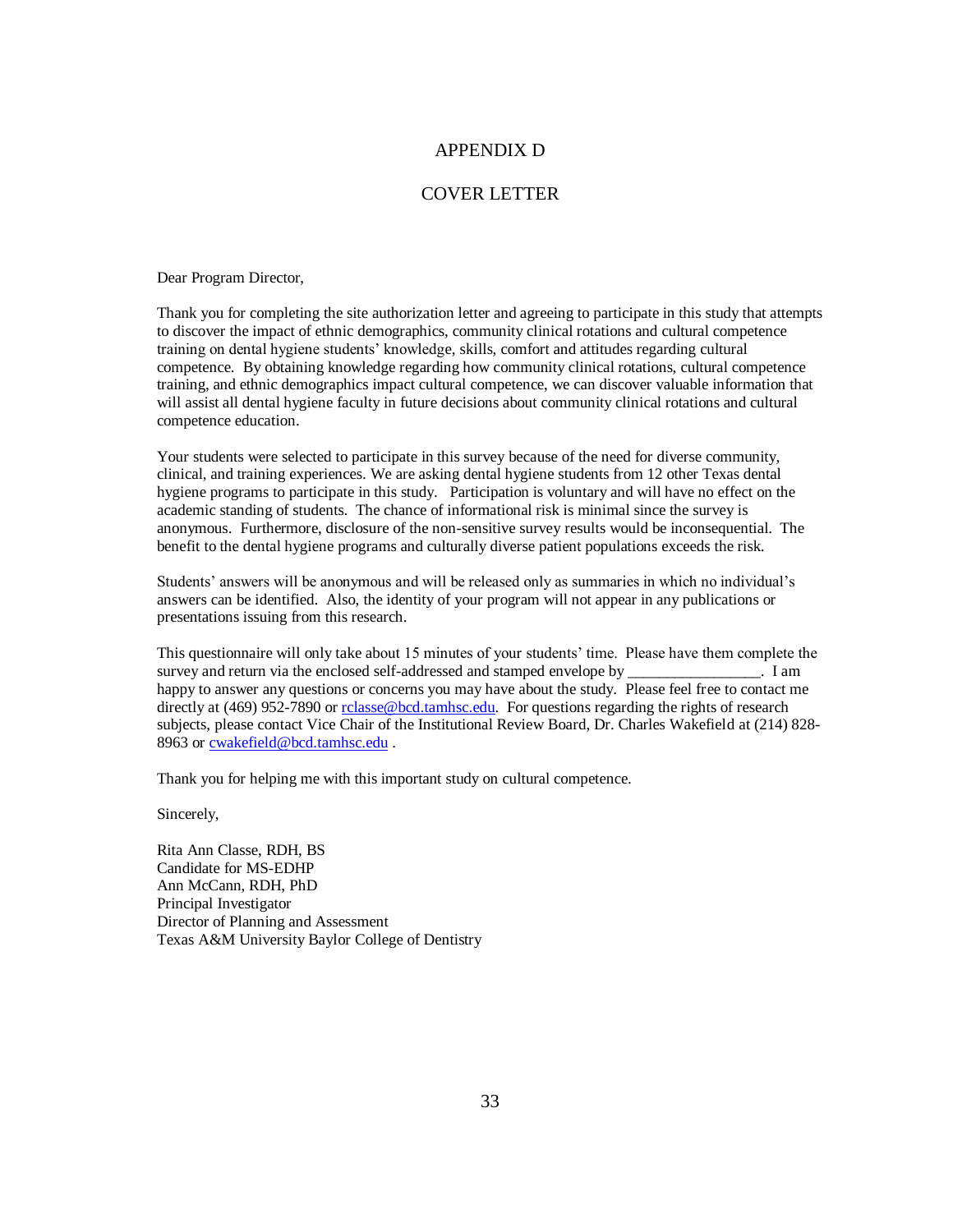#### APPENDIX E

#### REMINDER EMAIL

Dear Program Director,

About two weeks ago, I mailed your students a survey assessing the impact of community clinical rotations, dental hygiene school clinics, and cultural competency training on dental hygiene students' cultural competence. The responses of the dental hygiene students who have already completed the survey have provided valuable insight. Your input is very important to this process.

I am writing to request your participation if you have yet to have students complete the survey. Your participation is necessary to help us get accurate results. Although we sent surveys to 12 other dental hygiene programs in Texas, it is only by hearing from everyone in the population that we can be sure that the results are truly representative.

Students' answers will be anonymous and will be released only as summaries in which no individual's answers can be identified. Also, the identity of your school will not appear in any publications or presentations issuing from this research. This survey will take no more than 15 minutes of your students' time. Please complete this survey and return by mail by

I am happy to answer any questions or concerns you may have about the study. Please feel free to contact me directly at (469) 952-7890 or [rclasse@bcd.tamhsc.edu.](mailto:rclasse@bcd.tamhsc.edu) For questions regarding the rights of research subjects please contact the Vice Chair of the Institutional Review Board, Dr. Charles Wakefield at (214) 828-8963 or [cwakefield@bcd.tamhsc.edu](mailto:cwakefield@bcd.tamhsc.edu) .

Thank you for helping me with this study this important study on cultural competence.

Sincerely,

Rita Ann Classe, RDH, BS Candidate for MS-EDHP Ann McCann, RDH, PhD Principal Investigator Director of Planning and Assessment Texas A&M University Baylor College of Dentistry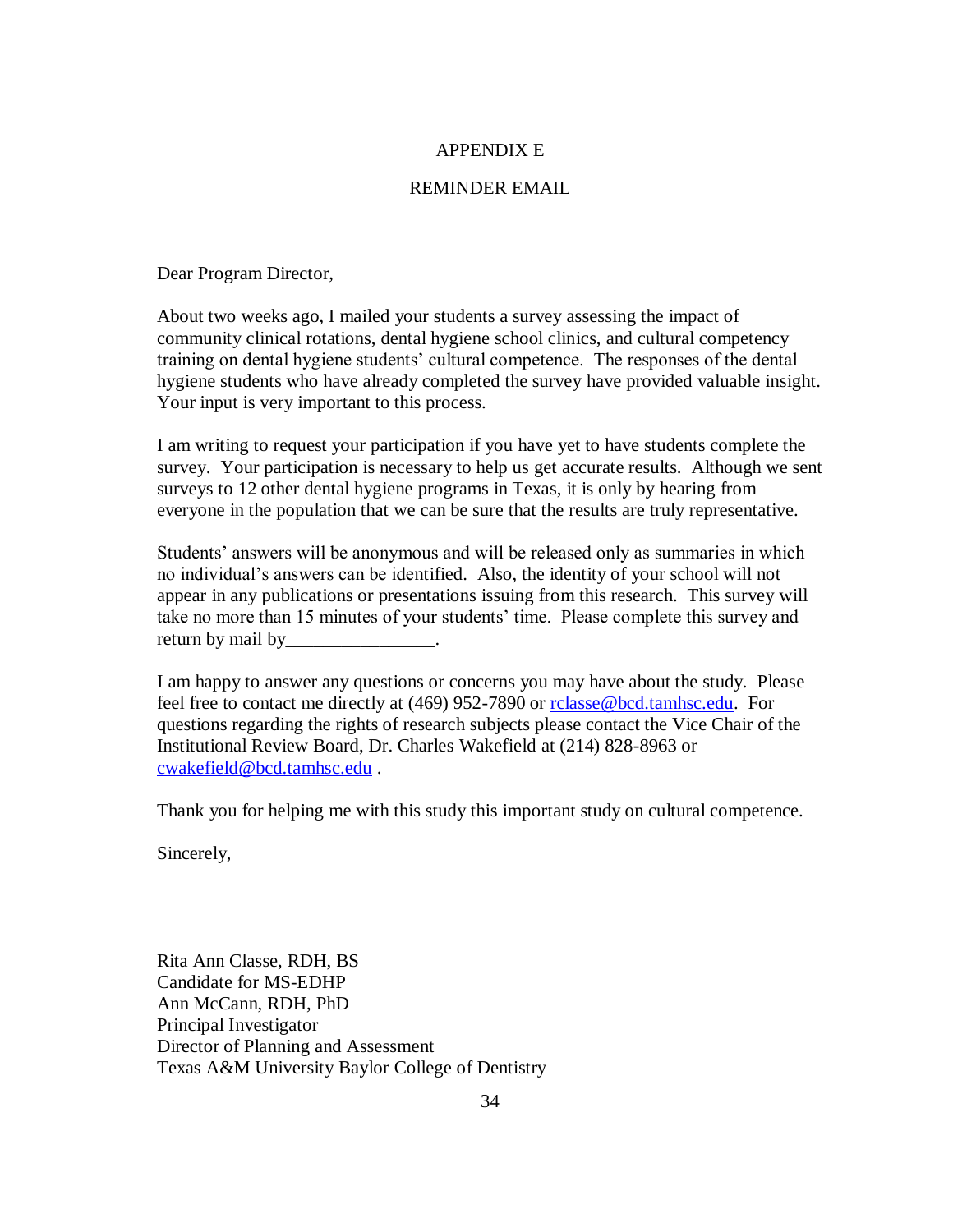#### APPENDIX F

#### THANK YOU EMAIL

Dear Program Director,

I want to thank you for your participation and help in this study from the Caruth School of Dental Hygiene an affiliation of the Texas A&M University, Baylor College of Dentistry. Without your participation, this study would not have been successful. I look forward to analyzing the information gathered to see how this can benefit and strengthen Texas dental hygiene programs, like yours.

If you have any questions or would like to be informed of survey results, please feel free to contact me at rclasse@bcd.tamhsc.edu.

Sincerely,

Rita Ann Classe, RDH, BS Candidate for MS-EDHP Ann McCann, RDH, PhD Principal Investigator Director of Planning and Assessment Texas A&M University Baylor College of Dentistry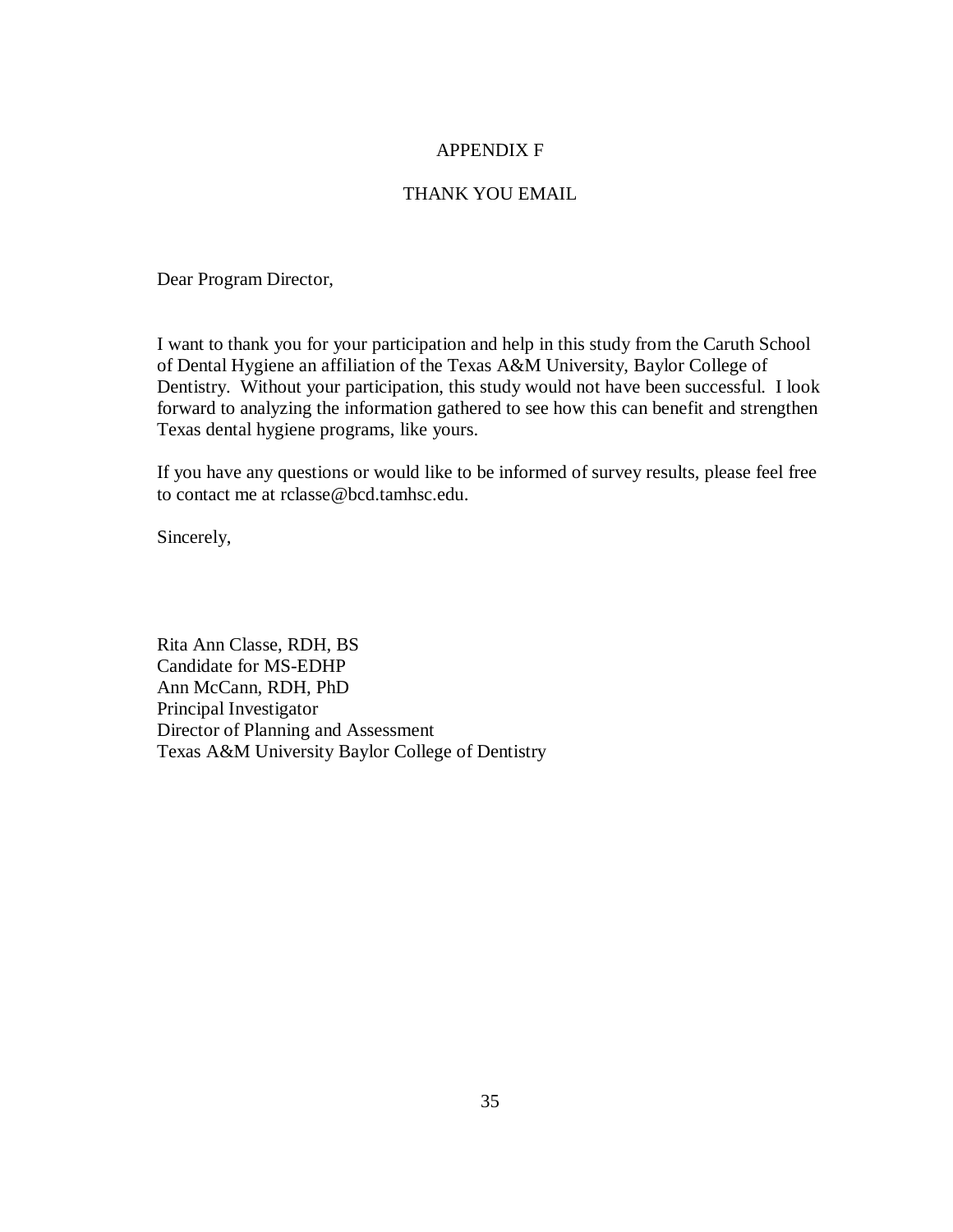#### APPENDIX G

#### CLINICAL CULTURAL COMPETENCY QUESTIONNAIRE MODIFIED

#### **The Cultural Competence Survey of Texas Dental Hygiene Students\***

This survey is designed to gather information regarding the impact of ethnic demographics, community clinical rotations and cultural competence training on dental hygiene students' knowledge, skills, comfort and attitudes regarding cultural competence. This is an anonymous survey and we will protect your identity in all publications. Participation in this survey is entirely voluntary and you may exit at anytime. Refusal to participate will have no effect on your academic standing. Your participation is appreciated.

If you have any questions, please contact Rita Ann Classe at (469) 952-7890 or rclasse@bcd.tamhsc.edu. If you have any questions about your rights as a research participant or have other concerns about the study, you may contact the Vice Chair of the Institutional Review Board, Dr. Charles Wakefield, at (214) 828-8963 or [cwakefield@bcd.tamhsc.](mailto:rclasse@bcd.tamhsc.edu)edu .

#### **DEMOGRAPHICS**

[1. What is your racial/ethnic g](mailto:cwakefield@bcd.tamhsc.edu)roup (with whom do you primarily identify)?

- A. White/Caucasian
- B. African-American
- C. Hispanic/Latino
- D. Asian
- E. Native American
- F. Other\_\_\_\_\_\_\_\_\_\_\_\_\_\_\_\_\_\_\_\_\_\_

2. Approximately how many hours of cultural competency training have you received in your dental hygiene education?

A. None B.1-5hrs C. 6-10hrs D. 11-15hrs E. 15+hrs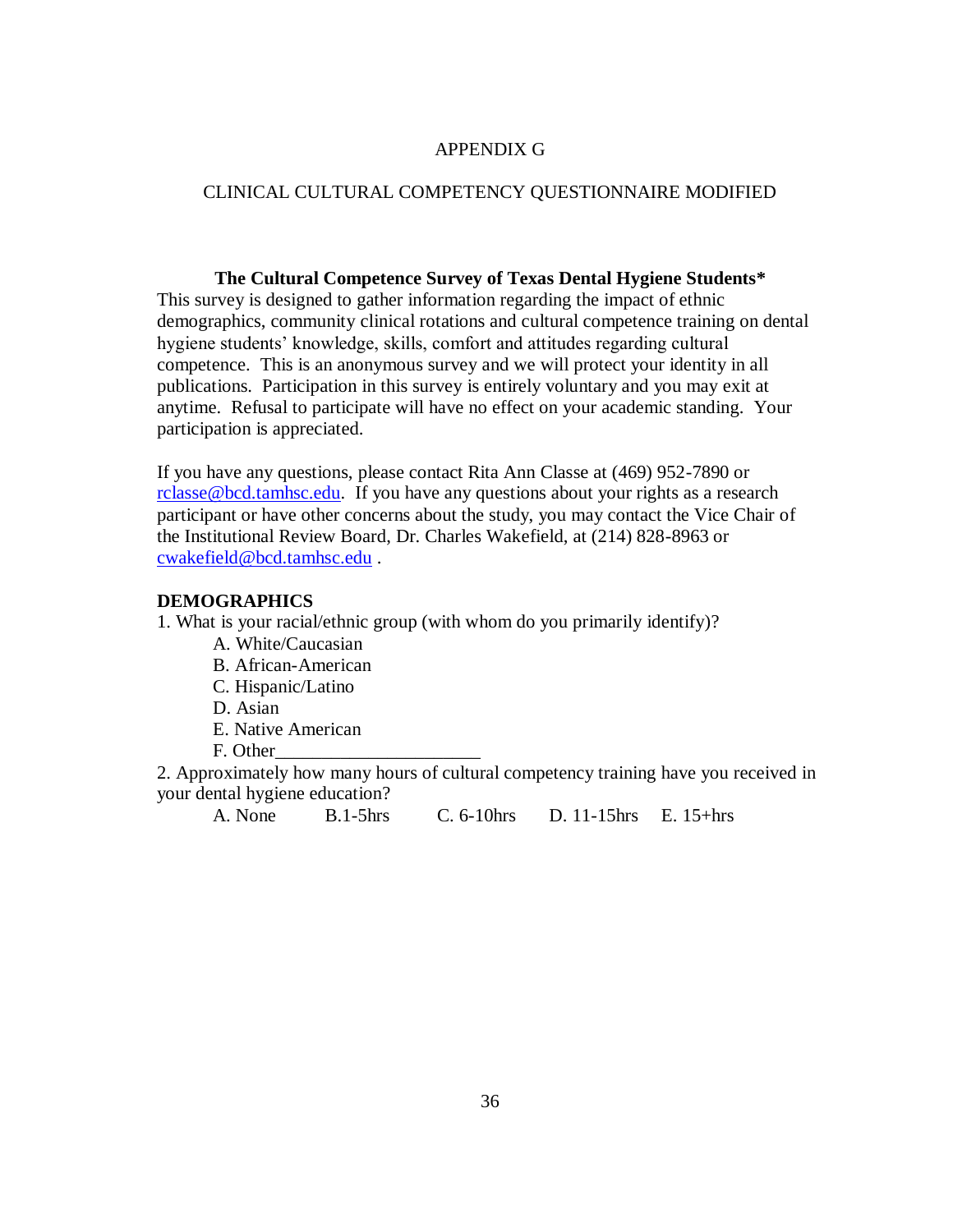|                                                                                                   | Not at<br>all | Very<br>little<br>2 | <b>Somewhat</b><br>3 | <b>Ouite a bit</b> | Very much<br>'n. |
|---------------------------------------------------------------------------------------------------|---------------|---------------------|----------------------|--------------------|------------------|
| 3. Demographics of different<br>racial and ethnic groups                                          | П             | П                   | П                    | ⊓                  | П                |
| 4. Social & cultural<br>characteristics of different racial<br>and ethnic groups                  | П             | П                   | п                    |                    |                  |
| 5. Health risks experienced by<br>different racial and ethnic<br>groups                           | $\Box$        | П                   | $\Box$               | П                  | П                |
| 6. Disparities in access to<br>healthcare experienced by<br>different racial and ethnic<br>groups | П             | п                   | п                    |                    |                  |
| 7. Impact of prejudice and<br>discrimination on health care<br>experiences                        | $\Box$        | П                   | П                    |                    | П                |

How **KNOWLEDGEABLE** are you about each of the following areas?

How **SKILLED** are you in dealing with the following areas of patient care with different ethnic groups?

|                                     | Not at<br>all<br>1 | <b>Very</b><br>little<br>$\mathbf{2}$ | <b>Somewhat</b><br>3 | Quite a bit | Very much |
|-------------------------------------|--------------------|---------------------------------------|----------------------|-------------|-----------|
| 8. Communicating effectively with   | $\Box$             | $\Box$                                | $\Box$               | $\Box$      | ⊓         |
| patients from different ethnic      |                    |                                       |                      |             |           |
| groups                              |                    |                                       |                      |             |           |
| 9. Eliciting information on the     | П                  | $\Box$                                | $\Box$               | $\Box$      | □         |
| patient's dental needs, concerns,   |                    |                                       |                      |             |           |
| and preferences from all ethnic     |                    |                                       |                      |             |           |
| groups                              |                    |                                       |                      |             |           |
| 10. Establishing a rapport with     | П                  | $\Box$                                | $\Box$               | $\Box$      | $\Box$    |
| members of diverse patient          |                    |                                       |                      |             |           |
| populations                         |                    |                                       |                      |             |           |
| 11. Developing and negotiating a    | П                  | $\Box$                                | П                    | П           | $\Box$    |
| culturally sensitive treatment plan |                    |                                       |                      |             |           |
| 12. Providing culturally sensitive  | $\Box$             | $\Box$                                | $\Box$               | $\Box$      | $\Box$    |
| preventive services                 |                    |                                       |                      |             |           |
| 13. Dealing with                    | П                  | $\Box$                                | П                    | П           | П         |
| adherence/compliance problems       |                    |                                       |                      |             |           |
| due to cultural beliefs and         |                    |                                       |                      |             |           |
| practices                           |                    |                                       |                      |             |           |
| 14. Working effectively with an     | $\Box$             | $\Box$                                | $\Box$               | $\Box$      | ⊓         |
| interpreter                         |                    |                                       |                      |             |           |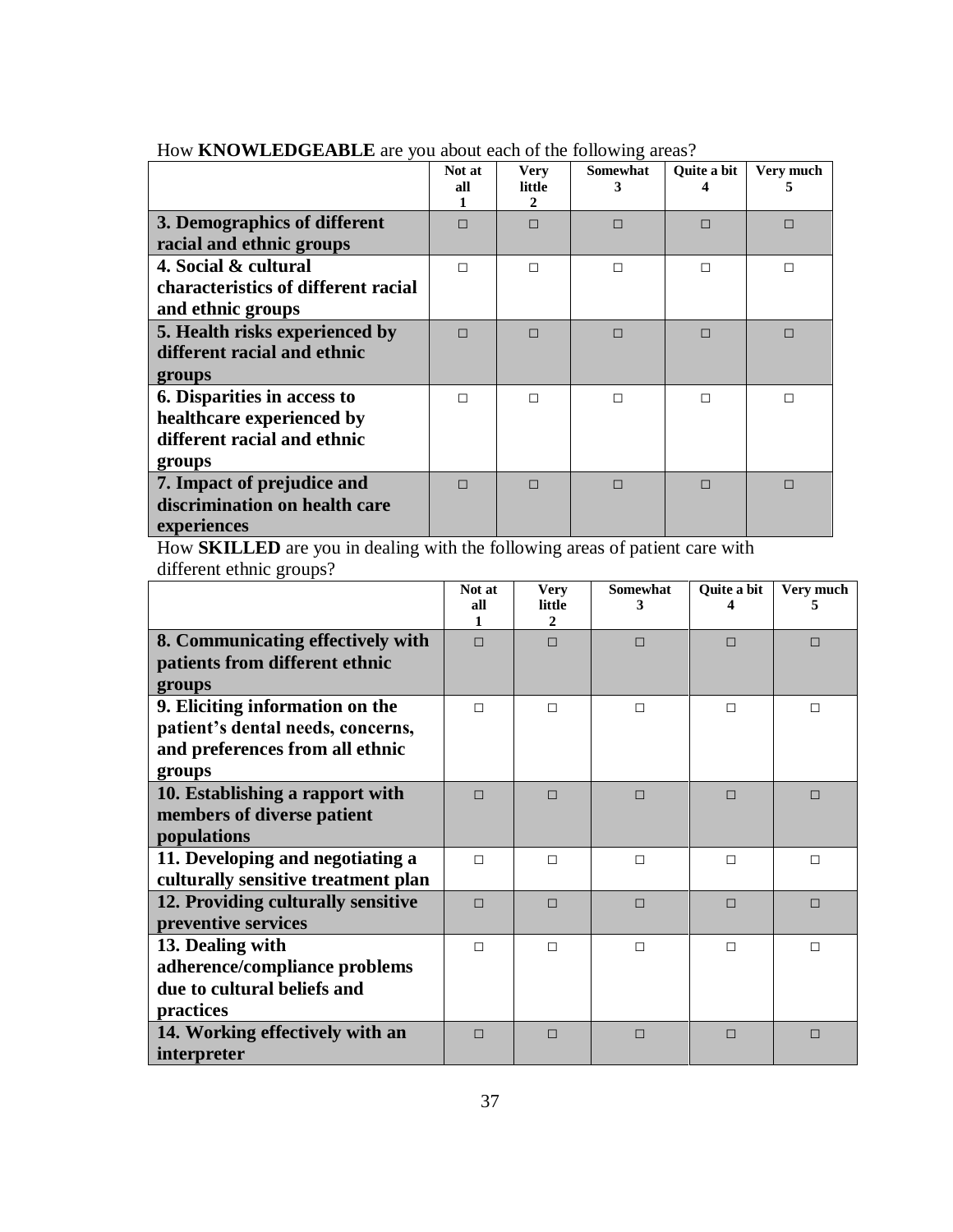|                                                                                                                                                         | Not at<br>all<br>1. | <b>Very</b><br>little<br>2 | <b>Somewhat</b><br>3 | Quite a bit<br>4 | <b>Very</b><br>much<br>5 |
|---------------------------------------------------------------------------------------------------------------------------------------------------------|---------------------|----------------------------|----------------------|------------------|--------------------------|
| 15. Providing dental hygiene<br>care for patients of different<br>backgrounds than your own                                                             | $\Box$              | $\Box$                     | $\Box$               | $\Box$           | $\Box$                   |
| 16. Interpreting different<br>cultural expressions of pain,<br>distress, and suffering                                                                  | □                   | $\Box$                     | □                    | $\Box$           | $\Box$                   |
| 17. Developing and negotiating a<br>culturally sensitive treatment<br>plan                                                                              | $\Box$              | $\Box$                     | $\Box$               | $\Box$           | □                        |
| 18. Providing culturally sensitive<br>preventive services                                                                                               | □                   | $\Box$                     | □                    | $\Box$           | $\Box$                   |
| <b>ATTITUDES</b>                                                                                                                                        |                     |                            |                      |                  |                          |
|                                                                                                                                                         | Not at<br>all<br>1  | <b>Very</b><br>little<br>2 | Somewhat<br>3        | Quite a bit<br>4 | <b>Very</b><br>much<br>5 |
| <b>19. How IMPORTANT are</b><br>social and cultural beliefs when<br>treating your patients?                                                             | $\Box$              | $\Box$                     | $\Box$               | $\Box$           | $\Box$                   |
| 20. How AWARE are you of<br>your own cultural identity?                                                                                                 | □                   | $\Box$                     | □                    | □                | $\Box$                   |
| 21. How AWARE are you of<br>your own biases and prejudices?                                                                                             | $\Box$              | $\Box$                     | $\Box$               | $\Box$           | $\Box$                   |
| 22. How IMPORTANT do you<br>feel it is for healthcare<br>professionals to receive training<br>in providing health care to<br>different cultural groups? | $\Box$              | $\Box$                     | □                    | □                | $\Box$                   |
| 23. How adequately do you feel<br>your cultural competency<br>training prepared you to provide<br>health care to different cultural<br>groups?          | $\Box$              | $\Box$                     | $\Box$               | □                | $\Box$                   |
| 24. How adequately do you feel<br>your clinical experience<br>prepared you to provide health<br>care to different cultural groups?                      | $\Box$              | $\Box$                     | □                    | □                | □                        |
| 25. How much do your cultural<br>beliefs influence your interaction<br>and decision making regarding<br>treatment?                                      | $\Box$              | $\Box$                     | $\Box$               | □                | □                        |

How **COMFORTABLE** are you in dealing with the following cross-cultural encounters or situations?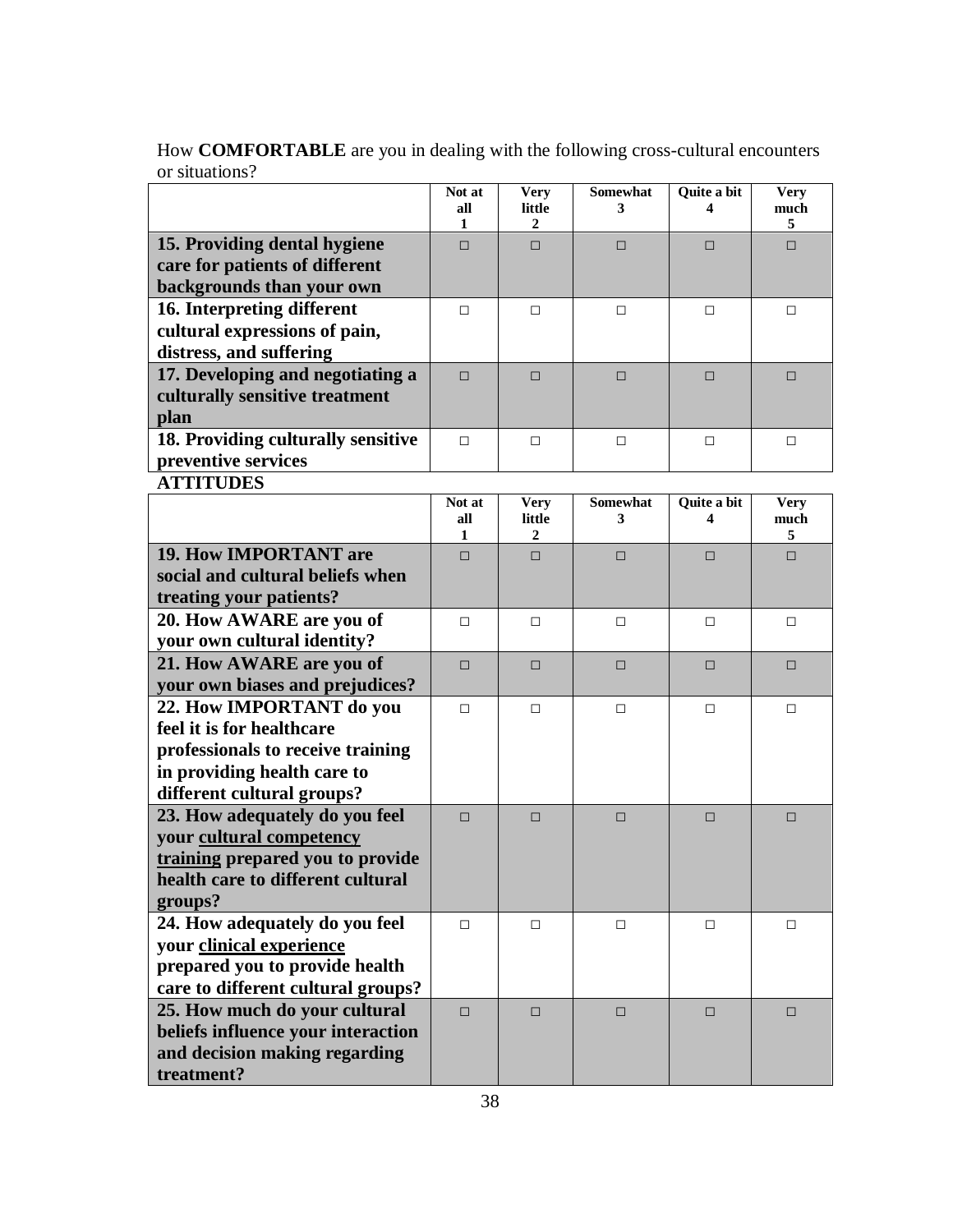#### **Open-Ended Questions**

26. Is there any significant experience that you had in the school clinic or your community rotation related to cultural competency?

27. Anything else you want to tell us about cultural competence and your dental hygiene program experiences?

\_\_\_\_\_\_\_\_\_\_\_\_\_\_\_\_\_\_\_\_\_\_\_\_\_\_\_\_\_\_\_\_\_\_\_\_\_\_\_\_\_\_\_\_\_\_\_\_\_\_\_\_\_\_\_\_\_\_\_\_\_\_\_\_\_\_\_\_\_\_\_

 $\ldots$  . The contribution of the contribution of the contribution of the contribution of the contribution of the contribution of the contribution of the contribution of the contribution of the contribution of the contribut

 $\mathcal{L}_\text{max} = \mathcal{L}_\text{max} = \mathcal{L}_\text{max} = \mathcal{L}_\text{max} = \mathcal{L}_\text{max} = \mathcal{L}_\text{max} = \mathcal{L}_\text{max} = \mathcal{L}_\text{max} = \mathcal{L}_\text{max} = \mathcal{L}_\text{max} = \mathcal{L}_\text{max} = \mathcal{L}_\text{max} = \mathcal{L}_\text{max} = \mathcal{L}_\text{max} = \mathcal{L}_\text{max} = \mathcal{L}_\text{max} = \mathcal{L}_\text{max} = \mathcal{L}_\text{max} = \mathcal{$ 

\_\_\_\_\_\_\_\_\_\_\_\_\_\_\_\_\_\_\_\_\_\_\_\_\_\_\_\_\_\_\_\_\_\_\_\_\_\_\_\_\_\_\_\_\_\_\_\_\_\_\_\_\_\_\_\_\_\_\_\_\_\_\_\_\_\_\_\_\_\_\_

\_\_\_\_\_\_\_\_\_\_\_\_\_\_\_\_\_\_\_\_\_\_\_\_\_\_\_\_\_\_\_\_\_\_\_\_\_\_\_\_\_\_\_\_\_\_\_\_\_\_\_\_\_\_\_\_\_\_\_\_\_\_\_\_\_\_\_\_\_\_\_ \_\_\_\_\_\_\_\_\_\_\_\_\_\_\_\_\_\_\_\_\_\_\_\_\_\_\_\_\_\_\_\_\_\_\_\_\_\_\_\_\_\_\_\_\_\_\_\_\_\_\_\_\_\_\_\_\_\_\_\_\_\_\_\_\_\_\_\_\_\_\_

 $\overline{\phantom{a}}$  , and the contribution of the contribution of the contribution of the contribution of the contribution of the contribution of the contribution of the contribution of the contribution of the contribution of the

\*This survey has been adapted with permission from the CCCQ developed by Robert C. Like, MD, MS, Professor and Director of the Center for Healthy Families and Cultural Diversity, Department of Family Medicine and Community Health, Rugerts Robert Wood Johnson Medical School.<sup>24</sup>

\_\_\_\_\_\_\_\_\_\_\_\_\_\_\_\_\_\_\_\_\_\_\_\_\_\_\_\_\_\_\_\_\_\_\_\_\_\_\_\_\_\_\_\_\_\_\_\_\_\_\_\_\_\_\_\_\_\_\_\_\_\_\_\_\_\_\_\_\_\_\_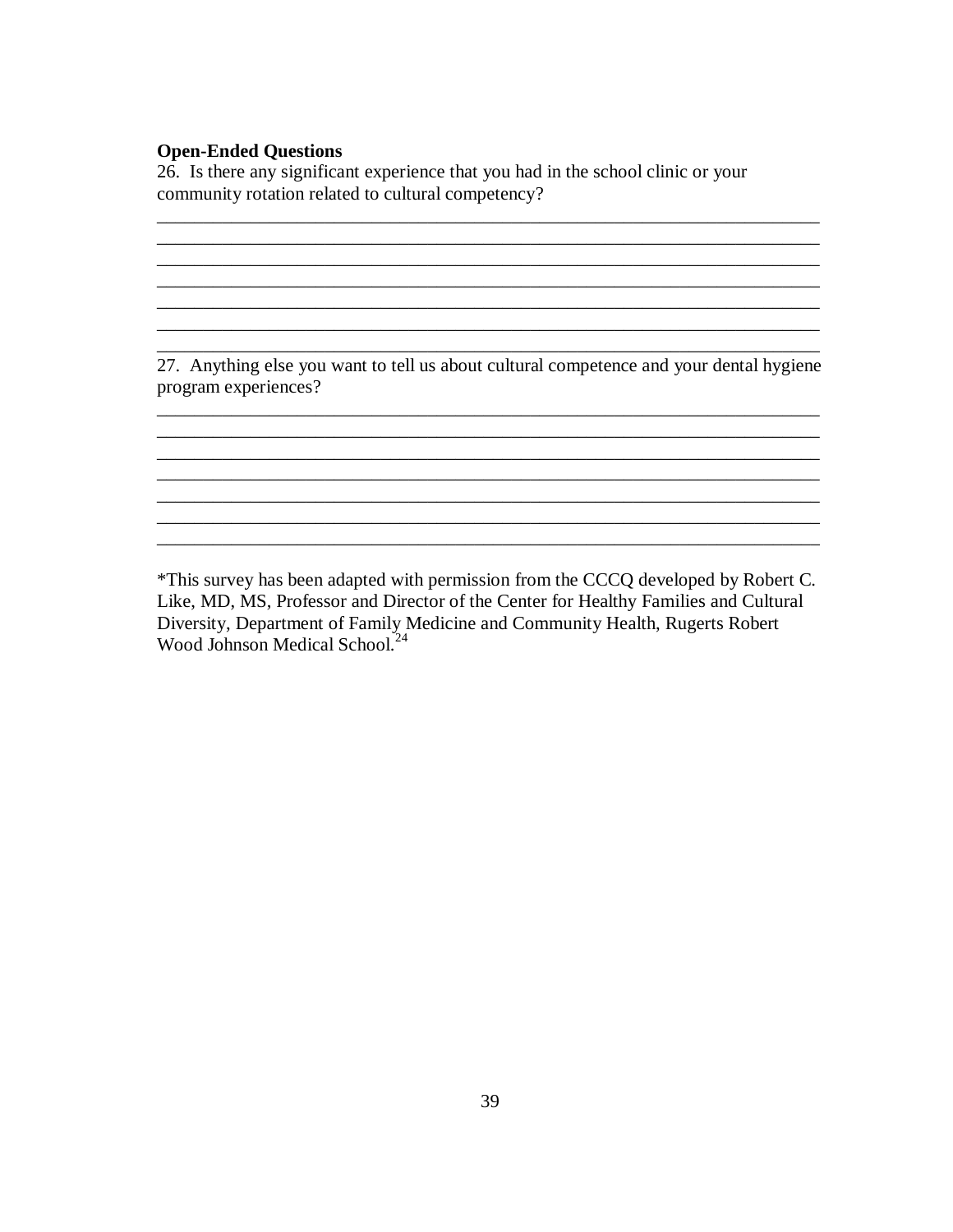# APPENDIX H

# SUMMARY OF TEXAS DENTAL HYGIENE PROGRAM INVENTORY

# RESPONSES

| Program*  | <b>Hours</b> in<br><b>Community</b> | <b>Type of</b><br><b>Community</b><br><b>Rotations</b>                                                | <b>Student</b><br><b>Ethnicity</b>                                     | <b>Community</b><br><b>Patient</b><br><b>Ethnicity</b> | <b>School</b><br><b>Clinic</b><br><b>Patient</b><br><b>Ethnicity</b> | <b>Cultural</b><br>Competence<br><b>Training</b>    |
|-----------|-------------------------------------|-------------------------------------------------------------------------------------------------------|------------------------------------------------------------------------|--------------------------------------------------------|----------------------------------------------------------------------|-----------------------------------------------------|
| Program A | 72                                  | Jail-hrs<br>Hospital-32hrs<br>School-20hrs                                                            | White-<br>67%<br>Hispanic-<br>13% Asian-<br>7% Other-<br>13%           | White-50%<br>AA-10%<br>Hispanic-<br>35% Asian<br>5%    | White-<br>22% AA-<br>23%<br>Hispanic-<br>50%<br>Asian-5%             | Multiple<br>lectures-<br>3hrs                       |
| Program B | 108                                 | School-8hrs<br>Public Clinic-<br>48hrs Faith<br>Clinic-16hrs<br>VA Dental-<br>36hrs                   | White-<br>40% AA-<br>3%<br>Hispanic-<br>31% Asian-<br>17% Other-<br>9% | Not provided                                           | White-<br>32% AA-<br>22%<br>Hispanic-<br>37%<br>Asian-5%<br>Other-4% | 3 Lectures-<br>5hrs Virtual<br>Pt Lab-<br>$1.5$ hrs |
| Program C | 72                                  | Jail-8hrs<br>Hospital-16hrs<br>Public Clinic-<br>48hrs                                                | White-<br>73%<br>Hispanic-<br>20% Asian-<br>7%                         | White-30%<br>AA-5%<br>Hispanic-<br>60% Asian-<br>5%    | White-<br>55% AA-<br>3%<br>Hispanic-<br>35%<br>Asian-1%<br>Other-6%  | Lecture-<br>2hrs                                    |
| Program D | 68                                  | Jail-18hrs<br>School-24hrs<br>Nursing home-<br>8hrs Head<br>Start-10hrs<br>Misc. health<br>fairs-8hrs | White-<br>90%<br>Hispanic-<br>10%                                      | White-25%<br>AA-38%<br>Hispanic-<br>37%                | White-<br>40% AA-<br>25%<br>Hispanic-<br>35%<br>Asian-5%             | Lecture-<br>5hrs                                    |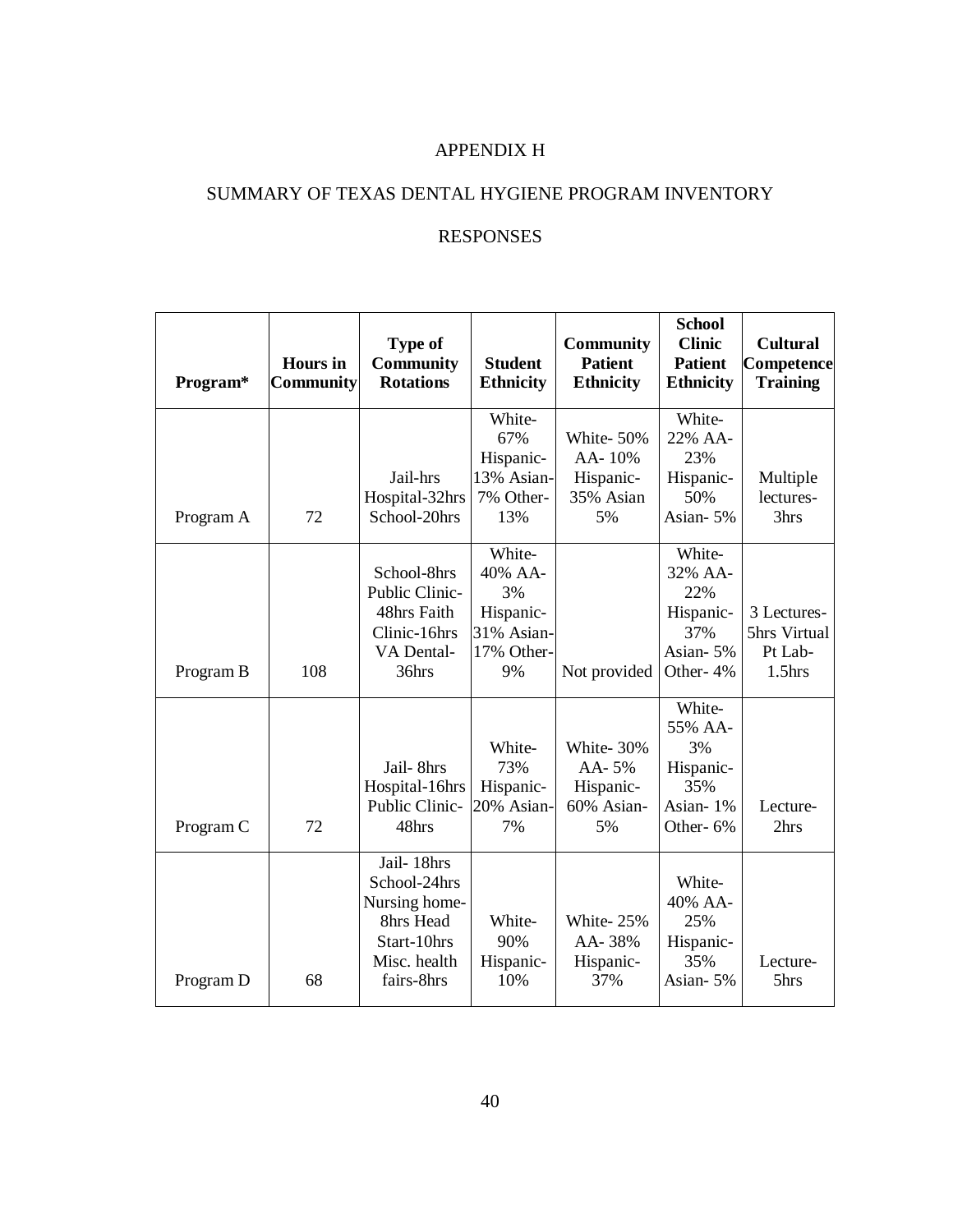| Program E | 40 | Nursing Home-<br>10hrs<br>Public Clinic-<br>30hrs                                         | White-<br>91% Other-<br>9%                                | White-17%<br>AA-3%<br>Hispanic-5%<br>Native<br>American-<br>75% | White-<br>70% AA-<br>9%<br>Hispanic-<br>20%<br>Asian-1%         | Lecture-<br>3hrs Course-<br>8hrs      |
|-----------|----|-------------------------------------------------------------------------------------------|-----------------------------------------------------------|-----------------------------------------------------------------|-----------------------------------------------------------------|---------------------------------------|
| Program F | 28 | School-10hrs<br><b>Nursing Home-</b><br>2hrs<br>State school-<br>16hrs                    | White-<br>96%<br>Hispanic-<br>3% Asian-<br>1%             | White-35%<br>AA-10%<br>Hispanic-<br>30% Asian- %                | White-<br>60% AA-<br>10%<br>Hispanic-<br>20%<br>Asian-<br>10%   | Lecture-<br>8hrs                      |
| Program G | 24 | Air Force<br>Dental Clinic-<br>24hrs                                                      | White-<br>72% AA-<br>6%<br>Hispanic-<br>11% Asian-<br>11% | White-60%<br>AA-15%<br>Hispanic-<br>20% Asian-<br>5%            | White-<br>60% AA-<br>15%<br>Hispanic-<br>20%<br>Asian-5%        | Several<br>lectures-<br>12hrs         |
| Program H | 24 | Hospital- 18hrs 13% Asian-AA-20%<br>Nursing home-17% Other-Hispanic-<br>6hrs              | White-<br>64% AA-<br>3%<br>3%                             | Hispanic- White-30%<br>50%                                      | <b>Not</b><br>provided                                          | Lecture-<br>2hrs<br>Training-<br>2hrs |
| Program I | 20 | Public Clinic- 64% Asian-<br>16-24hrs                                                     | White-<br>29%<br>Hispanic-<br>7%                          | White-7%<br>AA-7%<br>Hispanic-<br>86%                           | White-<br>13% AA-<br>.67%<br>Hispanic-<br>86%<br>Asian-<br>.67% | Lectures-<br>6hrs                     |
| Program J | 12 | Jail-16hrs<br>Hospital-8hrs<br>School-6hrs<br>Nursing home-<br>1hr Public<br>Clinic-48hrs | White-<br>70%<br>Hispanic-<br>5% Asian-<br>25%            | White-20%<br>AA-5%<br>Hispanic-<br>70% Asian-<br>6%             | White-<br>50% AA-<br>20%<br>Hispanic-<br>15%<br>Asian-<br>15%   | 2 Lectures-<br>4hrs                   |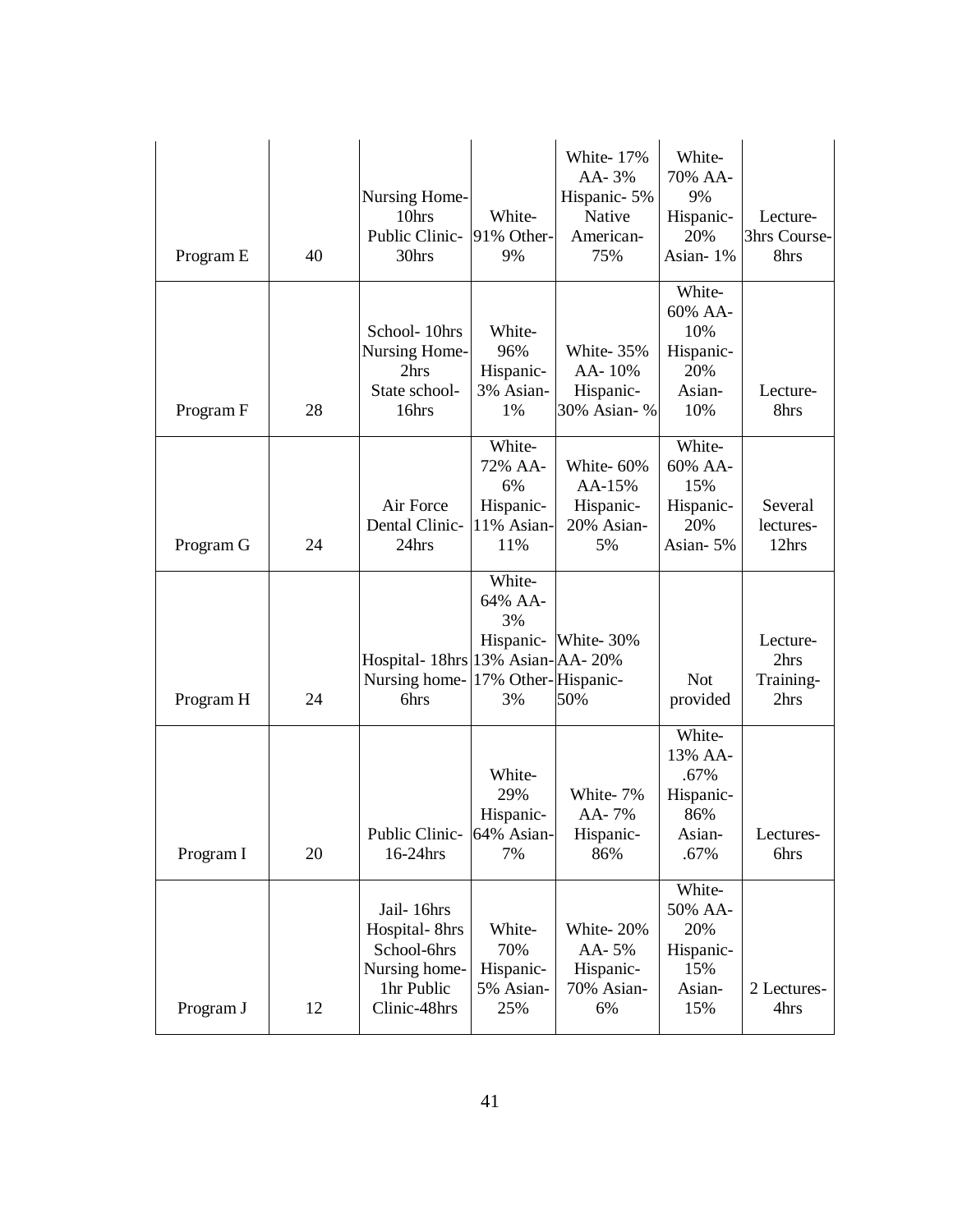| Program K | 8        | School- 5-6hrs<br>Nursing home-<br>2hrs | White-<br>55% AA-<br>$1\%$<br>Hispanic-<br>44%                       | White-45%<br>AA- 4%<br>Hispanic-<br>50% Asian-<br>$1\%$ | White-<br>40% AA-<br>5%<br>Hispanic-<br>50%<br>Asian-5% | Multiple<br>lectures-<br>5hrs |
|-----------|----------|-----------------------------------------|----------------------------------------------------------------------|---------------------------------------------------------|---------------------------------------------------------|-------------------------------|
|           |          |                                         | White-<br>43% AA-<br>9%<br>Hispanic-<br>28% Asian-<br>10%<br>Indian- |                                                         | White-<br>31% AA-<br>9%<br>Hispanic-<br>50%<br>Indian-  |                               |
| Program L | $\theta$ | None                                    | 10%                                                                  | None                                                    | 10%                                                     | None                          |

\*The number of students in each program ranged from 10-35 but were not reported here in order to protect the identity of the programs.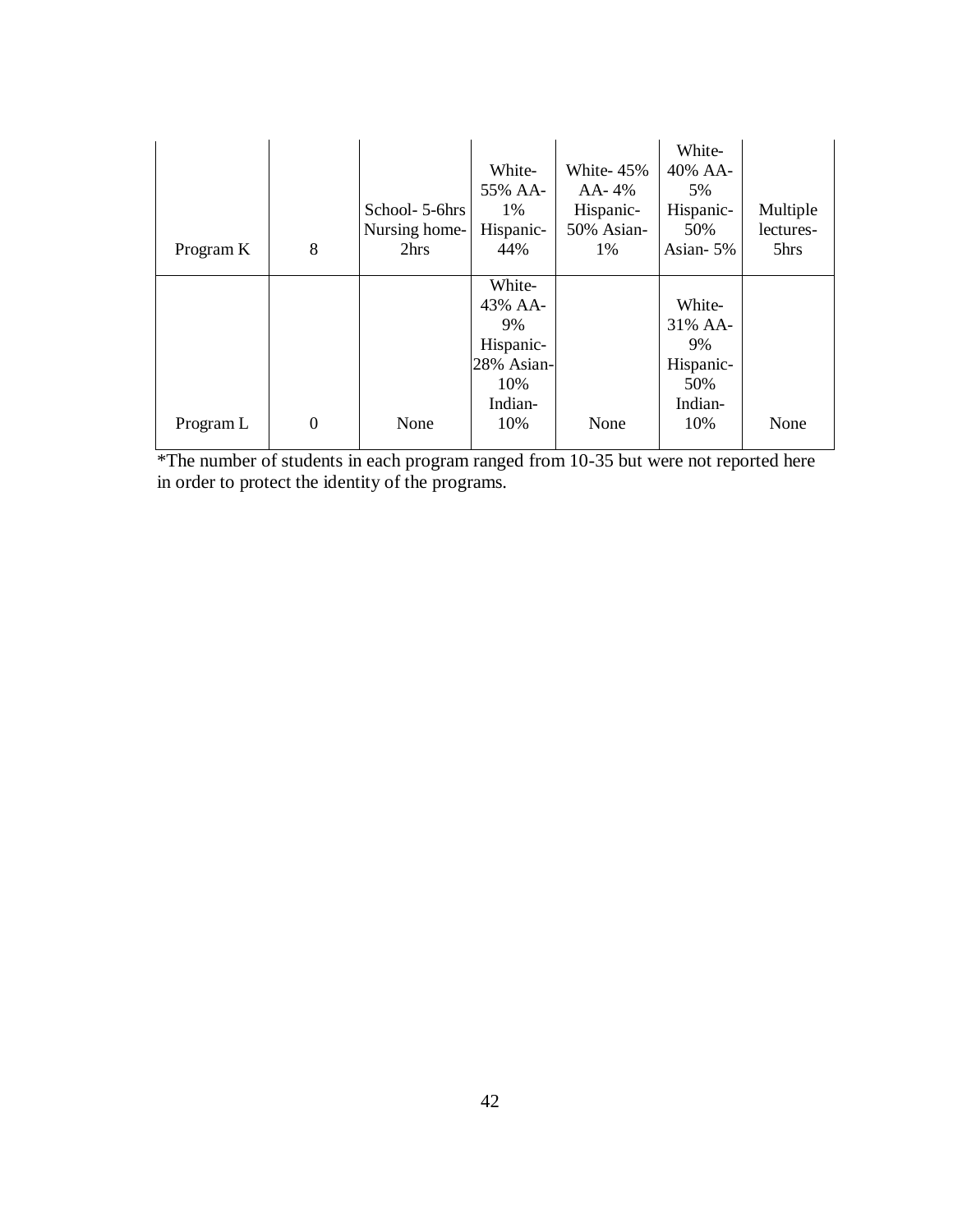# APPENDIX I

# TABLES

|  |  | Table 1. Contacts with Texas Dental Hygiene Program Directors |
|--|--|---------------------------------------------------------------|
|  |  |                                                               |

| <b>Contact</b>                             | <b>Recipient</b>                          |
|--------------------------------------------|-------------------------------------------|
| 1. Texas Dental Hygiene Program Inventory  | All 26 dental hygiene program directors   |
| emailed (Appendix A)                       | in Texas                                  |
| 2. Invitational email including the site   | 14 dental hygiene program directors that  |
| authorization template (Appendix B and C)  | completed and returned the Texas Dental   |
|                                            | <b>Hygiene Program Inventory</b>          |
| 3. Cover letter and packet containing the  | 12 participating dental hygiene programs  |
| proctor instructions and Clinical Cultural | that completed the site authorization and |
| Competency Questionnaire Modified mailed   | obtained their IRB's approval             |
| with a self-addressed return envelope      |                                           |
|                                            |                                           |
| 4. Reminder email (Appendix E)             | Participating program directors, if       |
|                                            | surveys not received within 2 weeks       |
| 5. Final "thank you" email (Appendix F)    | All 12 participating dental hygiene       |
|                                            | program directors upon receipt of         |
|                                            | completed surveys                         |

Table 2. Cultural Competence Training According to the TDHPI

|                            | $#$ Programs  | <b>Average Hours Spent by</b> |
|----------------------------|---------------|-------------------------------|
| <b>Type of Training</b>    | Participating | <b>Participating Programs</b> |
| Lectures and a Full Course |               | 11                            |
| Multiple lectures          |               | 6                             |
| Lectures and special       |               |                               |
| training module            |               | 4.75                          |
| Single Lecture             |               |                               |
|                            |               |                               |
|                            |               |                               |
| None                       |               |                               |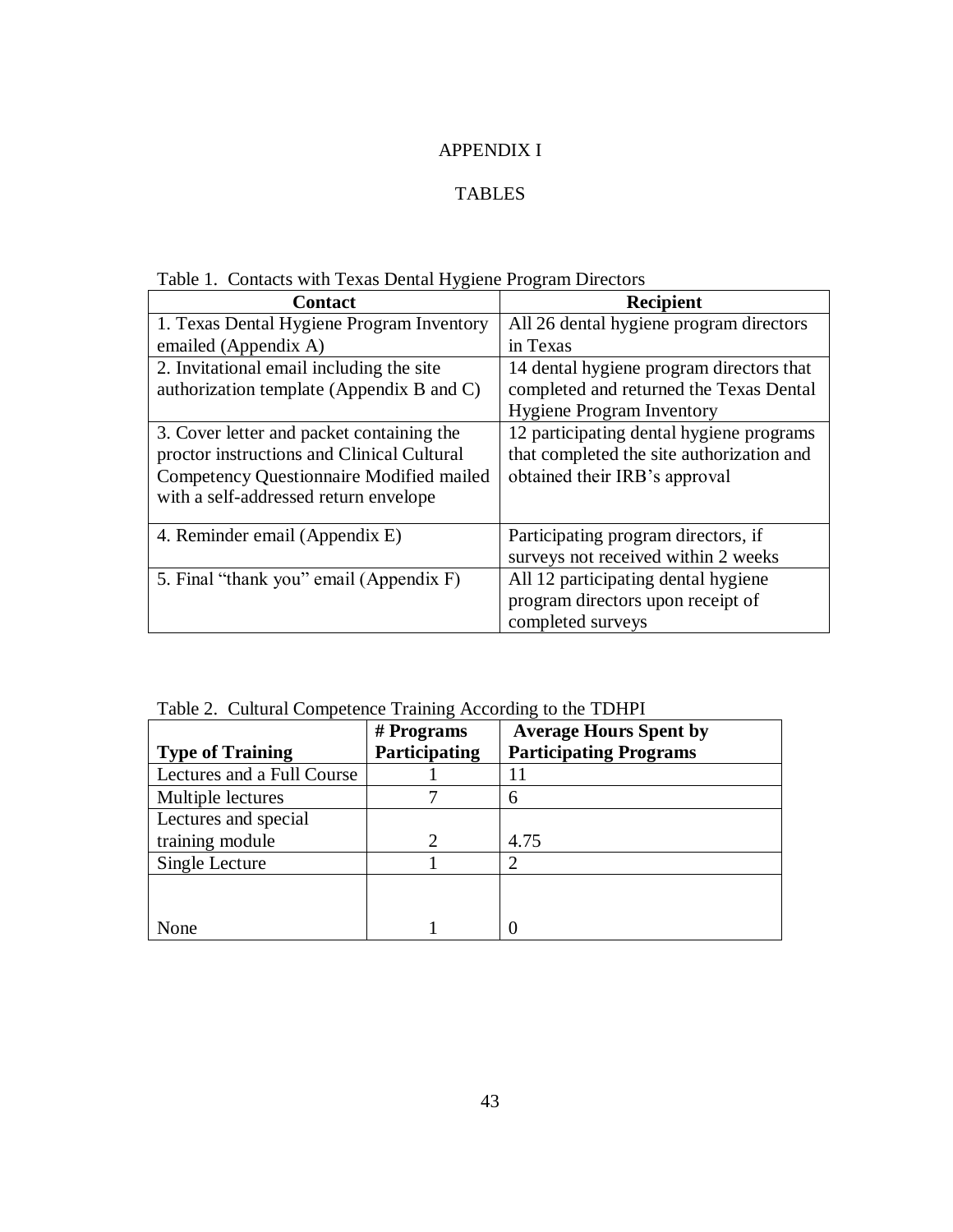| <b>Cultural</b><br><b>Competence</b> |       | Range<br>of     |             |                  |               |            |
|--------------------------------------|-------|-----------------|-------------|------------------|---------------|------------|
| <b>Scale</b>                         |       | <b>Possible</b> |             | <b>Standard</b>  |               |            |
|                                      | $N^*$ | <b>Scores</b>   | <b>Mean</b> | <b>Deviation</b> | <b>Median</b> | <b>IQR</b> |
| Knowledge                            | 238   | $5 - 25$        | 17.45       | 3.35             | 17            | 15, 20     |
| Skill                                | 236   | $7 - 35$        | 25.05       | 5.09             | 25            | 22, 28     |
| Comfort                              | 238   | $4 - 20$        | 15.82       | 2.99             | 16            | 14, 18     |
| Attitude                             | 236   | $7 - 35$        | 28.87       | 3.67             | 29            | 27, 32     |
| Overall                              | 231   | $23 - 115$      | 87.28       | 11.89            | 88            | 79, 96     |
| Cultural                             |       |                 |             |                  |               |            |
| Competence                           |       |                 |             |                  |               |            |

Table 3. Frequency Statistics for Cultural Competence Scores

\*Not all Ns are equal to 239 due to some questions not being answered by all subjects

|                                   | $#$ Programs  | <b>Average Hours Spent by</b> |
|-----------------------------------|---------------|-------------------------------|
| <b>Type of Community Rotation</b> | Participating | <b>Participating Programs</b> |
| Public Clinic                     |               | 40                            |
| VA dental                         |               | 36                            |
| Hospital                          |               | 19                            |
| Religious Clinic                  |               | 16                            |
| <b>State School</b>               |               | 16                            |
| Jail                              |               | 13                            |
| School                            | 6             | 12                            |
| <b>Head Start</b>                 |               | 10                            |
| <b>Health Fairs</b>               |               | 8                             |
| Nursing Home                      |               | 5                             |
| Air Force dental clinic           |               |                               |
| None                              |               |                               |

Table 4. Community Experiences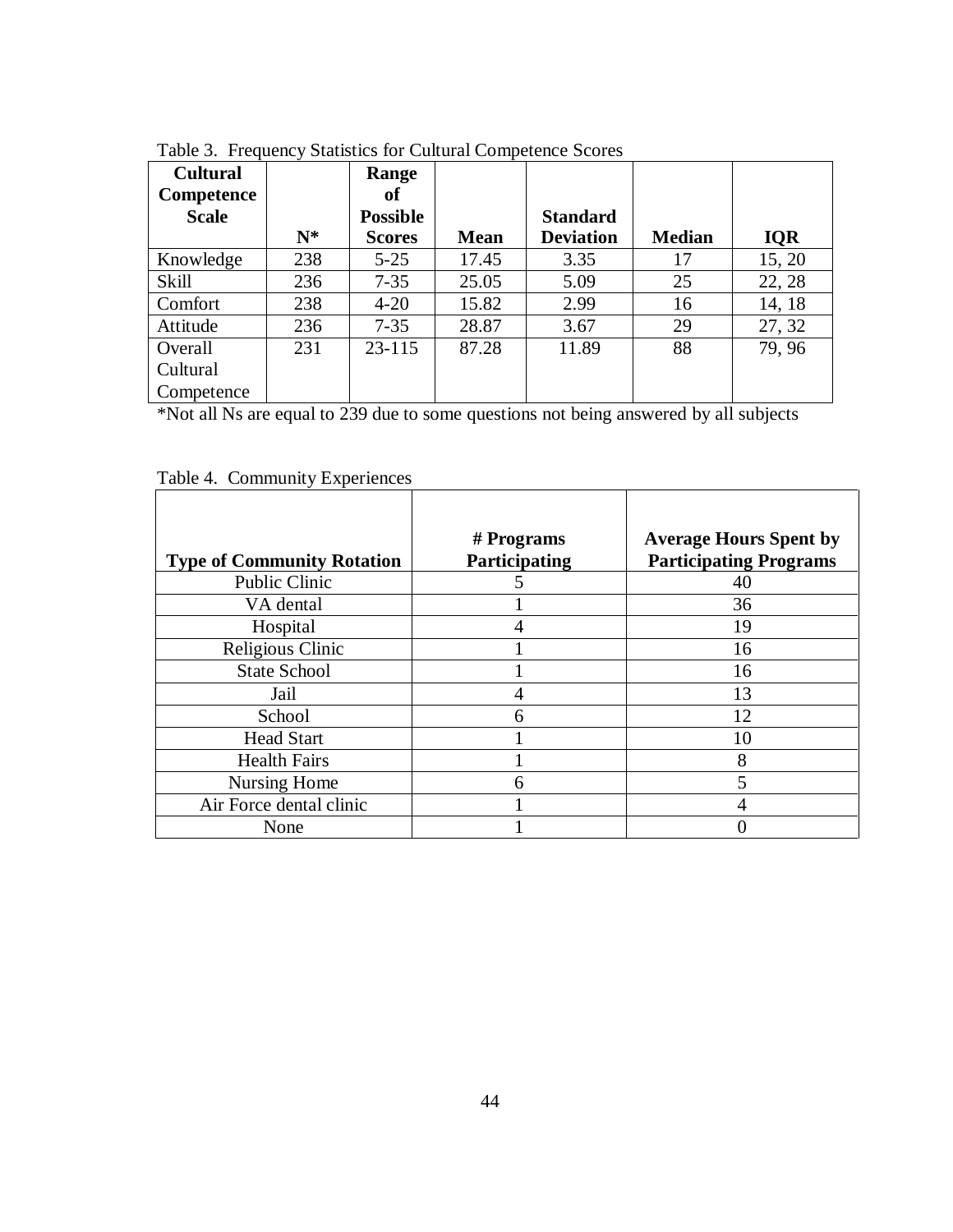| <b>Cultural Competence</b> | Tau   | p-value  |
|----------------------------|-------|----------|
| <b>Scale</b>               |       |          |
| Knowledge                  | 0.154 | $0.001*$ |
| Overall Cultural           | 0.124 | $0.009*$ |
| Competence                 |       |          |
| Attitude                   | 0.093 | 0.052    |
| Skill                      | 0.083 | 0.079    |
| Comfort                    | 0.077 | 0.112    |

Table 5. Associations between Cultural Competence Scores and Hours Spent in Community Rotations

\*Significant correlations with Kendall's tau correlation coefficient

Table 6. Differences in Cultural Competence Scores Based on Hours Spent in Community Rotations

| <b>Cultural</b>         | 0-50 hours Median |                     | p-value  |
|-------------------------|-------------------|---------------------|----------|
| <b>Competence Scale</b> | Score (IQR)       | <b>Median Score</b> |          |
|                         |                   | ( IQR)              |          |
| Knowledge               | 17(15, 19)        | 18 (15, 21)         | $0.001*$ |
| <b>Overall Cultural</b> | 85 (77, 93)       | 89 (81, 98)         | $0.006*$ |
| Competence              |                   |                     |          |
| <b>Skill</b>            | 24(21, 27)        | 26(22, 30)          | 0.062    |
| Attitude                | 29(26, 31)        | 30(27, 32)          | 0.077    |
| Comfort                 | 16(13, 17)        | 16(14, 19)          | 0.088    |

\*Significant differences with Mann-Whitney U test

| Table 7. Significant Differences in Cultural Competence Scores Based on Number of |  |  |  |
|-----------------------------------------------------------------------------------|--|--|--|
| <b>Community Rotations</b>                                                        |  |  |  |

| <b>Cultural</b>         | # Rotations        | <b>Median Score</b>  | p-value |
|-------------------------|--------------------|----------------------|---------|
| Competence              |                    |                      |         |
| <b>Scales</b>           |                    |                      |         |
| Knowledge               | $4 \text{ vs. } 2$ | $20 \text{ vs. } 16$ | < 0.001 |
|                         | $4 \text{ vs. } 0$ | $20 \text{ vs. } 16$ | 0.002   |
|                         | 3 vs. 2            | 18 vs. 16            | 0.002   |
| <b>Skill</b>            | $4 \text{ vs. } 2$ | 29 vs. 24            | < 0.001 |
|                         | 4 vs. 3            | 29 vs. 24            | < 0.001 |
|                         | $4 \text{ vs. } 5$ | 29 vs. 23            | < 0.001 |
| <b>Overall Cultural</b> | 4 vs. 2            | 97 vs. 84            | < 0.001 |
| <b>Competence</b>       |                    |                      |         |
|                         | 4 vs. 3            | 97 vs. 86            | < 0.001 |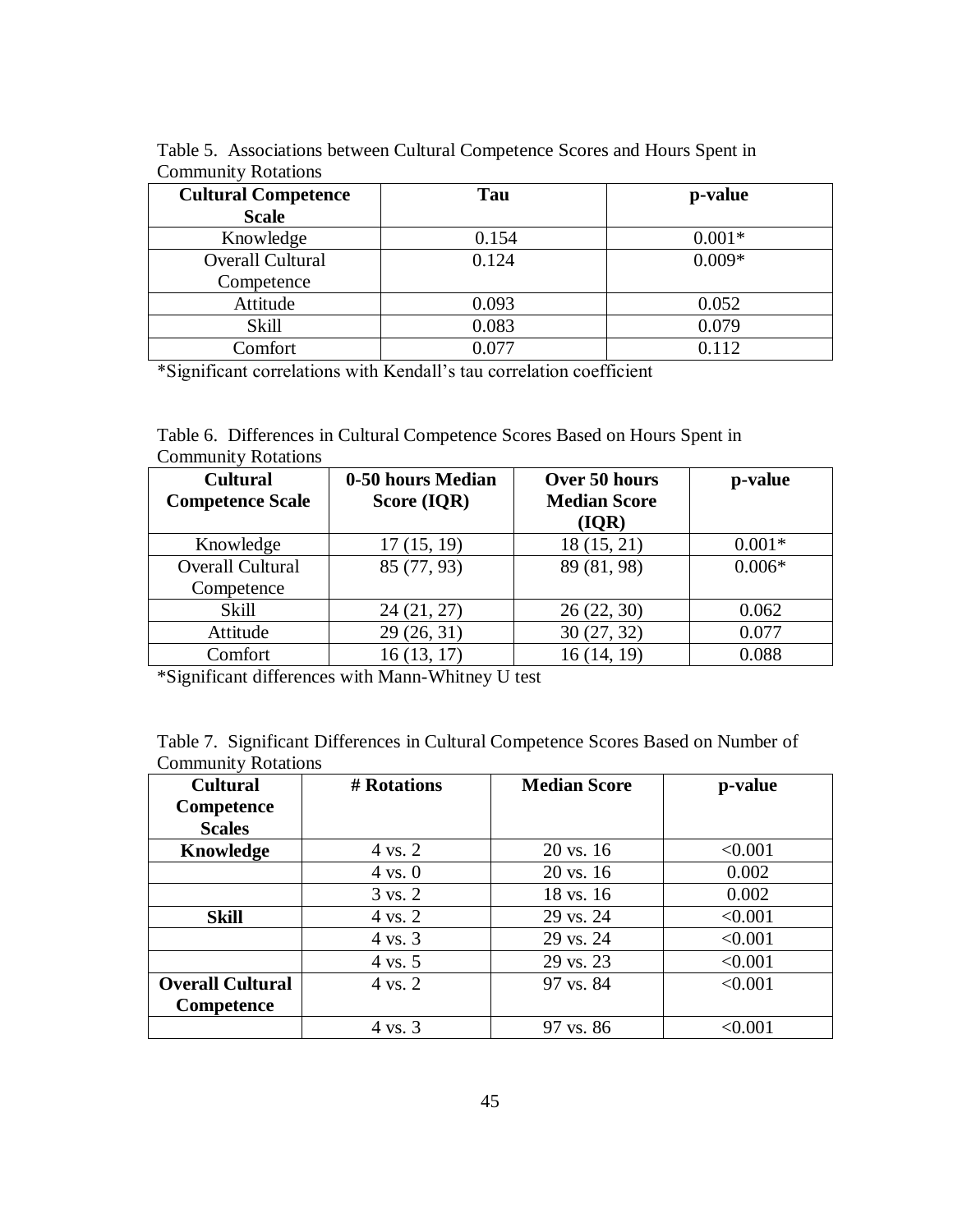Table 7. Continued

| <b>Cultural</b><br>Competence<br><b>Scales</b> | # Rotations | <b>Median Score</b> | p-value        |
|------------------------------------------------|-------------|---------------------|----------------|
|                                                | 4 vs. 5     | 97 vs. 85           | $<\!\!0.001$   |
| <b>Attitude</b>                                | 4 vs. 2     | 31 vs. 28           | $<$ 0.001 $\,$ |
| <b>Comfort</b>                                 | 4 vs. 2     | 18 vs. 16           | < 0.001        |
|                                                | 4 vs. 5     | 18 vs. 15           | :0.001         |

Table 8. Associations between Cultural Competence Scores and the Ethnic Diversity of Patients Seen in Program

| <b>Cultural Competence</b> | Tau   | p-value  |
|----------------------------|-------|----------|
| <b>Scale</b>               |       |          |
| <b>Overall Cultural</b>    | 0.181 | $0.001*$ |
| Competence                 |       |          |
| Skill                      | 0.189 | $0.001*$ |
| Attitude                   | 0.114 | $0.042*$ |
| Comfort                    | 0.102 | 0.072    |
| Knowledge                  | 0.070 | 0.210    |

\*Significant correlations using Kendall's tau correlation coefficient

|  |                                               | Table 9. Significant Differences in Cultural Competence Scores Based on the Ethnic |  |  |
|--|-----------------------------------------------|------------------------------------------------------------------------------------|--|--|
|  | Diversity of Patients Seen in Program Clinics |                                                                                    |  |  |

| <b>Cultural</b>         | <b>Diversity</b>       | <b>Median Scores</b> | <b>Significant</b> |
|-------------------------|------------------------|----------------------|--------------------|
| <b>Competence Scale</b> |                        |                      | p-values*          |
| <b>Overall Cultural</b> | Most vs. somewhat      | 96 vs. 85            | < 0.001            |
| Competence              | diverse                |                      |                    |
|                         | Most vs. least diverse | 96 vs. 86            | < 0.001            |
| <b>Skill</b>            | Most vs. somewhat      | 29 vs. 24            | < 0.001            |
|                         | diverse                |                      |                    |
|                         | Most vs. least diverse | 29 vs. 24            | < 0.001            |
| <b>Comfort</b>          | Most vs. somewhat      | 17 vs. 16            | 0.001              |
|                         | diverse                |                      |                    |
|                         | Most vs. least diverse | 17 vs. 16            | 0.014              |
| <b>Knowledge</b>        | Most vs. somewhat      | 19 vs. 17            | 0.004              |
|                         | diverse                |                      |                    |
| <b>Attitude</b>         | Most vs. somewhat      | 31 vs. 29            | 0.012              |
|                         | diverse                |                      |                    |
|                         | Most vs. least diverse | 31 vs. 29            | 0.013              |

\*Significant differences using pairwise Mann-Whitney U test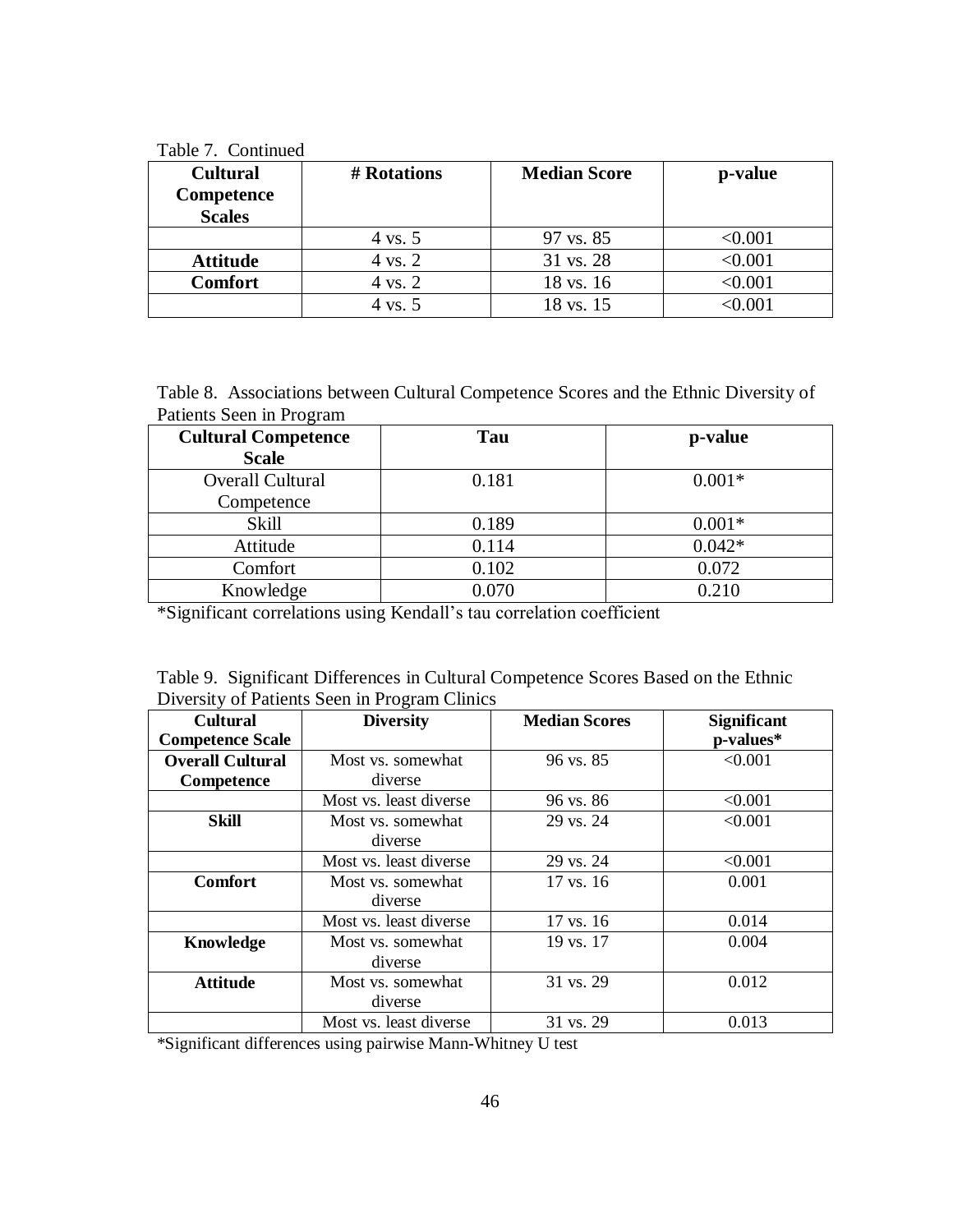Table 10. Significant Differences in Cultural Competence Scores Based on Training Hours

| <b>Cultural</b><br>Competence<br><b>Scale</b> | <b>Training Hours</b>             | <b>Median Scores</b> | <b>Significant</b><br>p-values* |
|-----------------------------------------------|-----------------------------------|----------------------|---------------------------------|
| <b>Overall Cultural</b>                       | $6-10$ hours vs. 0-5              | 92.5 vs. 85          | < 0.001                         |
| Competence                                    | hours                             |                      |                                 |
|                                               | $6-10$ hours vs. over 10<br>hours | 92.5 vs. 86          | 0.013                           |
| <b>Skill</b>                                  | $6-10$ hours vs. $0-5$<br>hours   | 27 vs. 24            | 0.001                           |
|                                               | $6-10$ hours vs. over 10<br>hours | 27 vs. 24            | 0.008                           |
| <b>Attitude</b>                               | $6-10$ hours vs. $0-5$<br>hours   | 31 vs. 29            | 0.001                           |
| Knowledge                                     | 6-10 hours $& 0.5$<br>hours       | 19 vs. 17            | 0.002                           |

\*Significant differences using pairwise Mann-Whitney U test

|           |  | Table 11. Significant Differences in Cultural Competence Scores Based on Student |  |  |
|-----------|--|----------------------------------------------------------------------------------|--|--|
| Ethnicity |  |                                                                                  |  |  |

| <b>Cultural</b>         | <b>Ethnicity</b>   | <b>Median Scores</b> | <b>Significant p-value</b> |
|-------------------------|--------------------|----------------------|----------------------------|
| <b>Competence Scale</b> |                    |                      |                            |
| <b>Skill</b>            | Hispanics vs.      | 27 vs. 24            | 0.005                      |
|                         | Whites             |                      |                            |
| <b>Overall Cultural</b> | Hispanics vs.      | 93 vs. 85            | 0.008                      |
| Competence              | Whites             |                      |                            |
|                         | "Other" vs. Whites | 93 vs. 85            | 0.020                      |
| Knowledge               | "Other" vs. Whites | 21 vs. 17            | 0.020                      |

\*Significant difference using pairwise Mann-Whitney U test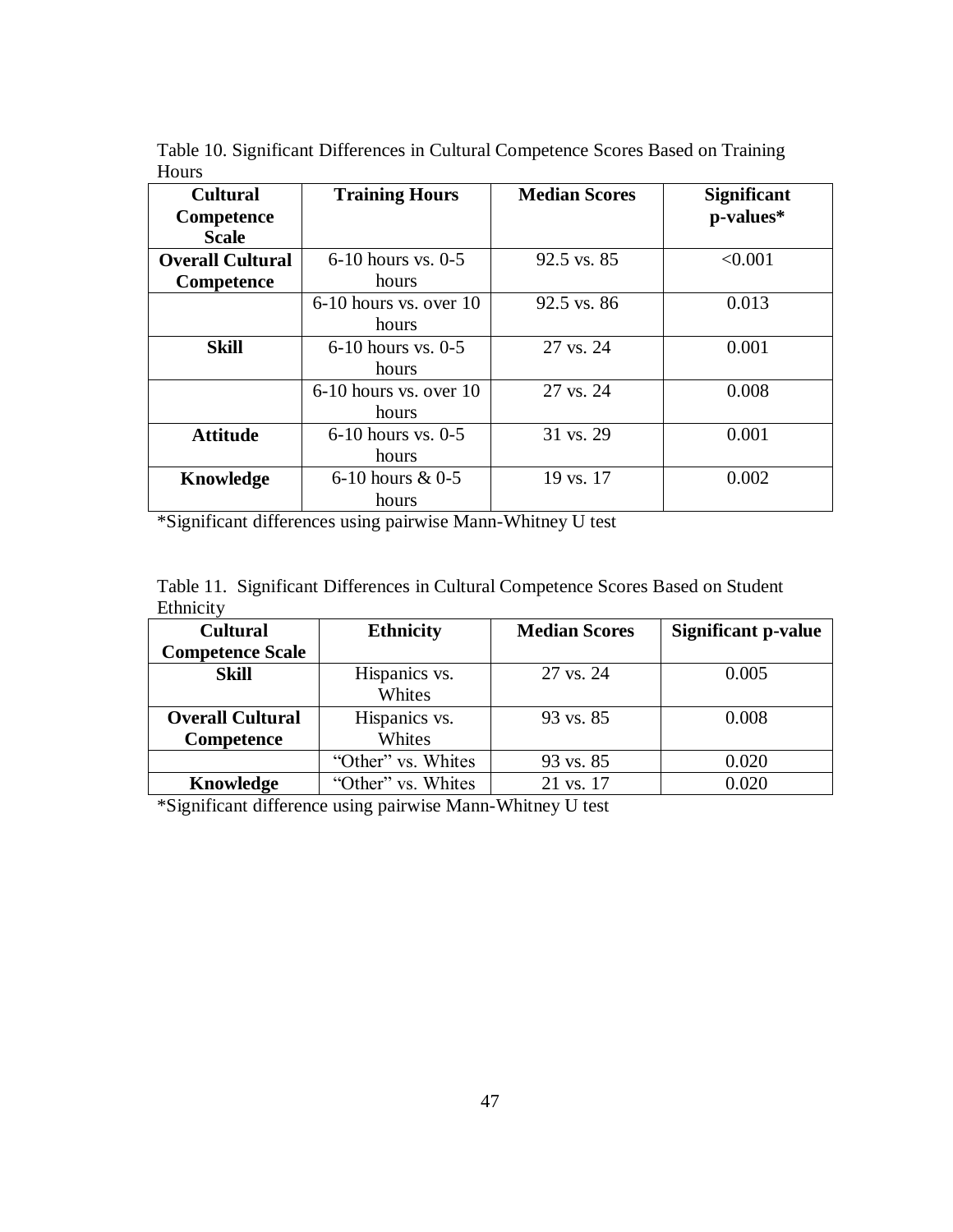| <b>Theme</b> | <b>Responses</b>                                                                                                                            | N  |
|--------------|---------------------------------------------------------------------------------------------------------------------------------------------|----|
| Unique       | "I saw a female patient who could not be seen by my male<br>$\bullet$                                                                       | 64 |
| experiences  | instructor due to religious views."                                                                                                         |    |
|              | "I had an experience where a patient grew up in a different country                                                                         |    |
|              | where tooth brushes and other oral hygiene products were not readily<br>available. Once the patient moved to the states they learned how to |    |
|              | somewhat properly care for their teeth, but were surprised to hear there                                                                    |    |
|              | were different ways to brush and floss their teeth."                                                                                        |    |
|              | "Yes, I have had a patient that needed to wear a head piece so I                                                                            |    |
|              | to adjust to their cultural beliefs and was not able to do a proper<br>extra/intra oral exam."                                              |    |
| Language     | "I wish I was able to communicate effectively with Spanish only<br>$\bullet$                                                                | 46 |
| barriers     | patients. I also think it is important to have someone on faculty be able                                                                   |    |
|              | to communicate too"                                                                                                                         |    |
|              | "During clinic I treated an Asian woman and I had a hard time treating                                                                      |    |
|              | her due to a language barrier. I had to modify my treatment for her by<br>using many visual resources"                                      |    |
|              | "I was assisting in my dental bay rotation and the patient was                                                                              |    |
|              | part of the deaf culture. I was able to introduce myself and knew                                                                           |    |
|              | enough to realize you have to look directly at them when                                                                                    |    |
|              | speaking. It also helped that I knew some ASL. But this                                                                                     |    |
|              | experience made me want to learn more dentistry ASL."                                                                                       |    |
| Cultural     | "All of my experience w/ cultural competency came from hands on<br>learning w/ my own pts in clinic and almost all of my pts out on         | 43 |
| competence   | rotations. All of my experience in clinic but MOSTLY out on                                                                                 |    |
| training     | rotations was ALL significant experience that I never really                                                                                |    |
|              | encountered before DH school."                                                                                                              |    |
|              | "I feel that they do a great job teaching us about cultural                                                                                 |    |
|              | competency $\&$ sensitivity but there's nothing like actually having                                                                        |    |
|              | a patient w/ different beliefs to teach you how to interact and                                                                             |    |
|              | plan their treatment."                                                                                                                      |    |
|              | "I feel our dental hygiene program prepares us well for culturally                                                                          |    |
|              | diverse patients. Sometime we are given simulation patients that                                                                            |    |
|              | give us experiences that we may have not had otherwise."                                                                                    |    |

Table 12. Student Comments and Themes for Open-Ended Questions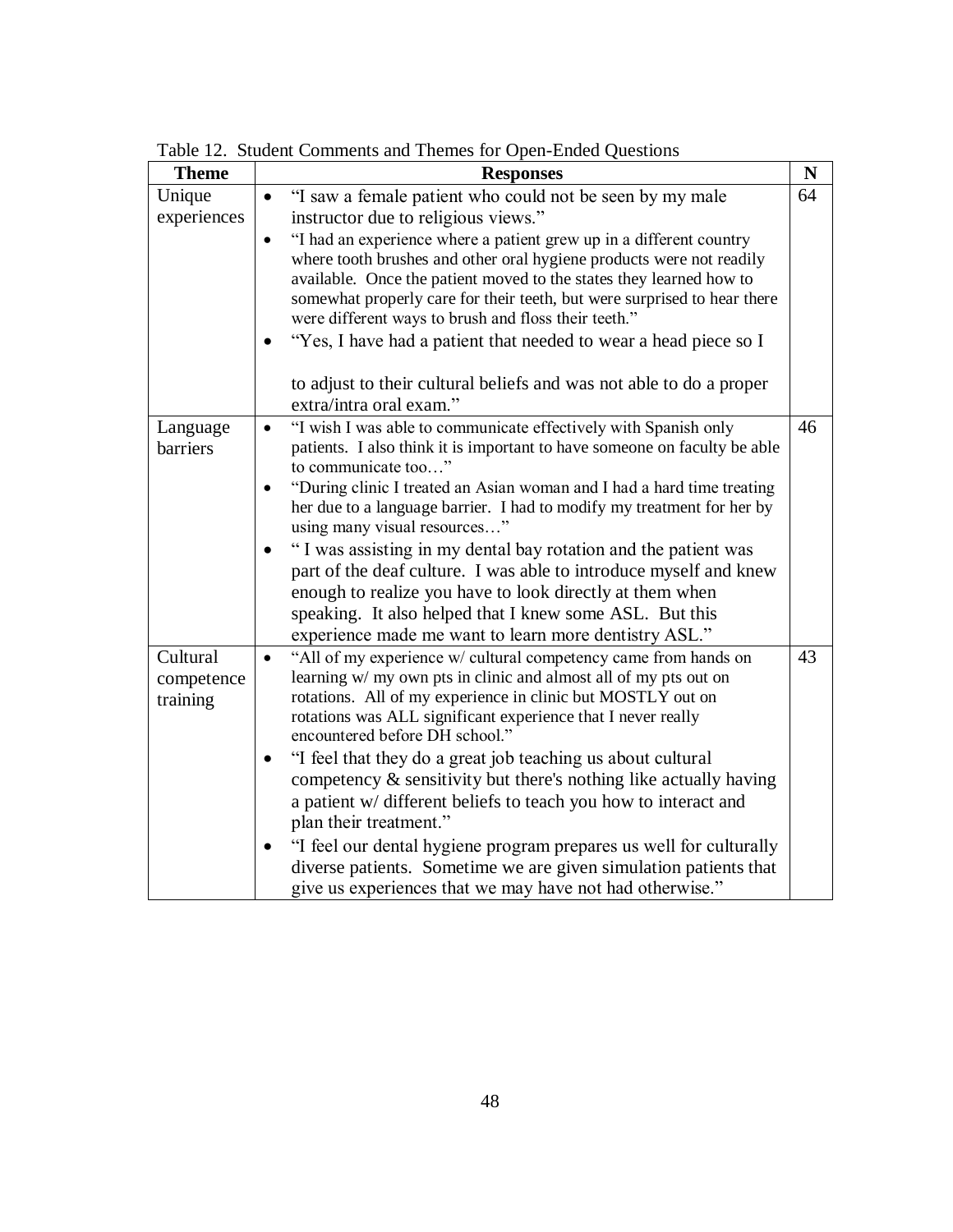| <b>Theme</b>                                                         | <b>Responses</b>                                                                                                                                                                                                                                                                                                                                                                                                                                                                                                                                                             | N  |
|----------------------------------------------------------------------|------------------------------------------------------------------------------------------------------------------------------------------------------------------------------------------------------------------------------------------------------------------------------------------------------------------------------------------------------------------------------------------------------------------------------------------------------------------------------------------------------------------------------------------------------------------------------|----|
| General<br>dental<br>hygiene<br>program<br>experiences               | "I learned to work with all different types of patients in<br>rotations."<br>"Best way to answer this is to say that the ONLY experience I received<br>related w/ cultural competency was in CLINIC and on rotations.<br>Different cultures were only briefly talked about and not a part of any<br>full lecture. Most of the pts I saw out on rotations were from ethnic,<br>cultural, racial, minorities and the elderly. This "on hands" experience<br>is the best way to learn, so I have no complaints about not having an<br>instructor actually TEACH us this stuff." | 37 |
|                                                                      | "Since my dental hygiene program is culturally diverse, I have been<br>fortunate to interact with my classmates and learn about their cultures<br>and beliefs, which I believe can help me better serve patients of<br>different cultures."                                                                                                                                                                                                                                                                                                                                  |    |
| Cultural<br>competence<br>issues<br>specific to<br>dental<br>hygiene | "I believe cultural competency is very important in our profession,<br>because we will encounter many patients with a variety of backgrounds<br>and we need to be prepared."<br>"Rapport trumps all cultural differences. Patients trust our judgement<br>when they are comfortable with their clinician."<br>"Every dental hygienist should know how to communicate and<br>understand every other culture out there especially in the United States,<br>because it is a multi-cultural country."                                                                            | 18 |

Table 12. Continued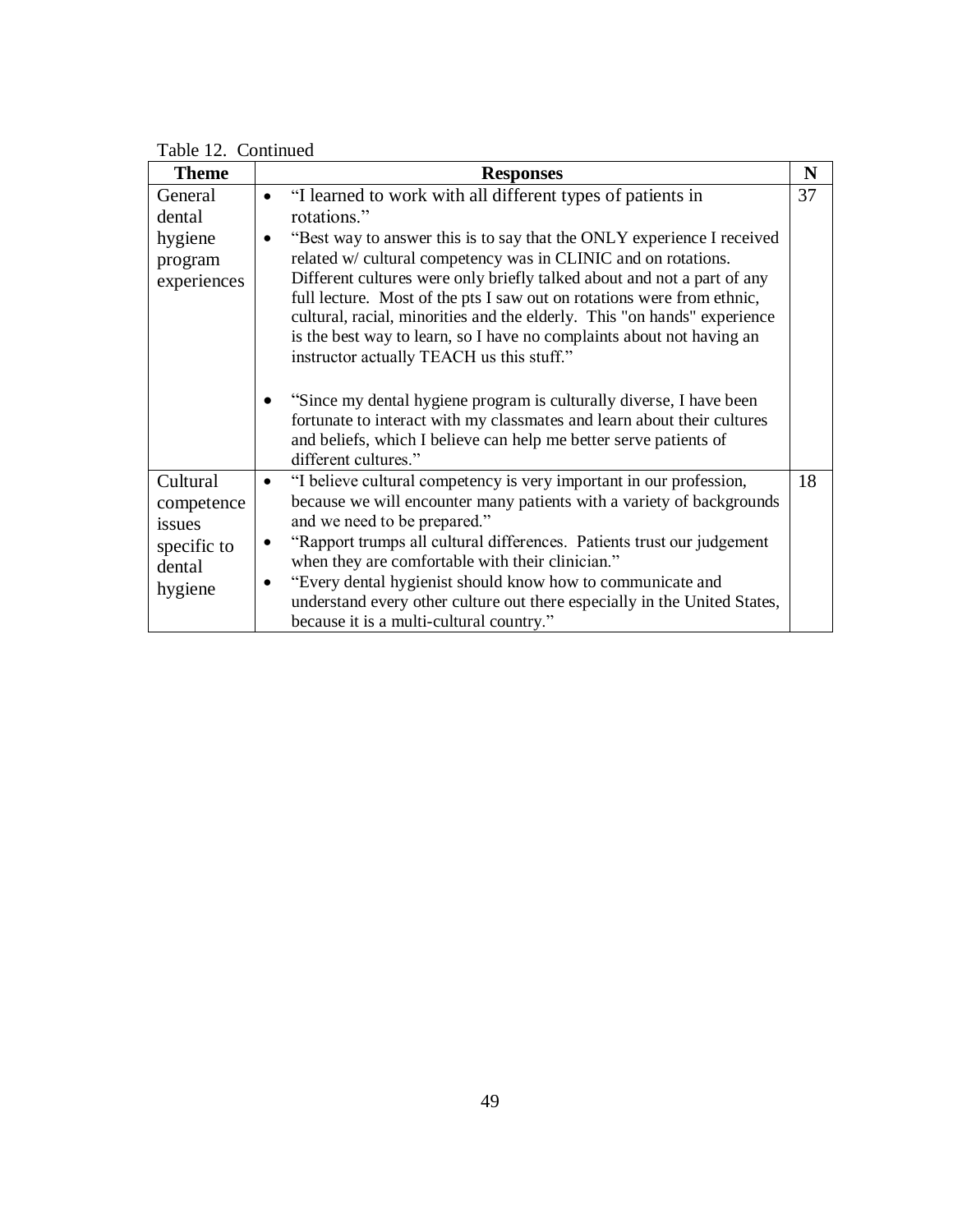#### APPENDIX J

#### FIGURES



Figure 1. Ethnic Demographics of Student Respondents According to the TDHPI

Figure 2. Collapsed Ethnic Demographics of Student Respondents